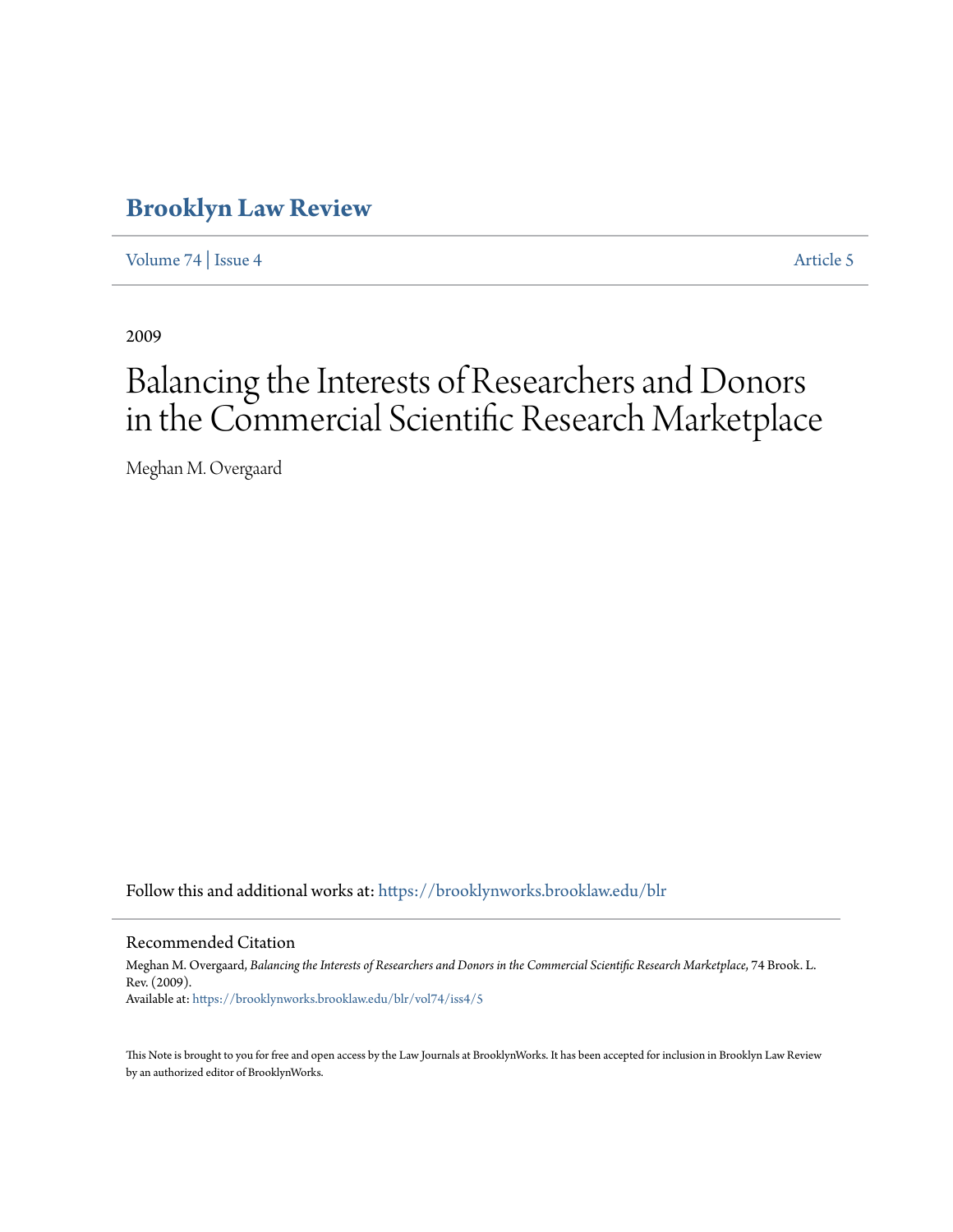## Balancing the Interests of Researchers and Donors in the Commercial Scientific Research Marketplace

In recent years, commercialization is becoming increasingly prevalent in the scientific research community.<sup>1</sup> In this Note, "commercialization" refers to a situation where researchers profit from their scientific research, which is often publicly funded.<sup>2</sup> For example, researchers may profit by selling products to the public developed from their results, such as pharmaceutical drugs.<sup>3</sup> Additionally, researchers may profit by acquiring intellectual property rights as a result of their research, such as patents.<sup>4</sup> While the government has taken affirmative actions to encourage the commercialization of science,<sup>5</sup> there is significant opposition to this type of exploitation of research.<sup>6</sup> Yet despite this growing opposition, many tissue donors are unaware of this on-going commercialization.7 If given a preference, these donors may prefer donating their tissues to researchers that would not use the research for profit. Indeed, in one study, almost one-third of participants indicated they would be against the patenting of products developed from

<sup>1</sup>  *See* The Patent and Trademark Law Amendments (Baye-Dole) Act, 35 U.S.C. §§ 200- 211 (2000); Michael J. Malinowski, *Technology Transfer in Biobanking: Credits, Debits, and Population Health Futures*, 33 J.L. MED. & ETHICS 54, 54-56 (2005) (describing the history of the commercialization of science); Eric G. Campbell, Greg Koski, & David Blumenthal, *The Triple Helix: University, Government and Industry Relationships in the Life Sciences* 10-12 (Working Policy Paper of the AEI-Brookings Joint Center on Regulatory Studies, 2004), *available at* http://www.kauffman.org/research-and-policy/triple-helix.aspx; *see also infra* Part I. 2

*See* Ron A. Bouchard, *Balancing Public and Private Interests in the Commercialization of Publicly Funded Medical Research: Is There a Role for Compulsory Government Royalty Fees?*, 13 B.U. J. SCI. & TECH. L. 120, 126 (2007). Often researchers may profit from relationships with industry, such as "[r]esearch relationships," "[c]onsulting relationships," "[l]icensing relationships," "[e]quity relationships," "[t]raining relationships," and "[g]ift relationships." Campbell et al., *supra* note 1, at 5-6.

<sup>&</sup>lt;sup>3</sup> Bouchard, *supra* note 2, at 126. For example, publicly-funded research led to the development of the five pharmaceutical drugs with the highest sales in 1995. *Id.* at 143-44.

<sup>&</sup>lt;sup>4</sup> See, e.g., *id.* at 124. For example, in 2002, U.S. universities brought in about \$1 billion in licensing royalties from various patents resulting from research at the universities. *Id.* 5 *See* 35 U.S.C. §§ 200-211; 66 Fed. Reg. 1092, 1093 (Jan. 5, 2001).

<sup>&</sup>lt;sup>3</sup> See 35 U.S.C. §§ 200-211; 66 Fed. Reg. 1092, 1093 (Jan. 5, 2001).<br><sup>6</sup> See, e.g., Ken Gatter, *Fixing Cracks: A Discourse Norm to Repair the Crumbling Regulatory Structure Supporting Clinical Research and Protecting Human Subjects*, 73 UMKC L. REV. 581, 619 (2005); Melody Petersen, *A Conversation with: Sheldon Krimsky; Uncoupling Campus and Company*, N.Y. TIMES, at F2 (Sept. 23, 2003); *see also infra* Part II. 7

*See, e.g.*, Greenberg v. Miami Children's Hosp. Research Inst., Inc., 264 F. Supp. 2d 1064, 1067 (S.D. Fla. 2003) (tissue donors expected research results would remain in the public domain).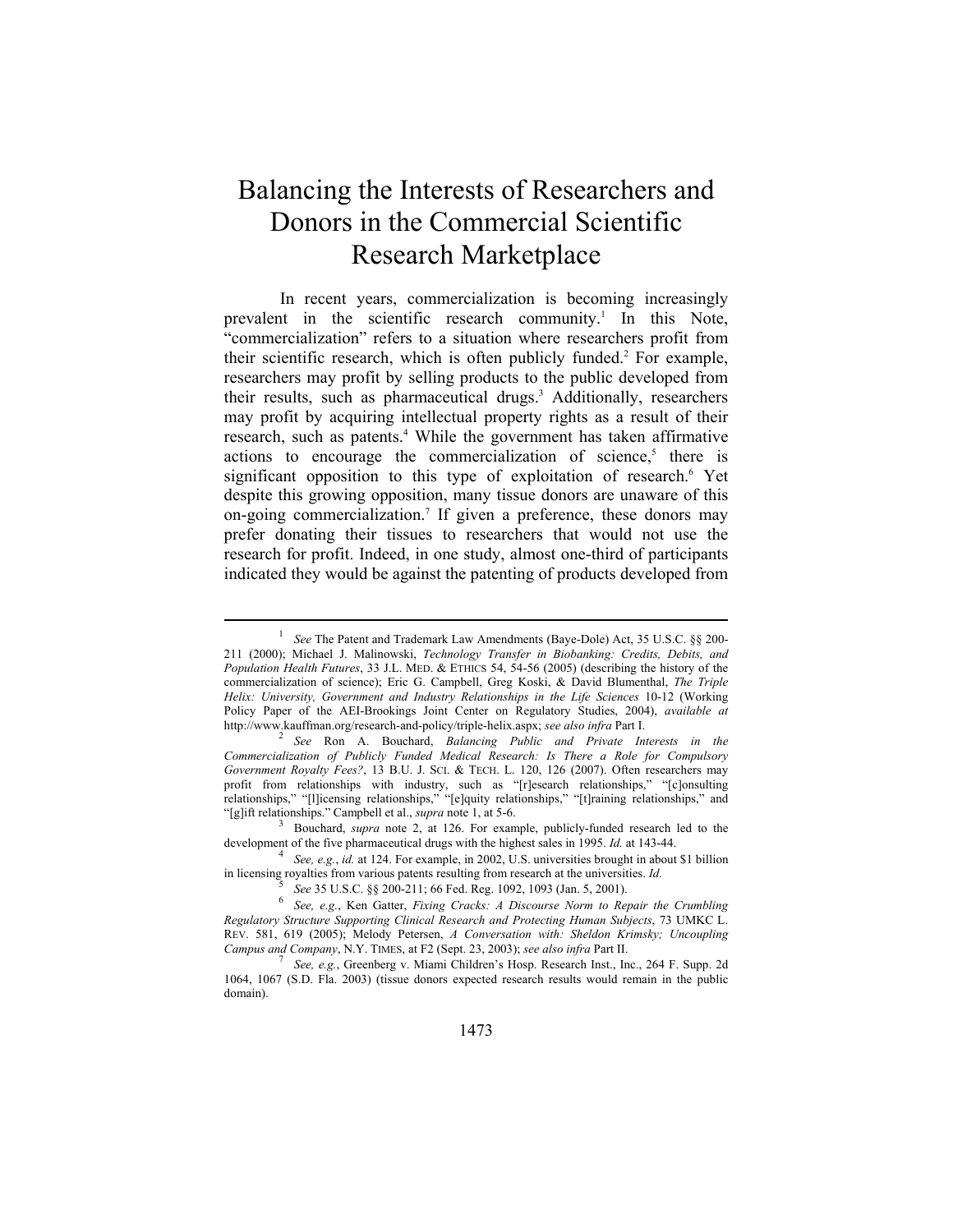research on their genetic material.<sup>8</sup> Yet the current legal system is not adequately set up to ensure these donors' interests are protected.<sup>9</sup>

Many scholars have proposed methods to protect donors' interests.10 Some of the most frequent proposals include unjust enrichment causes of action, expanded property rights in the donors' tissues, and informed consent requirements.<sup>11</sup> However, most of these proposals address only the protection of donors' rights.12 They fail to acknowledge the interest on the other side—that of the researchers in performing their research with as few burdens as possible.13 As there are two interests involved, an adequate solution will require a balancing of these two interests.

This Note argues that a mandatory disclosure requirement provides the best balance between donors' interests and researchers' interests. Part I describes the events contributing to the commercialization of science. These events include the passing of the Bayh-Dole  $Act^{14}$  and the expansion of patentable subject matter. Part II

(proposing a combination of the informed consent and benefit-sharing models). 11 *See, e.g.*, Gitter, *supra* note 10, at 268 (proposing property rights will protect donors' interests in their biological tissues); Greenfield, *supra* note 10, at 237 (proposing unjust enrichment will provide a method of challenging gene patents in certain circumstances); Grimm, *supra* note 10, at 40 (arguing informed consent doctrine should be expanded to meet modern science's needs). For an overview of other solutions proposed, *see generally* Joyce Boyle, *To Pay or Not to Pay, That Is the Question: Finding an Intermediary Solution Among the Moore Spectrum*, 7 MICH. ST. U. J. MED.

& L. 55, 72-78 (2002). 12 *But see* William Hanes, Note, *Rejection of the Need for Informed Consent in Prostate Tissue Sample Research*, 14 CARDOZO J.L. & GENDER 401, 424-26 (2008) (considering both researchers' and donors' interests and proposing a patchwork of causes of action in response to various concerns, but not directly requiring researchers to disclose financial interests).

 $\frac{13}{13}$  This focus on donors' rights is likely due to the fact that the federal government has already taken a strong interest in furthering research. *See, e.g.*, 35 U.S.C. §§ 200-211 (2000); 66 Fed. Reg. 1092, 1093-94 (Jan. 5, 2001); *see also infra* Part I. However, this does not justify going too far

in the other extreme direction.<br><sup>14</sup> Pub. L. No. 96-517, § 6(a), 94 Stat. 3015, 3019-27 (codified as amended at 35 U.S.C. §§ 200-211 (2000)).

<sup>8</sup> Jon F. Merz & Pamela Sankar, *DNA Banking: An Empirical Study of a Proposed Consent Form*, *in* STORED TISSUE SAMPLES: ETHICAL, LEGAL, & PUBLIC POLICY IMPLICATIONS 198, 211 (Robert F. Weir ed., 1998). The study presented ninety-nine participants with a proposed informed consent form for providing blood and other tissues for storage in a DNA bank. *Id.* at 198, 203. Participants were then asked numerous questions, including, "Assuming you were to permit research to be performed with your blood, would you be offended if researchers patent inventions resulting from this research (which gives them the ability to prevent others from making, using, or selling those inventions)?" *Id.* at 224. Twenty-nine participants responded yes out of a total of ninety-one respondents. *Id.* at 211.

<sup>&</sup>lt;sup>9</sup> See infra Part III.<br><sup>10</sup> See, e.g., Donna M. Gitter, *Ownership of Human Tissue: A Proposal for Federal Recognition of Human Research Participants' Property Rights in Their Biological Material*, 61 WASH. & LEE L. REV. 257, 268 (2004) (proposing property rights will protect donors' interests in their biological tissues); Debra L. Greenfield, Greenberg v. Miami Children's Hospital: *Unjust Enrichment and the Patenting of Human Genetic Material*, 15 ANNALS HEALTH L. 213, 237 (2006) (suggesting unjust enrichment will provide a method of challenging some gene patents); Douglas Andrew Grimm, *Informed Consent for All! No Exceptions*, 37 N.M. L. REV. 39, 40 (2007) (arguing informed consent doctrine should be expanded to meet modern science's needs); Melanie Baird, Note, *When and Why Does What Belong to Whom? A Proposed Model for the International Protection of Human Donors of Biological Material*, 32 CAN.-U.S. L.J. 331, 347-48 (2006)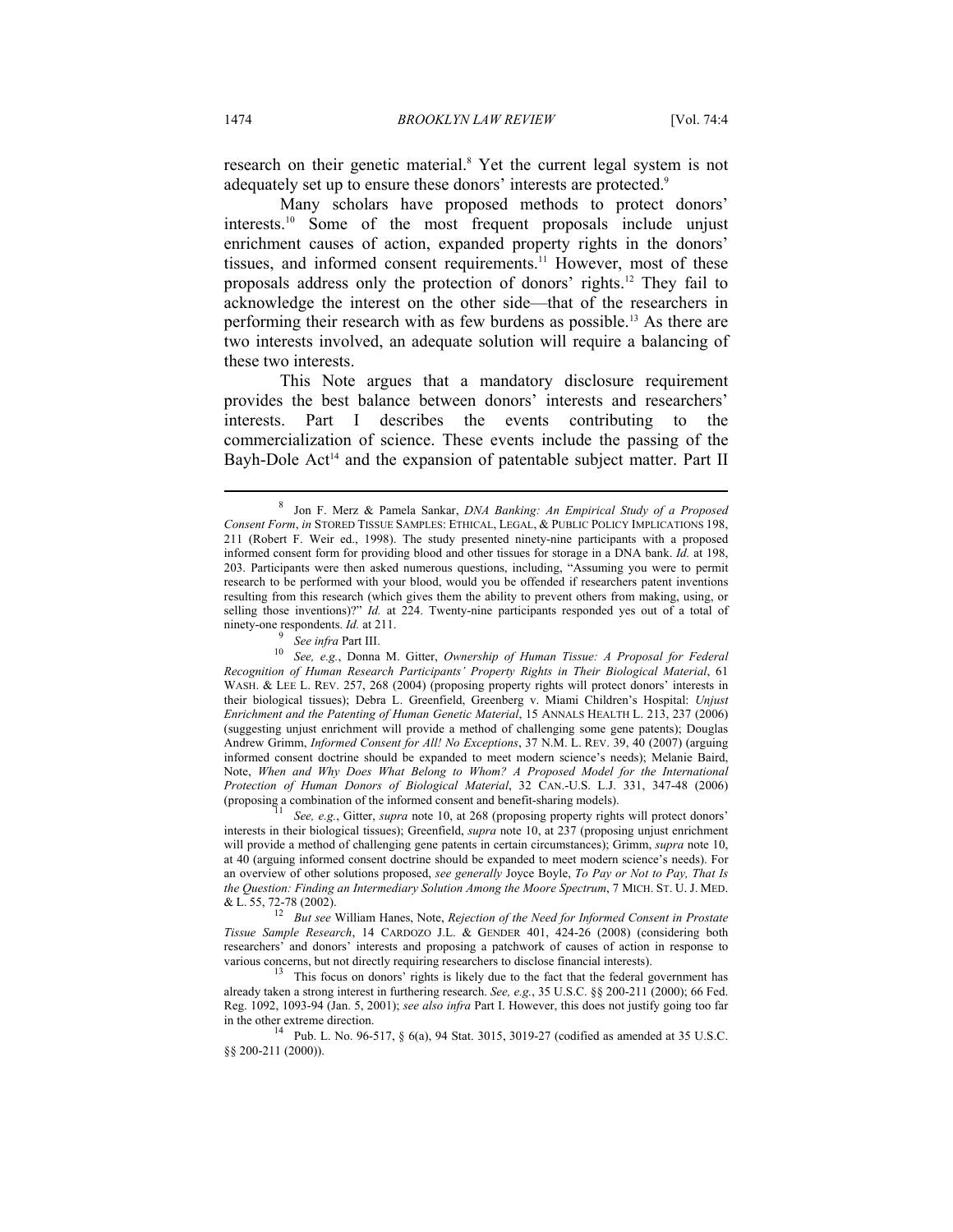addresses objections to the commercialization of science. Additionally, it describes *Greenberg v. Miami Children's Hospital Research Institute*, 15 a case in which the donors' and researchers' interests conflicted. Part III analyzes the potential effects of the proposed solutions on both donors and researchers. Finally, Part IV proposes a legislative solution that balances both interests involved and is modeled on the informed consent process.

#### I. THE COMMERCIALIZATION OF SCIENCE

The changes in the scientific landscape in the past thirty years shed light on the difficulties the legal system faces in dealing with conflicts between donors of biological tissues to research and researchers. Prior to the 1980s, research universities and corporate entities rarely interacted with each other.<sup>16</sup> However, in 1980, Congress passed the Bayh-Dole Act,<sup>17</sup> which permitted organizations to keep the ownership rights of intellectual property developed through the use of public funds.18 At the same time, the scope of patentable subject matter expanded.19 These two factors led to a further commercialization of science by increasing the manners in which researchers could profit from their scientific results.20 As will be discussed in Part II, this resulted in increasing tensions between donors and researchers.

#### *A. The Bayh-Dole Act and Technology Transfer*

Prior to the 1980s, the government owned the vast majority of patents resulting from federally funded research.<sup>21</sup> Researchers and companies could obtain title to the patents in certain circumstances, but each funding agency had a different policy for when it would grant a request.22 Furthermore, the government freely granted licenses to multiple parties using non-exclusive licenses.<sup>23</sup> At the time, only 5% of federally owned patents were in use in the marketplace, or, in other

<sup>&</sup>lt;sup>15</sup> 264 F. Supp. 2d 1064 (S.D. Fla. 2003).<br><sup>16</sup> *See infra* Part I.A.

<sup>&</sup>lt;sup>17</sup> Pub. L. No. 96-517, § 6(a), 94 Stat. 3015, 3019-27 (codified as amended at 35 U.S.C. §§ 200-211 (2000)).<br><sup>18</sup> 35 U.S.C. §§ 200-211; *see also infra* Part I.A.

<sup>&</sup>lt;sup>19</sup> See infra Part I.B.<br><sup>20</sup> See Bouchard, *supra* note 2, at 126; *see also* Campbell et al., *supra* note 1, at 4-6.<br><sup>21</sup> Council on Governmental Regulations, Office of Technology Transfer, The Bayh-Dole Act: A Guide to the Law and Implementing Regulations (Sept. 1999), http://www.ucop.edu/ott/faculty/bayh.html [hereinafter Guide to Bayh-Dole].

<sup>&</sup>lt;sup>22</sup> Id.; Clifton Leaf, *The Law of Unintended Consequences*, FORTUNE, Sept. 19, 2005, *available at* http://money.cnn.com/magazines/fortune/fortune\_archive/2005/09/19/8272884/index.htm. 23 Guide to Bayh-Dole, *supra* note 21. A non-exclusive license permits the licensor to

grant the same rights to multiple parties, whereas an exclusive license prohibits the licensor from granting the relevant rights to any additional parties. BLACK'S LAW DICTIONARY 938-39 (8th ed. 2004) (entry for "license").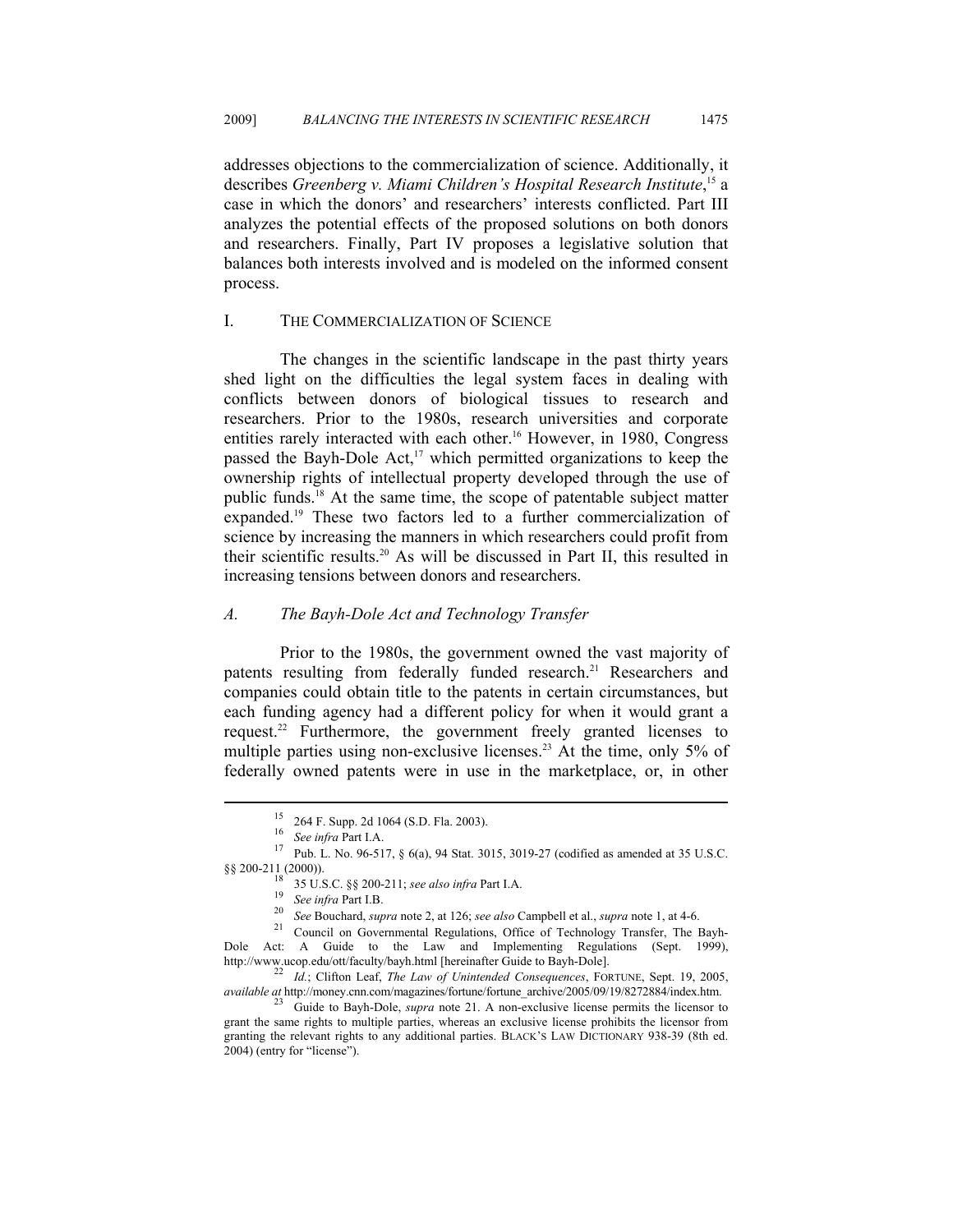words, were commercially available.<sup>24</sup> Congress concluded the public would benefit economically from a change in policy,<sup>25</sup> largely because they were concerned about the lack of commercial use of technological research.26 Congress believed that in order to encourage researchers and companies to take the additional risks involved in getting products into the marketplace, title to the patents and the ability to grant exclusive licenses was necessary.<sup>27</sup>

As a result of these concerns, Congress passed the Bayh-Dole Act.<sup>28</sup> The new policy, which became effective in 1981, left ownership of patents resulting from federally funded research in the hands of the research organization.<sup>29</sup> Therefore, the research organization could control the issuance of licenses and receive profits from licenses.<sup>30</sup> Furthermore, the organization could issue exclusive licenses in certain circumstances.31 In other words, the organization could grant a certain right, such as use of a patented product, to a single entity.<sup>32</sup>

Despite Congress's conclusion that this new policy would be beneficial in advancing scientific research, academic institutions in particular remained skeptical into the 1990s.<sup>33</sup> Many institutions were concerned that increased commercialization would threaten the cultural characteristics of academic institutions such as unbiased research,

It is the policy and objective of the Congress to use the patent system to promote the utilization of inventions arising from federally supported research or development; to encourage maximum participation of small business firms in federally supported research and development efforts; to promote collaboration between commercial concerns and nonprofit organizations, including universities; to ensure that inventions made by nonprofit organizations and small business firms are used in a manner to promote free competition and enterprise without unduly encumbering future research and discovery; to promote the commercialization and public availability of inventions made in the United States by United States industry and labor; to ensure that the Government obtains sufficient rights in federally supported inventions to meet the needs of the Government and protect the public against nonuse or unreasonable use of inventions; and to minimize the costs of administering policies in this area.

 $\overline{a}$ 

- 35 U.S.C. § 200 (2000). 26 Schacht, *supra* note 24, at 64; *see also* 35 U.S.C. § 200. 27 Schacht, *supra* note 24, at 64-65. 28 35 U.S.C. §§ 200-211.
	-
	-
	-
	-
	-

<sup>30</sup> 35 U.S.C. §§ 200-211; see also Guide to Bayh-Dole, supra note 21.<br><sup>31</sup> 35 U.S.C. §§ 200-211; see also Guide to Bayh-Dole, supra note 21.<br><sup>32</sup> BLACK'S LAW DICTIONARY 938 (8th ed. 2004) (entry for "license") (an exclus license "gives the licensee the sole right to perform the licensed act . . . , and that prohibits the licensor . . . from granting the right to anyone else").<br><sup>33</sup> Malinowski, *supra* note 1, at 54.

<sup>24</sup> Wendy H. Schacht, *Patent Ownership and Federal Research and Development (R&D): A Discussion on the Bayh-Dole Act and the Stevenson-Wydler Act*, *in* PATENTS: ISSUES AND LEGAL DEVELOPMENTS 61, 64-65 (John V. Martin ed., 2002). 25 *See* Guide to Bayh-Dole, *supra* note 21; *see also* Department of Health and Human

Services, National Institutes of Health, NIH Response to the Conference Report Request for a Plan to Ensure Taxpayers' Interests are Protected (July 2001), http://www.nih.gov/news/070101wyden.htm [hereinafter NIH Response] (stating the Bayh-Dole Act was passed "in response to concerns about U.S. competitiveness in the global economy"). Congress stated: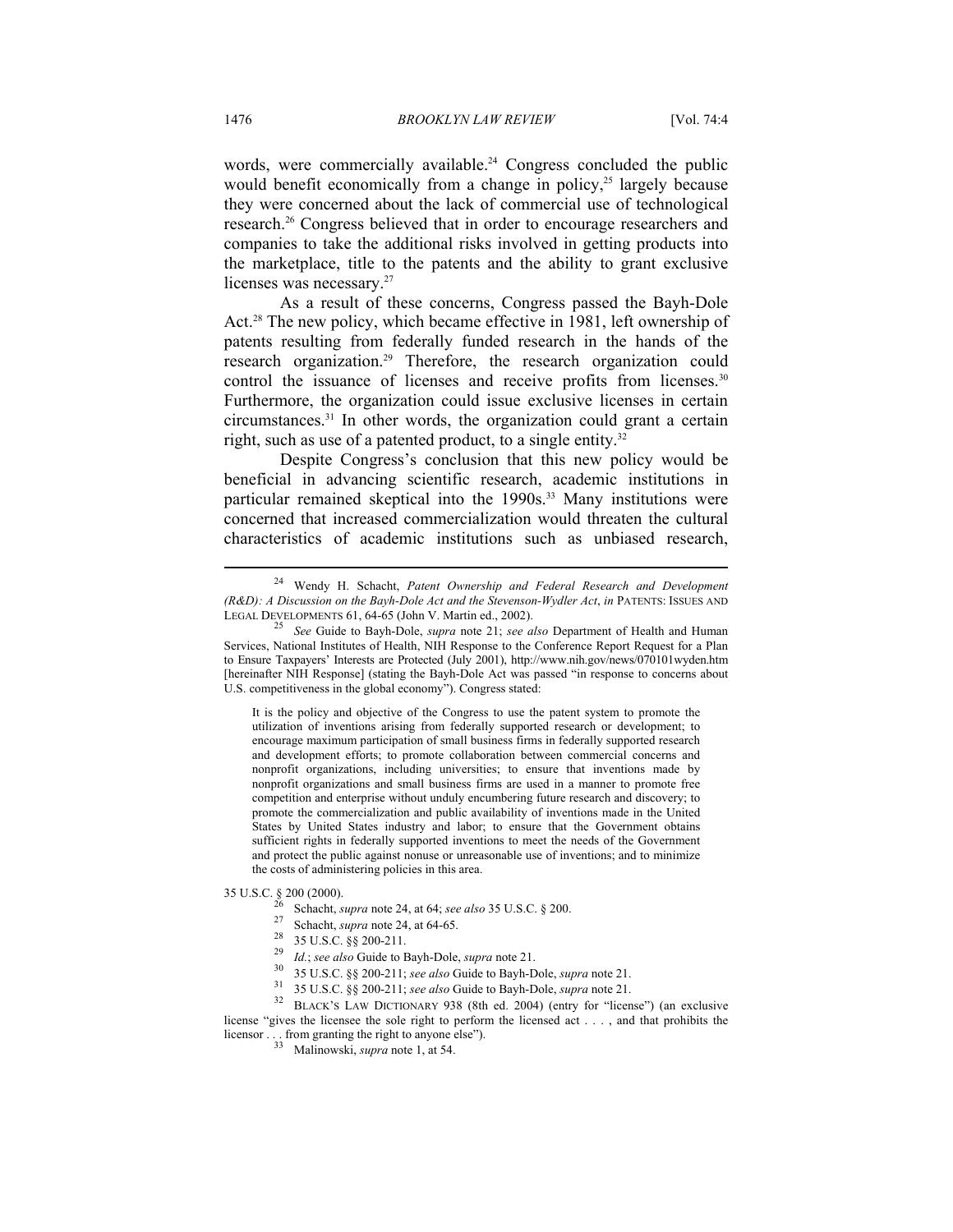collegiality, and a regard for academic responsibilities such as teaching.<sup>34</sup> However, many universities have since overcome these concerns and have begun amassing large numbers of patents.<sup>35</sup> Technology transfer, which is the process by which research results are transferred for sale in the public marketplace,  $36$  is now an everyday part of research at universities. For example, one survey of university-owned patents reported that about 70% of the patents had been licensed at least one time.37 Some universities have gone even further and are engaging in research collaborations with industry, such as the plant and microbial research deal between the University of California, Berkeley and the pharmaceutical company Norvartis.<sup>38</sup> Overall, the Bayh-Dole Act is viewed by many as succeeding in its goal of increasing the amount of research available in the marketplace.<sup>39</sup> As a result, it clearly has played a key role in the commercialization of science.

#### *B. The Expansion of Patentable Subject Matter*

 $\overline{a}$ 

In addition to changes in the ownership structure of intellectual property rights arising out of scientific research, the scope of patentable subject matter has also grown. In 1952, Congress amended the patent law to include "new and useful process[es]."40 These amendments expanded patentable subject matter to include many diagnostic and treatment procedures that were not previously patentable, such as specific methods for cataract surgery.<sup>41</sup>

<sup>34</sup> *Id.* at 54-55. Interestingly, similar concerns exist today. *See infra* Part II.A; *see also* Campbell et al., *supra* note 1, at 13-17. 35 Andrew Delbanco, *Academic Business*, N.Y. TIMES, Sept. 30, 2007, § 6 (Magazine), at

<sup>25.</sup> For example, in 2006 the University of California received 410 patents and M.I.T. received 139 patents. *Id.*; *see also* Malinowski, *supra* note 1, at 54. However, the NIH has observed that "most university technology transfer programs have very few, if any, products in the market" and "operate their technology transfer programs at a loss." NIH Response, *supra* note 25.

<sup>&</sup>lt;sup>36</sup> Guide to Bayh-Dole, *supra* note 21 (Technology transfer is "the transfer of research results from universities to the commercial marketplace for the public benefit."). 37 NAT'L RESEARCH COUNCIL OF THE NAT'L ACADS., REAPING THE BENEFITS OF

GENOMIC AND PROTEOMIC RESEARCH 117 (Stephan A. Merrill & Anne-Marie Mazza, eds., 2006)

<sup>&</sup>lt;sup>38</sup> Andrew Lawler, *Last of the Big-Time Spenders?*, 299 SCIENCE 330, 330 (2003). *See U.S. GOV'T ACCOUNTING OFFICE*, TECHNOLOGY TRANSFER: ADMINISTRATION OF THE BAYH-DOLE ACT BY RESEARCH UNIVERSITIES 2 (1998), *available at* http://www.eric.ed.gov/ERICDocs/ data/ericdocs2sql/content\_storage\_01/0000019b/80/15/9a/9c.pdf ("[University officials] said the act was having a positive impact and was working as the Congress intended."); Guide to Bayh-Dole, *supra* note 21 (explaining that the Bayh-Dole Act has "fostered the commercialization of many new technological advances that impact the lives of millions of people across the nation"). 40 35 U.S.C. §101 (2000) ("Whoever invents or discovers any new and useful process,

machine, manufacture, or composition of matter, or any new and useful improvement thereof, may obtain a patent . . . ."); *see also* COLL. OF AM. PATHOLOGISTS, STATEMENT TO THE SECRETARY'S ADVISORY COMMITTEE ON GENETICS, HEALTH AND SOCIETY (SACGHS) 6 (2006), *available at* http://www.cap.org/apps/docs/statline/pdf/sacghs\_comments.pdf [hereinafter AM. PATHOLOGISTS STATEMENT].

AM. PATHOLOGISTS STATEMENT, *supra* note 40, at 6.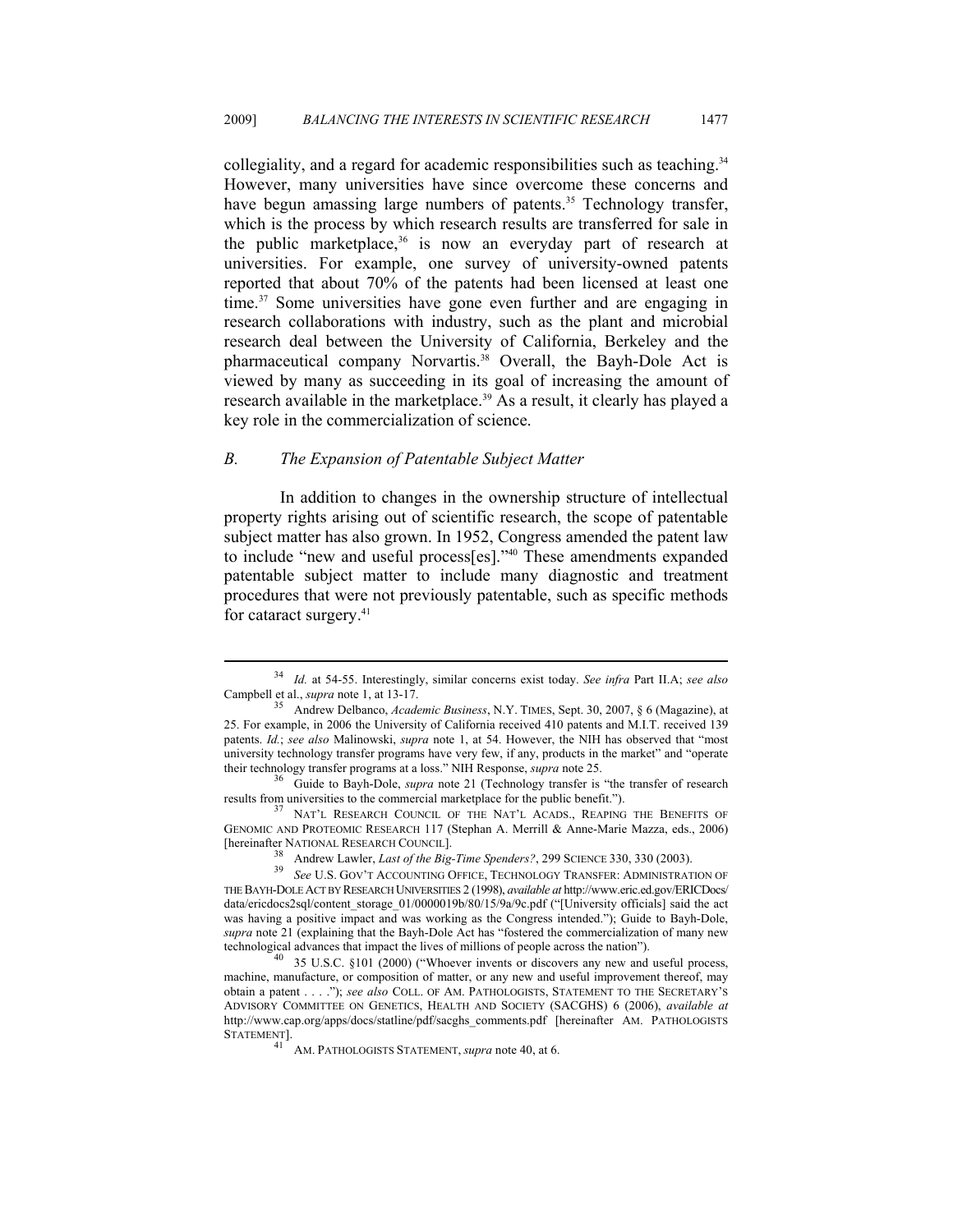The courts have broadly construed these amendments. In a case in 1980, *Diamond v. Chakrabarty*, 42 the Supreme Court held that "a live, human-made micro-organism is patentable subject matter."<sup>43</sup> The Court stressed that Congress's intent in passing the amendments was to "include anything under the sun that is made by man."44 Although "laws of nature, physical phenomena, and abstract ideas" remained not patentable subject matter,<sup>45</sup> the *Chakrabarty* decision is referenced as support for an expanding array of biotechnology patents, including patents on hybrid corn seeds and plants.<sup>46</sup>

*Chakrabarty* is also referenced as support for patents on full or partial genes.<sup>47</sup> In 1992, the National Institutes of Health filed applications for patents on  $2300$  partial genes.<sup>48</sup> At the time, many members of the scientific and legal community were surprised that these patents were granted.<sup>49</sup> However, by 2001, the patent office had firmly adopted the position that genes are patentable subject matter.<sup>50</sup> The patent office consistently rejected the argument that genes were not patentable because they were products of nature.<sup>51</sup> According to the patent office, the patent is for "the genetic composition isolated from its natural state and processed through purifying steps that separate the gene from other

1923, at 6 (1952)). 45 *Id.*

 $\overline{a}$ 

46 E.g., J. E. M. Ag. Supply, Inc. v. Pioneer Hi-Bred Int'l, Inc., 534 U.S. 124, 127, 129-<br>31 (2001).

<sup>42 447</sup> U.S. 303 (1980).

<sup>43</sup> *Id.* at 305. In *Chakrabarty*, the patentee had genetically engineered a bacterium that could break down crude oil, a property that was not possessed by any known naturally-occurring bacteria. *Id.* The Patent Office rejected the patent application because "as living things they are not patentable subject matter." *Id.* at 306. The Supreme Court rejected this argument, stressing the difference between the patentee's non-naturally occurring organism and "a hitherto unknown natural phenomenon," which the court stated would not be patentable. *Id.* at 309. This decision has been met with some criticism. *See, e.g.*, Mark O. Hatfield, *From Microbe to Man*, 1 ANIMAL L. 5, 6 (1995) ("In each session of Congress since 1987, I have introduced legislation to place a moratorium on allowing the Patent and Trademark Office to issue patents on living organisms."). 44 *Chakrabarty*, 447 U.S. at 309 (quoting S. REP. NO. 1979, at 5 (1952); H.R. REP. NO.

<sup>31 (2001). 47</sup> *See* Michele Westhoff, *Gene Patents: Ethical Dilemmas and Possible Solutions*, HEALTH LAW., April 2008, at 1, 7; *see, e.g.*, Christopher Jackson, *Learning from the Mistakes of the Past: Disclosure of Financial Conflicts of Interest and Genetic Research*, 11 RICH J.L. & TECH. 1, ¶¶ 38-45 (2004), *available at* http://law.richmond.edu/jolt/v11i1/article4.pdf. *But see* Lori Andrews et al., *When Patents Threaten Science*, 314 SCIENCE 1395, 1396 (2006) (stating *Chakrabarty* is "[o]ften mischaracterized as opening the door for patents claiming isolated and purified versions of naturally occurring products, including human genetic material . . ."); Westhoff, *supra*, at 7 ("Upon close examination, it seems that the [*Chakrabarty*] opinion's own language forecloses the possibility that genes are patentable subject matter.").<br>
<sup>48</sup> Hatfield, *supra* note 43, at 6.<br>
<sup>49</sup> *Id.*<br>
<sup>50</sup> In 2001, the notant office is

<sup>50</sup> In 2001, the patent office issued regulations requiring applicants for gene patents to show a use that is substantial. *U.S. Issues Stiffer Regulations on Frivolous Patenting of Genes*, N.Y. TIMES, Jan. 6, 2001, at C3. Those regulations were viewed as firmly establishing the ability to patent genes or even portions of genes. *Id.*; *see also* 66 Fed. Reg. 1092, 1092-93 (Jan. 5, 2001). In fact, as early as 1998, this was the patent office's position. *See e.g.*, John J. Doll, *The Patenting of DNA*, 280 SCIENCE 689, 689 (1998).

<sup>51</sup> *See, e.g.*, 66 Fed. Reg. at 1093.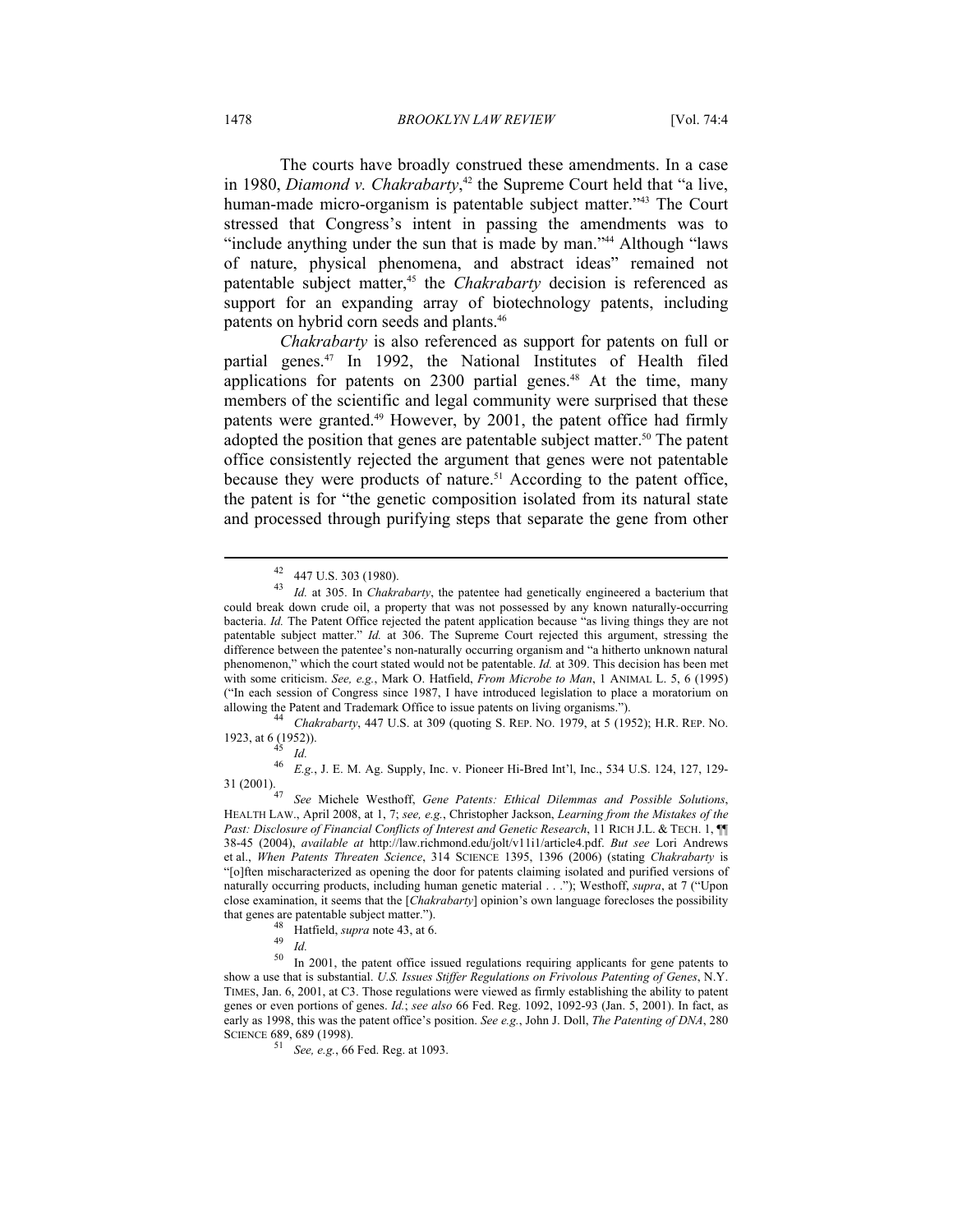molecules naturally associated with it."<sup>52</sup> Therefore, genes can be patented if the inventor meets the general requirements of a patent.<sup>53</sup>

The expansion of the subject matter of patents has also increased the number and types of patents that may result from scientific research. For example, patents are now available for diagnostic and treatment processes such as specific methods for cataract surgery, $54$  humanengineered organisms such as human-made bacteria that breaks down  $oil<sup>55</sup>$  and hybrid corn seed and plants,<sup>56</sup> and even genes.<sup>57</sup> Many people view these patents as a necessary incentive for research because they believe that patent rights encourage investment in research, the disclosure of research results, and the development of useful products.<sup>58</sup> Thus, the expanded scope of patentable subject matter, in addition to the transfer of patent titles to the research organizations, has led to an increase in scientific researchers receiving direct profits from their research. Yet as Congress and the courts have expanded the commercial

- 
- 
- 
- 

Without the incentive of patents, there would be less investment in DNA research, and scientists might not disclose their new DNA products to the public. Issuance of patents to such products not only results in the dissemination of technological information to the scientific community for use as a basis for further research but also stimulates investment in the research, development, and commercialization of new biologics. It is only with the patenting of DNA technology that some companies, particularly small ones, can raise sufficient venture capital to bring beneficial products to the marketplace or fund further research.

Doll, *supra* note 50, at 690.

<sup>&</sup>lt;sup>52</sup> *Id.* Recently, the idea that a single gene can be related to a function has been put into question, thus raising even more questions about the validity of gene patents. Denise Caruso, *A Challenge to Gene Theory, a Tougher Look at Biotech*, N.Y. TIMES, July 1, 2007, § 3, at 3. Additionally, a lawsuit was recently filed challenging the patents that cover genes linked to breast cancer. *See* Complaint, Ass'n for Molecular Pathology v. United States Patent & Trademark Office, No. 08cv4515 (S.D.N.Y. May 12, 2009). Indeed, legislation has even been introduced in Congress to prohibit the patenting of genes. *See* Michael Crichton, *Patenting Life*, N.Y. TIMES, Feb. 13, 2007, at A23; *see also* Genomic Research and Accessibility Act, H.R. 977, 110th Cong. (2007). However, since gene patents are provided as an example of the way these controversies are expressed, this paper proceeds with the assumption that the patent office will continue issuing gene patents.

Lori B. Andrews & Jordan Paradise, Essay, *Gene Patents: The Need for Bioethics Scrutiny and Legal Change*, 5 YALE J. OF HEALTH POL'Y, L. & ETHICS 403, 404 (2005). These requirements include a "sufficient written description," utility, novelty, and nonobviousness. *Id.*; *see also* 35 U.S.C. §§ 100-05 (2000). The written description requires a description of the invention, the process for making the invention, and the process for using the invention. ALAN L. DURHAM, PATENT LAW ESSENTIALS 85 (2d ed. 2004). Utility requires that the invention is useful to some extent, so long as the useful purpose is legal. *Id.* at 70-71. Finally, novelty requires that the invention is unique from previous inventions, *id.* at 90, while nonobviousness requires that the invention adds something to previous inventions that would not have occurred to the person of ordinary skill in the specific field of the invention, *id.* at 107. For a more thorough discussion of the requirements for a patent, see generally *id.* at 67-126.<br>
<sup>54</sup> See AM. PATHOLOGISTS STATEMENT, *supra* note 40, at 6.<br>
<sup>55</sup> See Diamond v. Chakrabarty, 447 U.S. 303, 305 (1980).<br>
<sup>56</sup> See J. E. M. Ag. Supply, Inc. v. Pioneer Hi-Bred Int'l,

Biotechnology Examination Technology Center of the U.S. Patent and Trademark Office, has explained: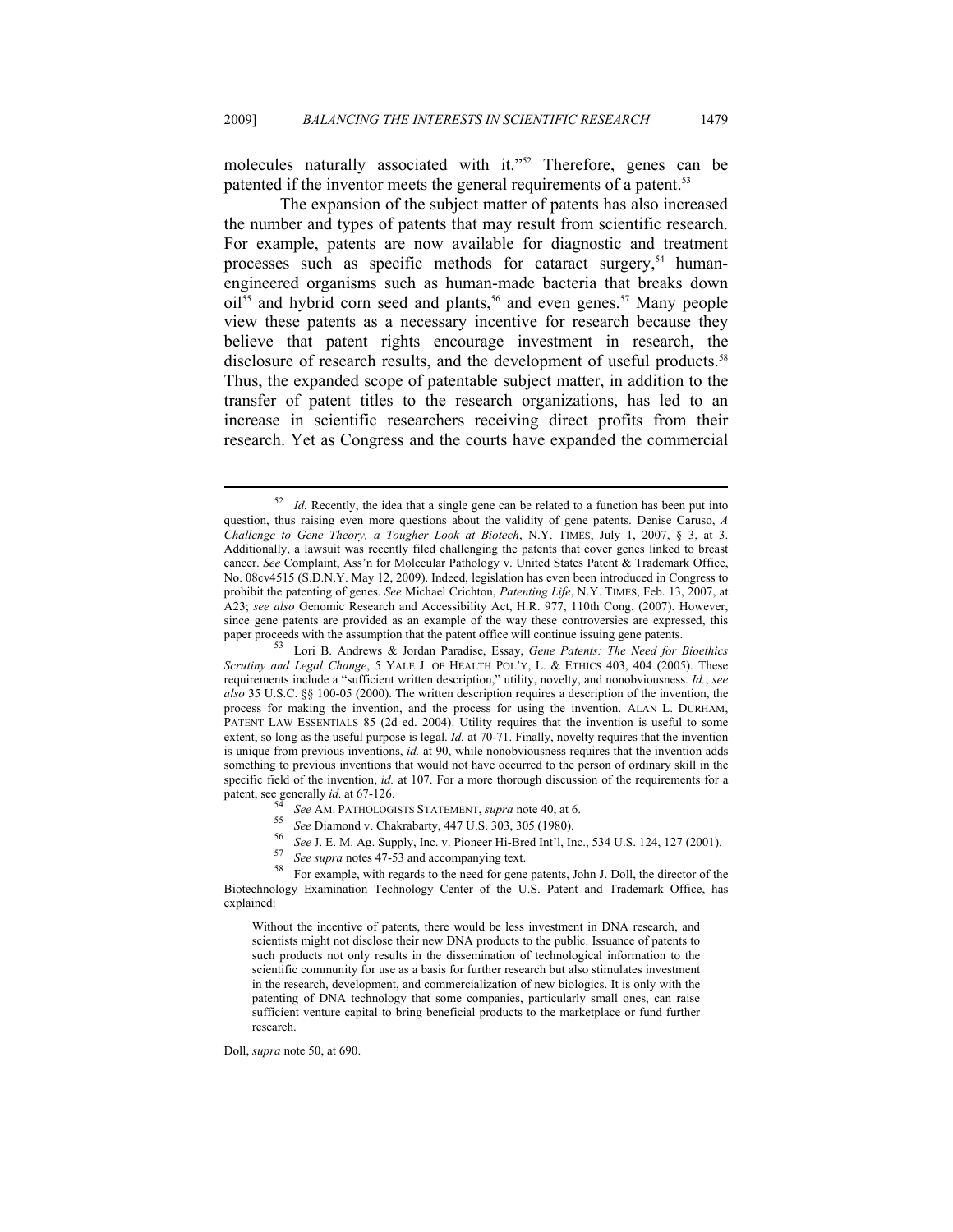nature of scientific research, they have failed to resolve the multitude of issues raised as a result of this commercial expansion.

#### II. PROBLEMS POSED BY THE COMMERCIALIZATION OF SCIENCE

Many people in varying fields have criticized the increasing commercialization of science.<sup>59</sup> Indeed, the arguments against gene patents are typical examples of the arguments against the trend toward the commercialization of research.<sup>60</sup> Additionally, the case of *Greenberg v. Miami Children's Hospital Research Institute, Inc.* provides an example of how these critiques can lead to conflicts between tissue donors and researchers.61 *Greenberg* suggests that since the commercialization of science is controversial, tissue donors need to be made aware of any proprietary uses of their donation in advance so that they can negotiate with the researcher if they oppose these commercial uses. $62$ 

#### *A. General Objections*

Many of the initial concerns expressed in the wake of the Bayh-Dole Act continue to linger.<sup>63</sup> These initial concerns included the fear that exclusive licenses could lead to high prices and monopolies.<sup>64</sup> Since the patent owner could license the use of the patent to only one entity, many people were concerned taxpayers would be harmed because the entity receiving an exclusive license would have no competition and could charge high prices for a product that was developed as a result of publicly-funded research.<sup>65</sup> Additionally, people were also concerned the act might unjustifiably benefit foreign industry, which could license the patents despite not contributing any resources towards the development of the patent.<sup>66</sup> Finally, there were concerns that the involvement of nonprofit academic universities with for-profit corporate entities would harm academic institutions by altering the areas of faculty research, abolishing collegiality, and encouraging researchers to ignore their other academic

 $\overline{a}$ 

See id.

<sup>59</sup> Certainly not everyone thinks that the commercialization of science is a bad thing. *See, e.g.*, Guide to Bayh-Dole, *supra* note 21 ("On a nation-wide basis, the results support the conclusion that the Bayh-Dole Act has promoted a substantial increase in technology transfer from universities to industry, and ultimately to the public."). However, in order to understand why donors may be concerned about the potential uses of their donations, one must understand the objections donors may have to the commercialization of science. Thus, only the objections are addressed in this Note.<br><sup>60</sup> *See infra* Part II.B.<br><sup>61</sup> In *Greenberg*, this conflict arose when the tissue donors expected the research to

remain in the public domain, but the researcher patented the research results. Greenberg v. Miami Children's Hosp. Research Inst., Inc., 264 F. Supp. 2d 1064, 1067 (S.D. Fla. 2003).<br>
<sup>62</sup> See infra Part IV.C.<br>
<sup>63</sup> See, e.g., Campbell et al., *supra* note 1, at 13-17; Guide to Bayh-Dole, *supra* note 21.<br>
<sup>64</sup> Guide t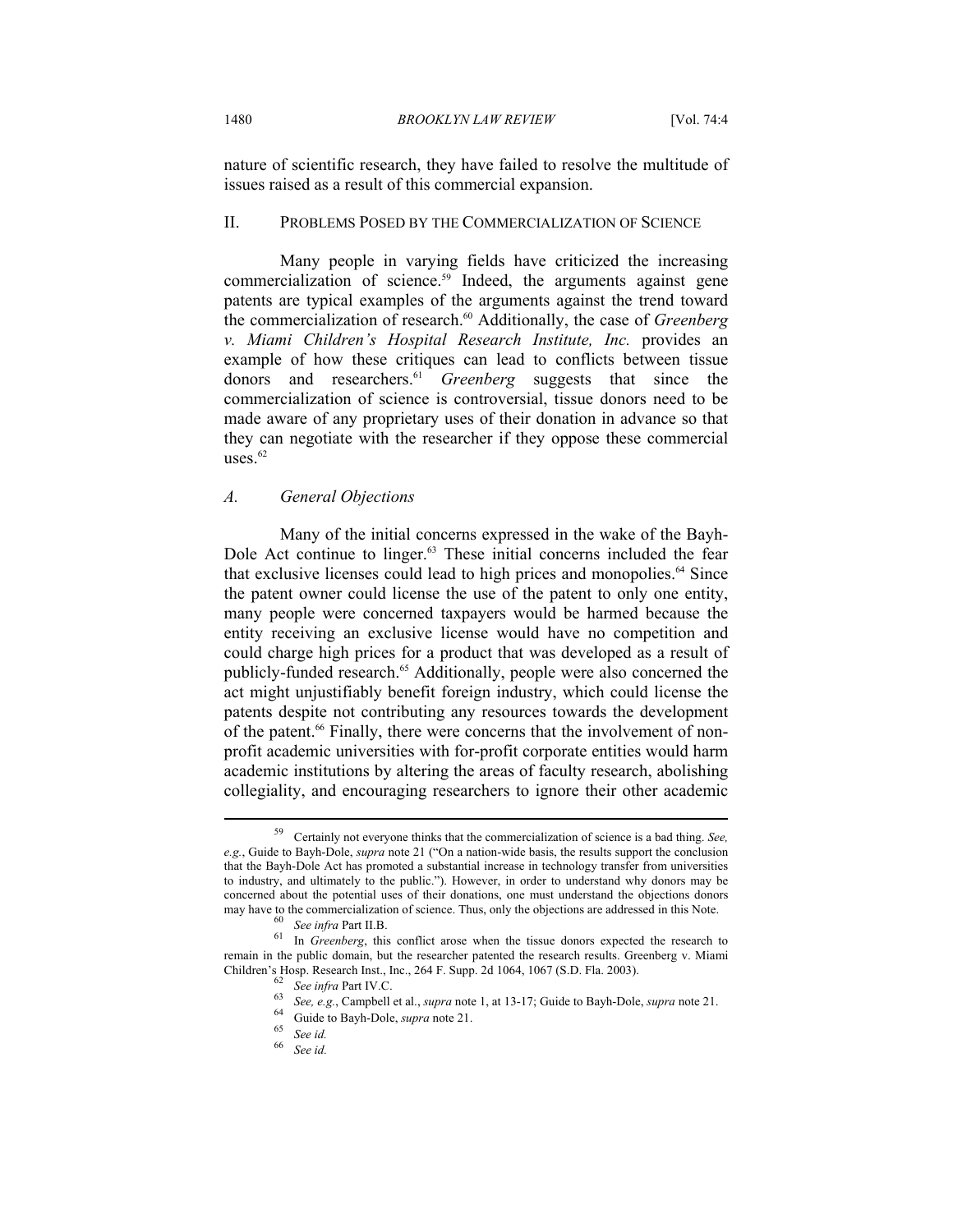responsibilities, such as teaching.<sup> $67$ </sup> The concern that the act might unjustifiably benefit foreign industry is the only concern that seems to have completely dropped out of the debate.

Indeed, just like the initial concerns expressed in the wake of Bayh-Dole, a substantial number of current concerns involve the changes to the research process and the academic community.68 Specifically, because of technology transfer—the transfer of research results into products in the marketplace<sup>69</sup>—research materials and information are no longer being openly shared among academic institutions.<sup>70</sup> This can be particularly damaging when any single institution lacks the materials to do appropriate research on a given issue.<sup>71</sup> For example, institutions researching autism do not have a sufficient number of tissue samples to identify the gene responsible for the disease, yet researchers do not share their tissue samples because each researcher wants to be the one to discover the gene and patent it.<sup>72</sup> Furthermore, when sharing does occur, it can be done in such a way so as to discriminate against the non-sharing organizations.73 For example, the leading semiconductor companies swap and shuffle licenses in a way that effectively keeps their potential competitors out of the industry.<sup>74</sup>

The effects of the commercialization of science on the progress of scientific knowledge also raise concerns.75 The broad reach of patent rights76 makes building upon others' research increasingly more difficult.<sup>77</sup> At best, this situation requires that researchers devote more of their budgets to licenses.78 At worst, researchers are outright prevented

 $\overline{a}$ 

<sup>73</sup> *See* Amy Harmon, *In the "Idea Wars," a Fight to Control a New Currency*, N.Y. TIMES, Nov. 11, 2001, § 3, at 1. 74 *See id.*

<sup>76</sup> See supra Part I.B.<br><sup>77</sup> See Harmon, supra note 73; see also Andrews et al., supra note 47, at 1395.<br><sup>78</sup> See, e.g., supra Part II.B. This raises concerns that these costs will be passed on to consumers. Due to concerns about the cost of access to therapeutic drugs, Congress asked the National Institutes of Health to prepare a plan to ensure the protection of the public's interests. NIH Response, *supra* note 25 (plan prepared to ensure the public's access to therapeutic drugs).

<sup>67</sup> Malinowski, *supra* note 1, at 54-55 (stating a concern university researchers would "shirk[] their academic responsibilities"); Campbell et al., *supra* note 1, at 13-17; Guide to Bayh-Dole, *supra* note 21.

<sup>68</sup> *See, e.g.*, Petersen, *supra* note 6 (suggesting the connection between universities and

industry threatens academic freedom). 69 Guide to Bayh-Dole, *supra* note 21. 70 *See* Malinowski, *supra* note 1, at 55; Campbell et al., *supra* note 1, at 13. In fact, the Bayh-Dole Act specifically is criticized for "increas[ing] the number and creativity of financial arrangements that give rise to conflicts of interest." Gatter, *supra* note 6, at 619.<br><sup>71</sup> See Lori B. Andrews, *Harnessing the Benefits of Biobanks*, 33 J.L. MED. & ETHICS 22,

<sup>23 (2005) [</sup>hereinafter Andrews, *Benefits of Biobanks*]. 72 *Id.*

<sup>75</sup> Malinowski, *supra* note 1, at 55 ("[T]here is concern that over-patenting in biotechnology will result in license entanglements that will impede the advancement of research in the years to come, and impede medicinal applications with life and death consequences." (footnote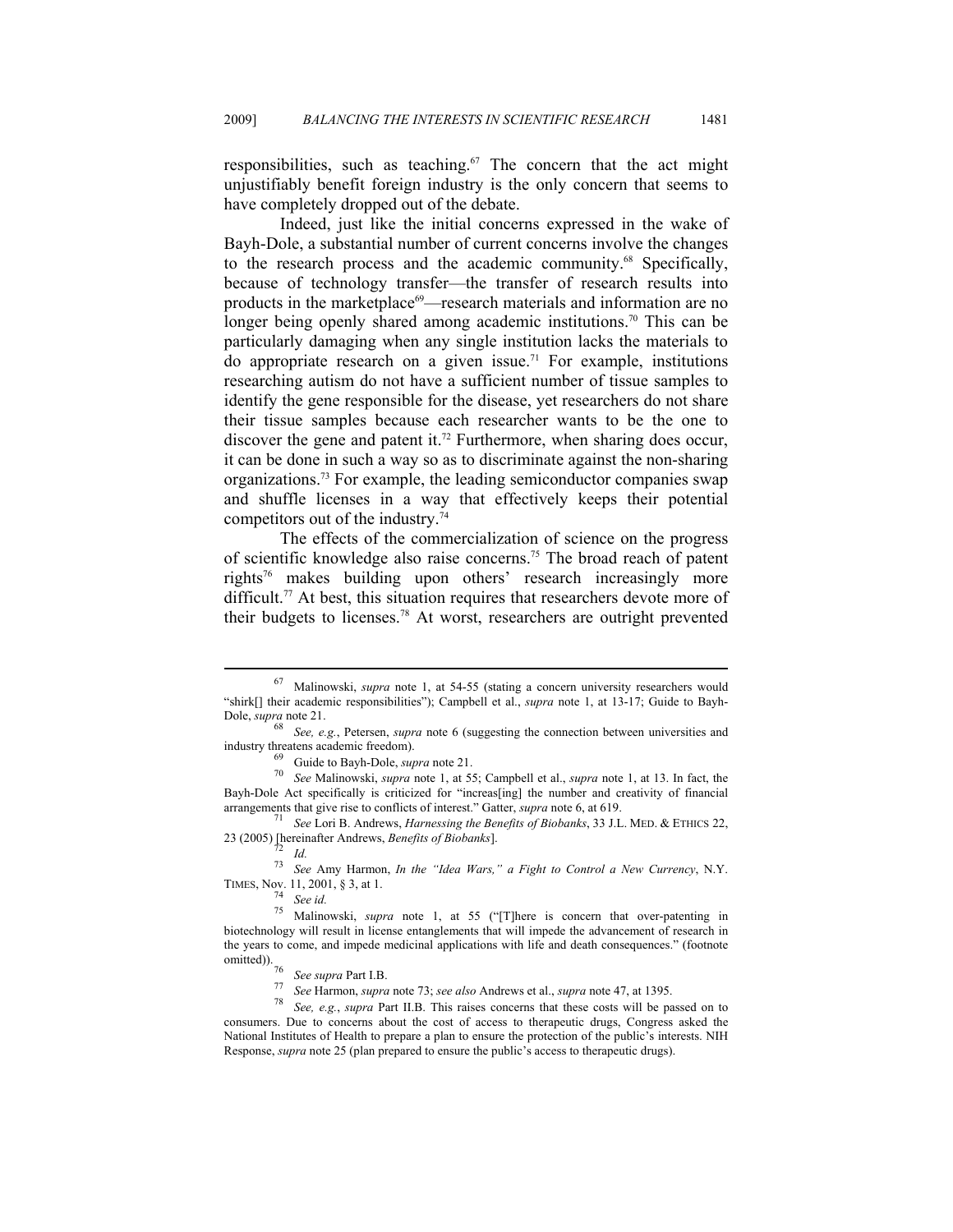from doing the research.79 Additionally, many difficulties can arise between these two extremes.<sup>80</sup>

A 2006 report by the National Research Council of the National Academies, an organization that provides public policy advice on issues concerning science, technology, and health policies, $81$  found that in general, patents have not yet significantly slowed or blocked research.<sup>82</sup> However, the report attributed this to a general lack of awareness among the research community regarding existing intellectual property rights.<sup>83</sup> It went on to warn that the lack of an effect on research could change dramatically if the research community becomes aware of its potential liability, particularly if patent holders begin to more actively exercise their patent rights. $84$  Thus, although the commercialization of science has not yet significantly slowed the progress of scientific knowledge, it is conceivable that even one successful patent liability suit could significantly alter the effect that patents have on research.

Finally, the commercialization of science has also led to an increase in financial conflicts of interests.<sup>85</sup> People that criticize these conflicts claim they threaten the integrity of the research.<sup>86</sup> Specifically,

research, others rejected the terms, thus refusing to license the mice. *Id.* <sup>81</sup> The National Research Council, Welcome to the National Research Council, http://sites.nationalacademies.org/nrc/index.htm (last visited Jan

82 NATIONAL RESEARCH COUNCIL, *supra* note 37, at 125. While the National Research Council's report focused on genetic research, similar findings have also been reported in the biomedical field. *See generally* John P. Walsh, Ashish Arora, & Wesley M. Cohen, *Effects of Research Tool Patents and Licensing on Biomedical Innovation*, *in* NAT'L RESEARCH COUNCIL OF THE NAT'L ACADS. OF SCI., PATENTS IN THE KNOWLEDGE-BASED ECONOMY 285 (Wesley M. Cohen & Stephen A. Merrill, eds. 2003), *available at* http://www.nap.edu/catalog/10770.html (discussing

the recent changes in patenting practices and affects of these changes in biotechnology). 83 NATIONAL RESEARCH COUNCIL, *supra* note 37, at 125. Indeed, many researchers believed they did not need access to others' patent rights in order to do their research. *Id.* at 122. Additionally, few researchers reported searching to see if any patents may affect their research, despite universities increasingly notifying researchers that they should be doing such searches. *Id.* <sup>84</sup> *Id.* at 125. This is particularly an issue since *Madey v. Duke University*, 307 F.3d 1351

(2002), in which the Federal Circuit made clear that in most instances universities are not protected from patent infringement suits by the common-law research exemption. *Id.* at 1362 ("Similarly, our precedent does not immunize any conduct that is in keeping with the alleged infringer's legitimate business, regardless of commercial implications. For example, major research universities, such as Duke, often sanction and fund research projects . . . [that] unmistakably further the institution's legitimate business objectives . . . .").

<sup>85</sup> See Malinowski, *supra* note 1, at 55; Campbell et al., *supra* note 1, at 15-16.<br><sup>86</sup> Malinowski, *supra* note 1, at 55 (stating that increases in financial conflicts of interest "jeopardize[] the integrity of research and the protection of human subjects"); *see also* Harmon, *supra* note 73 (stating critics complain that "intellectual property rights are regularly trumping social values like free speech or public health"). Indeed, even the scientific community itself recognizes the potential harm resulting from financial conflicts of interest, as many scientific journals require the

<sup>79</sup> Andrews et al., *supra* note 47, at 1395. Patent holders can refuse to give other researchers a license to use the patented material. *Id.* Alternatively, the patent holder may require an excessive fee for the license. *Id.* 80 For example, DuPont's license terms for its genetically engineered mice required

researchers licensing the mice to obtain permission from DuPont before new discoveries were disclosed or used in commercial applications. Michael A. Heller & Rebecca S. Eisenberg, *Can Patents Deter Innovation? The Anticommons in Biomedical Research*, 280 SCIENCE 698, 699 (1998). While some researchers accepted these restrictive terms and licensed the mice for use in their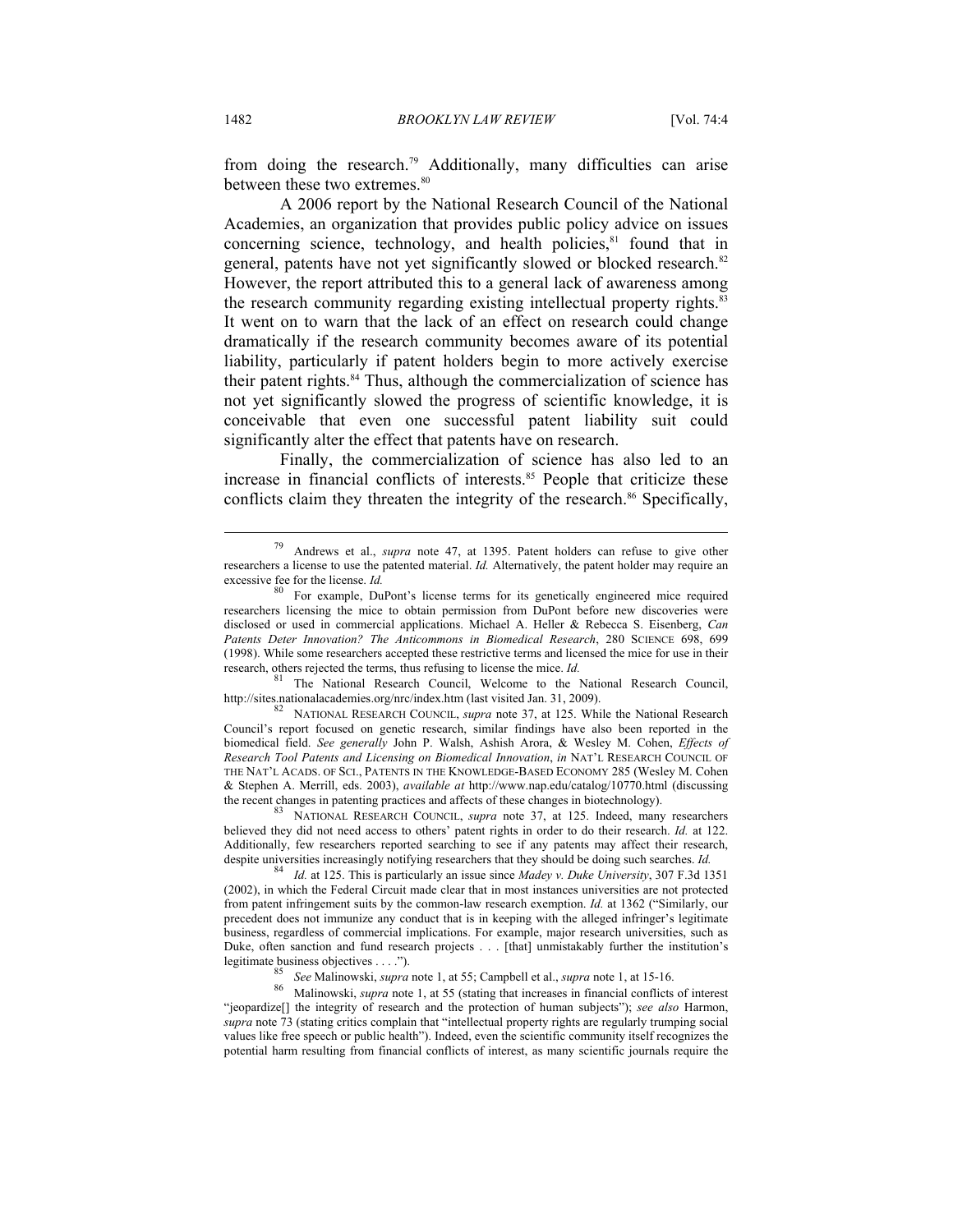critics have observed a tendency for studies' outcomes to be favorable towards the researcher's, or research sponsor's, financial interests.<sup>87</sup> For example, a review of studies on calcium-channel antagonists, a compound used to treat cardiovascular disease, showed that 96% of the authors of studies supporting the use of the compound for treatment had financial ties with a manufacturer of the compound.<sup>88</sup> In contrast, only 60% of authors of neutral studies and 37% of authors of negative studies had financial ties with a manufacturer of the compound.<sup>89</sup> Financial conflicts of interest also raise the concern that researchers will forgo socially beneficial research that is not immediately profitable.<sup>90</sup> These critiques can be particularly harmful when directed at academic research, which is research performed at non-profit universities, because it undercuts the researchers' ability to evaluate hypotheses without any bias, including any financial bias.<sup>91</sup> This ability is viewed as necessary to the integrity of academic research.<sup>92</sup>

Thus, despite the government's endorsement of the commercialization of science through the Bayh-Dole Act and the expansion of patentable subject matter,<sup>93</sup> many people are still concerned about and criticize these changes. In fact, some scientists sympathetic to those concerns have taken efforts to keep their work in the public domain.94 Thus, tissue donors who object to the use of their tissue for

 $88$  Henry Thomas Stelfox et al., *Conflict of Interest in the Debate Over Calcium-Channel* 

 $\overline{a}$ 

*Antagonists*, 338 NEW ENG. J. MED. 101, 101, 103 (1998).<br><sup>89</sup> *Id.* at 103.<br><sup>90</sup> *See* Charles Austin, *Churches Examine Genetic Research*, N.Y. TIMES, Nov. 14, 1982,<br><sup>8</sup> 1, at 39.

See Sheldon Krimsky, *The Funding Effect in Science and its Implications for the Judiciary*, 13 J.L. & POL'Y 43, 51 (2005) (stressing the importance of evaluating research results without any bias); Lawler, *supra* note 38, at 332 (stating a report on the University of California, Berkeley's collaboration with a large pharmaceutical company reported the deal "was a smashing success" and "that the university's academic soul was never for sale" but that critics of the report called it too narrow and self-serving); Delbanco, *supra* note 35 (criticizing the modern university for becoming too much like corporations). <sup>92</sup> *See, e.g.*, Petersen, *supra* note 6 (Sheldon Krimsky "argues that the lure of profits is

transforming universities so that they are no longer independent, disinterested centers of learning that the public has long depended on.").<br><sup>93</sup> *See supra* Part I.<br>For example, over 26,000 scientists vowed to boycott scientific journals that refused to

place articles on a *free* on-line archive six months after publication. Harmon, *supra* note 73. The scientists, which included Nobel laureates, reasoned that the efforts of scientific journals "to control distribution of articles based on taxpayer-supported research [were] delaying scientific progress." *Id.* Other groups have developed open-source science initiatives, which seek to keep research results in the public domain. *See, e.g.*, Andrew Pollack, *Open-Source Practices for Biotechnology*, N.Y. TIMES, Feb. 10, 2005, at C8 [hereinafter Pollack, *Open-Source Practices*] (describing the Biological Innovation for Open Society, or BIOS, initiative); Science Commons Homepage, http://sciencecommons.org/ (last visited Jan. 31, 2009) [hereinafter Science Commons] ("Science Commons designs strategies and tools for faster, more efficient web-enabled scientific research. We

disclosure of these conflicts in order for research to be published. *See* Richard M. Lebovitz, *The Duty to Disclose Patent Rights*, 6 NW. J. TECH. & INTELL. PROP. 36, 36-37 (2007), *available at*

http://www.law.northwestern.edu/journals/njtip/v6/n1/2/.<br><sup>87</sup> Petersen, *supra* note 6; Campbell et al., *supra* note 1, at 15-16. Sheldon Krimsky calls this phenomenon the "funding effect." Petersen, *supra* note 6.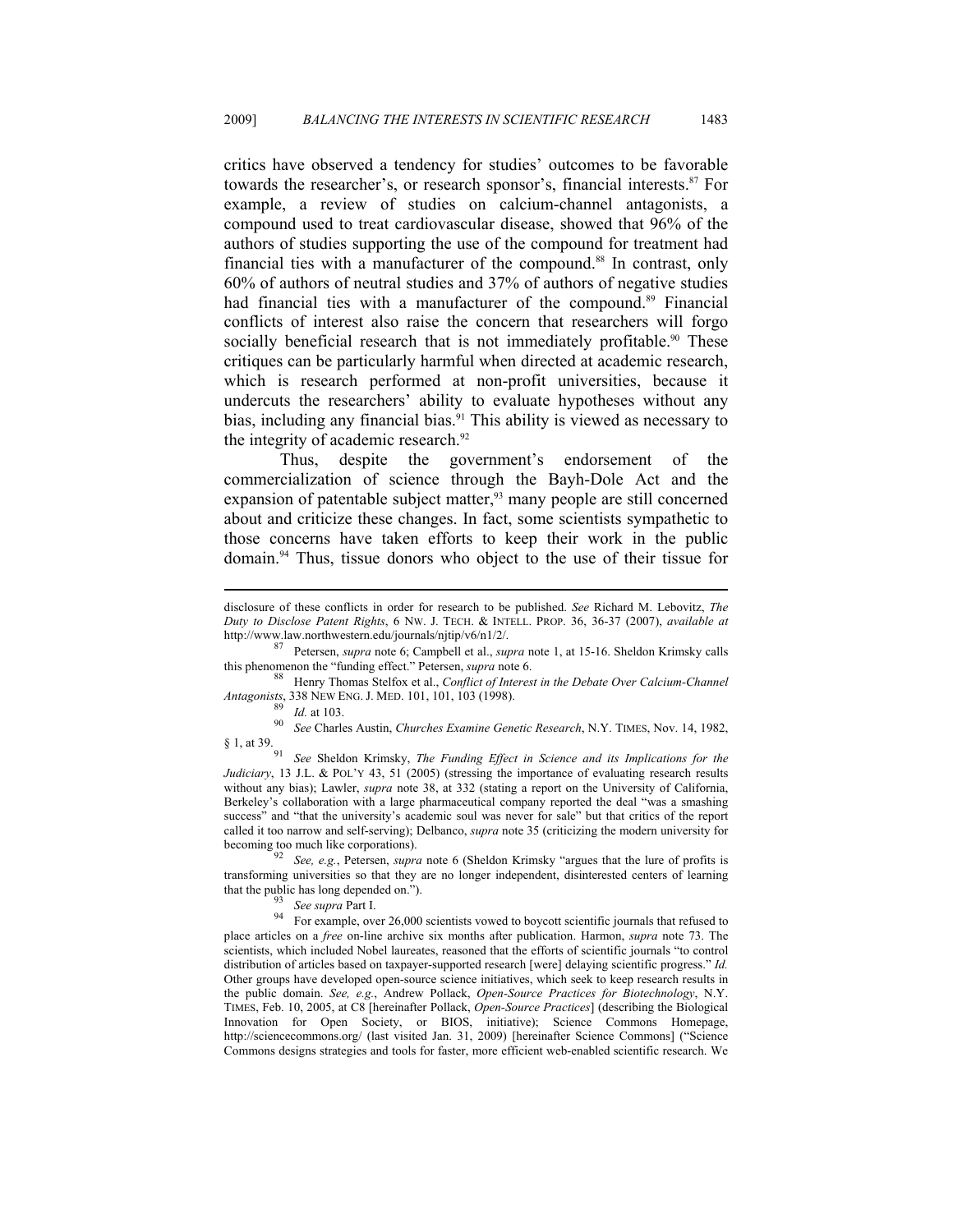research ultimately used for commercial purposes could limit their donations to research in the public domain if they were aware of the researcher's intentions. Indeed, the reasons why a donor may wish to do so become even more evidence when gene patents are considered, as this area is particularly controversial.

#### *B. Objections as Applied to Gene Patents*

Gene patents in particular exemplify the adverse effects of the commercialization of science.<sup>95</sup> Gene patents are patents that cover the molecular structure of a portion of the genetic code and that structure's known function.<sup>96</sup> These patents are relevant to tissue donors because the research that underlies the patent application is done on donated tissues.<sup>97</sup>

Critics raise many objections to gene patents. First, critics argue that genes are not patentable subject matter at all.<sup>98</sup> Notably, these critics argue that genes should not be patented because they are products of nature that occur without human manipulation.<sup>99</sup> Similarly, these patents have been criticized because the useful properties of genes are natural properties of the gene.<sup>100</sup> In other words, the scientist has not invented the useful properties of a gene.<sup>101</sup>

Second, gene patents are criticized because they lead to unreasonable healthcare costs.<sup>102</sup> For example, the American College of Medical Genetics has expressed concerns that gene patents limit the

identify unnecessary barriers to research, craft policy guidelines and legal agreements to lower those barriers, and develop technology to make research, data and materials easier to find and use. Our goal is to speed the translation of data into discovery—unlocking the value of research so more people can benefit from the work scientists are doing."). In other words, these groups try to keep research results freely available to the public. *See* BLACK'S LAW DICTIONARY 1265 (8th ed. 2004) (entry for "public domain") (defining the public domain as "[t]he universe of inventions and creative works that are not protected by intellectual-property rights and are therefore available for anyone to use without charge"). Regardless of the method chosen, these groups are sending a clear message that they believe science will be best advanced if knowledge remains in the public domain rather than becoming commercialized by being sold for profit. *See, e.g.*, Harmon, *supra* note 73; Pollack,

Although the patent office has issued gene patents for some time now, objections are still made. For a more extensive survey of these issues, see generally Andrews & Paradise, *supra* note 53. Additionally, the regulations that the USPTO has put in place to evaluate gene patents provide an excellent review of the arguments made against gene patents and the USPTO's response to those arguments. See generally 66 Fed. Reg. 1092 (Jan. 5, 2001).

<sup>&</sup>lt;sup>96</sup> See id. at 1095; see also Andrews & Paradise, supra note 53, at 405.<br><sup>97</sup> Andrews & Paradise, *supra* note 53, at 409.<br><sup>98</sup> See, e.g., id. at 403; Lindsey Singeo, Note, *The Patentability of the Native Hawaiian Genome*, 33 AM. J.L. & MED. 119, 124-25 (2007); Crichton, *supra* note 52; American College of Medical Genetics, Position Statement on Gene Patents and Accessibility of Gene Testing (Aug. 2, 1999), http://www.acmg.net/StaticContent/StaticPages/Gene\_Patents.pdf [hereinafter ACMG Position Statement].<br>
<sup>99</sup> Westhoff, *supra* note 47, at 7-8; ACMG Position Statement, *supra* note 98.<br>
<sup>100</sup> Andrews & Paradise, *supra* note 53, at 405.<br>
<sup>101</sup> *Id.*<br>
<sup>102</sup> These costs can both be in terms of medical e

the creation of improved health care techniques. *See* Greenfield, *supra* note 10, at 232-36.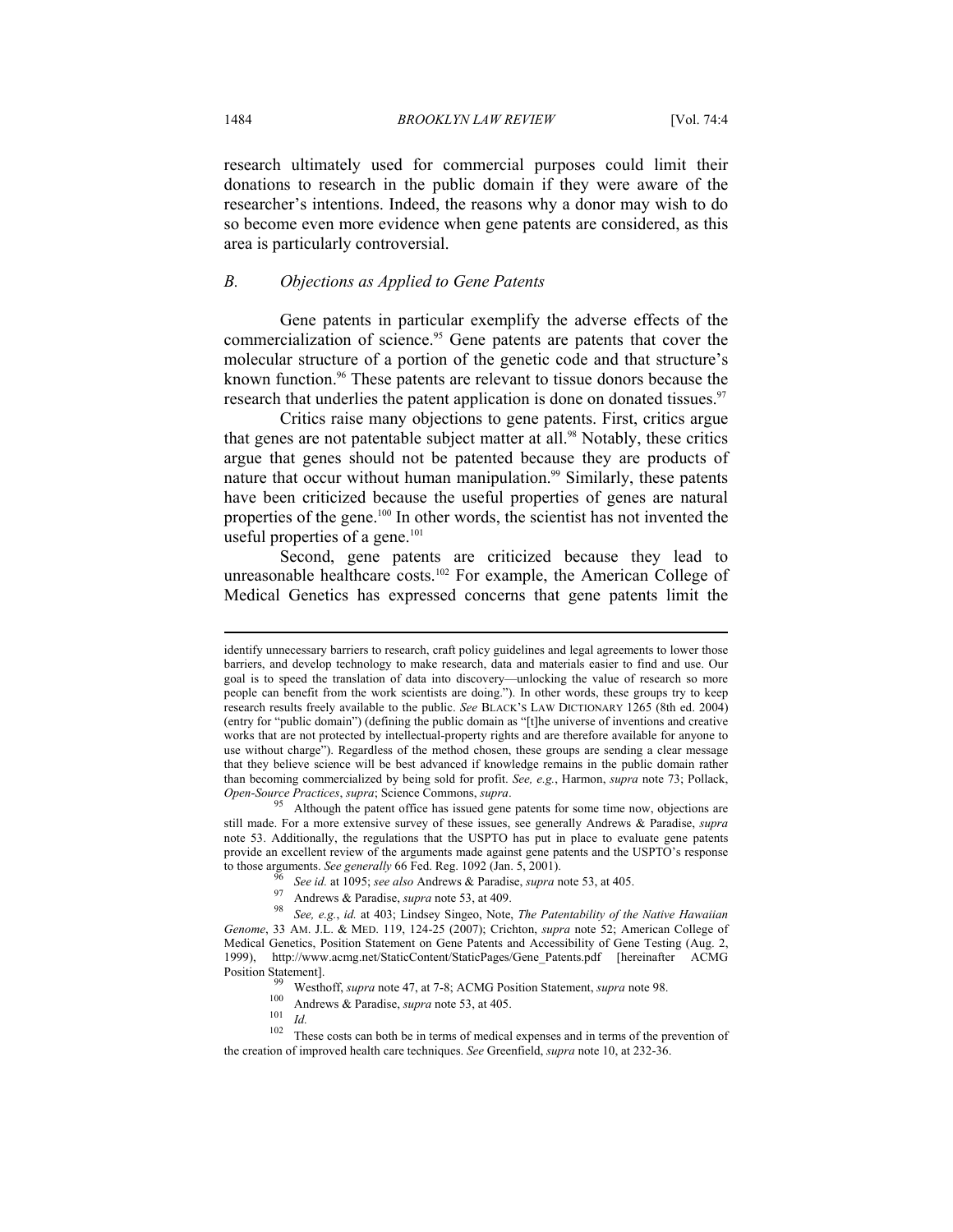accessibility of genetic tests, the quality of genetic tests available, and the number of medical professionals adequately trained to diagnose and properly care for genetic diseases.<sup>103</sup> These concerns are not unfounded. In a study evaluating the effects of patents on genetic testing services, researchers found that 25% of the laboratories had stopped performing a specific genetic test because of a patent, and 53% of the laboratories had decided not to develop a new genetic test for the same reason.<sup>104</sup> Thus, the costs of gene patents have reduced the availability of useful genetic tests to patients.105 In fact, biotechnology companies themselves have even expressed concerns about the ramifications of gene patents for healthcare costs.<sup>106</sup>

A third objection is that gene patents hinder research.<sup>107</sup> The American College of Medical Genetics argues that enforcement of genetic patents has led to either exclusive licenses that limit testing of a gene to a single laboratory or non-exclusive licenses with excessive fees.108 These licensing agreements can effectively halt research by making it too expensive to study.<sup>109</sup> Research can also be halted when patent holders refuse to license the gene to other researchers.110 For example, one researcher abandoned a research project on women with early-stage breast cancer after the company owning the patents to two of the genetic mutations that cause breast cancer refused to license the tests necessary for the research.<sup>111</sup>

<sup>103</sup> ACMG Position Statement, *supra* note 98; *see also* Malinowski, *supra* note 1, at 61 n.123 ("[S]ome commentators are asserting that intellectual property rights . . . are impeding access to resulting genetic tests for medical use . . . ."); Crichton, *supra* note 52 (arguing countries without gene patents offer better genetic testing). 104 Mildred K. Cho et al., *Effects of Patents and Licenses on the Provision of Clinical* 

*Genetic Testing Services*, 5 J. OF MOLECULAR DIAGNOSTICS 3, 3 (2003), *available at* http://jmd.amjpathol.org/cgi/content/full/5/1/3. The researchers noted that almost all laboratory

directors felt the patents negatively effect clinical testing. *Id.*<br><sup>105</sup> *Id.* at 8.<br><sup>106</sup> *E.g.*, Andrew Pollack, *Is Everything for Sale?: Patenting a Human Gene As if It Were an Invention*, N.Y. TIMES, June 28, 2000, at C1 [hereinafter Pollack, *Patenting a Human Gene*] ("Dr. Robert I. Levy, senior vice president for science and technology at American Home Products, calls the gene patenting situations a 'minefield.' Finding out who owns rights to what takes an increasing amount of time . . . . Royalties paid to holders of patents on genes, research mice and other tools can total 12 to 14 percent of the cost of a drug, he said, making some products uneconomical to produce.")

produce."). 107 *See, e.g.*, ACMG Position Statement, *supra* note 98. 108 *Id.* (stating gene patents have led to "monopolistic licensing that limits a given genetic test to a single laboratory, royalty-based licensing agreements with exorbitant up-front fees and pertest fees, [or] licensing agreements that seek proportions of reimbursement from testing services").<br><sup>109</sup> See Crichton, *supra* note 52. Crichton observes that the cost of the genetic sequence

for Hepatitis C has encouraged many researchers to study topics that cost less. *Id.*<br><sup>110</sup> Andrews, *Benefits of Biobanks*, *supra* note 71, at 26.<br><sup>111</sup> Kimberly Blanton, *Corporate Takeover Exploiting the US Patent Syst* 

*Company Has Gained Control Over Genetic Research and Testing for Breast Cancer. And Scientists, Doctors, and Patients Have to Play By its Rules*, BOSTON GLOBE, Feb. 24, 2002, Magazine, at 10. The researcher could have sent in samples to the company for testing, but elected not to because he prefers his own test, which would provide him with greater information than the results provided by the company. *Id.*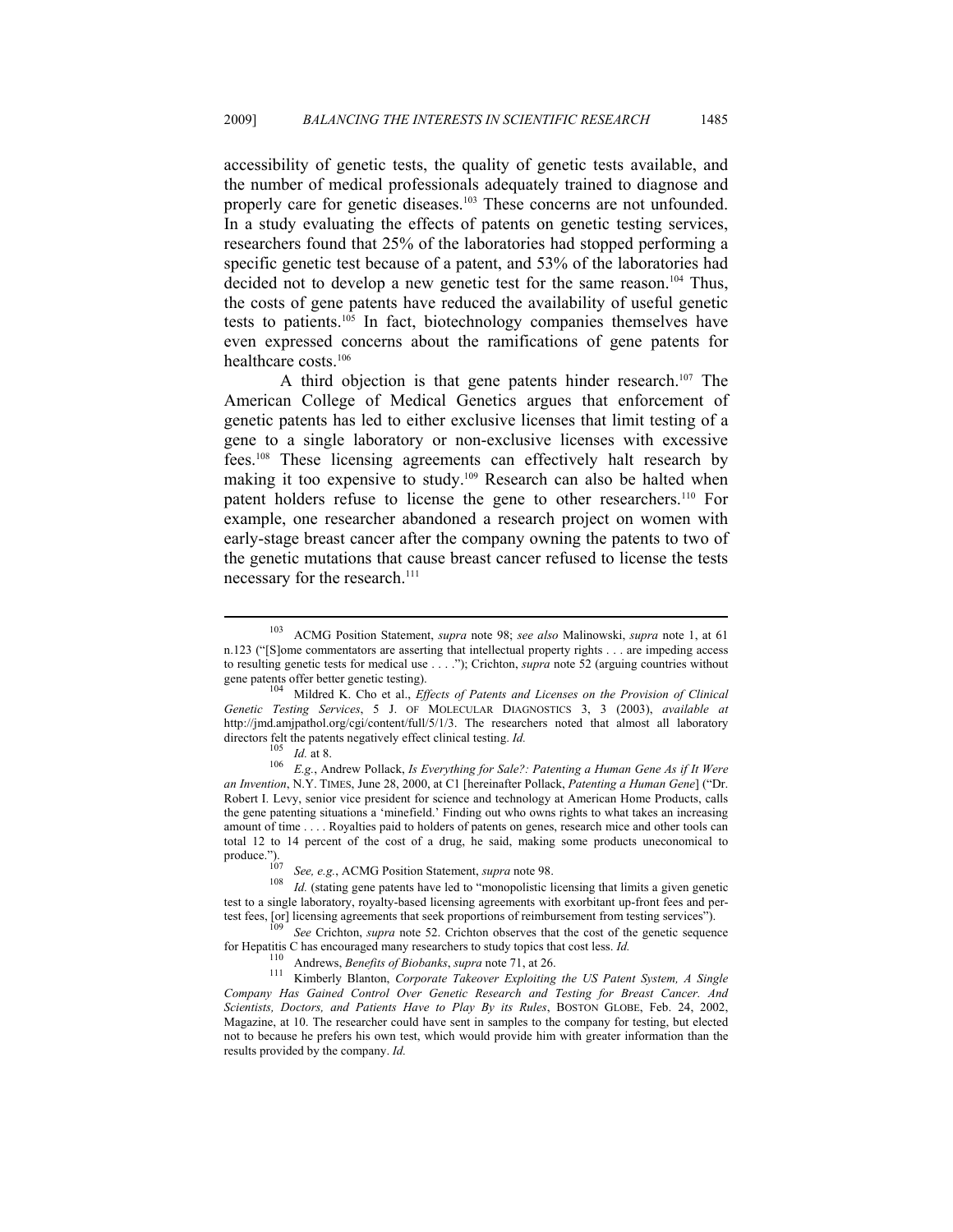Finally, many people object to gene patents on moral grounds.<sup>112</sup> In 1995, religious leaders of over eighty faiths and denominations held a press conference expressing their view that since genes are a part of nature, they should not be patented.113 Although the precise nature of the objections varied by faith, the religions opposed to gene patents include Methodists,<sup>114</sup> Southern Baptists,<sup>115</sup> Episcopalians,<sup>116</sup> Muslims,<sup>117</sup> and Reform Jews.118 The common theme among these objections is that gene patents involve "the commodification of life" because they place a commercial value on human life and reduce life to a marketable product.119 Similarly, others have expressed the general view that genes should remain a part of our shared knowledge base.<sup>120</sup> Thus, people object to gene patents for several reasons. Given the myriad of issues a potential donor could have with gene patents, donors need some

<sup>112</sup> *E.g.*, Westhoff, *supra* note 47, at 8-9. These concerns also raise ethical issues when indigent and other vulnerable groups are involved. *See* Marina L. Whelan, Note, *What, if Any, Are the Ethical Obligations of the U.S. Patent Office?: A Closer Look at the Biological Sampling of Indigenous Groups*, 2006 DUKE L. & TECH. REV. 0014, ¶ 20 (2006), *available at* http://www.law.duke.edu/journals/dltr/articles/pdf/2006DLTR0014.pdf. Researchers frequently fail to consider the effect their research may have on these groups. *Id.* ¶ 10. In particular, researchers often fail to take into account indigenous groups' belief that biological tissues are sacred and attempt to patent the genes they discover. *Id.* ¶ 10, 22. In one case, a Guayami woman's tissue was used to develop a patented cell line without the permission of the woman or the tribe. *Id.* ¶ 13. This provoked protests from numerous groups, including the President of the Guayami General Congress and the Rural Advancement Foundation International. *Id.* ¶ 14. Ultimately the patent application was withdrawn. *Id.* These situations cause tension between researchers and critics, who argue that the researchers are exploiting the indigenous and other vulnerable groups. *Id.* ¶ 10. These critics are also concerned that the USPTO does not have the resources to deal with these issues. *See* Hatfield, *supra*<br>note 43, at 6.<br> $^{113}$  **District States** *Delivious Loadors Oppose Patenting Genes and Animals* 268 SCIENCE

Richard Stone, *Religious Leaders Oppose Patenting Genes and Animals*, 268 SCIENCE 1126, 1126 (1995). This viewpoint is not necessarily linked to any one religion, but rather is also a general moral argument that some critics make. *See, e.g.*, Pollack, *Patenting a Human Gene*, *supra*

note 106. 114 The Methodist Church created a genetic task force which in 1992 "concluded that 'exclusive ownership rights of genes as a means of making genetic technologies accessible raises serious theological concerns." Stone, *supra* note 113, at 1126.

<sup>&</sup>lt;sup>115</sup> The Executive Director of the Southern Baptist Convention's Christian Life Commission stated that "granting patents on genes or organisms 'represents the usurpation of the ownership rights of the Sovereign of the universe."  $Id$ .

 $^{116}$  A former Episcopal minister stated that companies should not be able to make profits of four "common human heritage." *Id.* (internal quotation marks omitted).

<sup>&</sup>lt;sup>117</sup> The Executive Director of the American Muslim Counsel stated "[t]he engineering of humans and human genes raises serious concerns for Muslims." *Id.* (internal quotation marks omitted).<br>
118 A Rabbi associated with the Religious Action Center of Reform Judaism recognized

that while "Jewish tradition has always stressed a reconciliation of religion and science," the patenting process of human genes and living organisms was not necessary for a healthy biotechnology industry. *Id.* (internal quotation marks omitted).

See, e.g., *id.* Stone defines the "commodification of life" as "the reduction of life to its commercial value and marketability." *Id.* (internal quotation marks omitted).<br><sup>120</sup> E.g., *Stifling or Stimulating—The Role of Gene Patents in Research and Genetic* 

*Testing: Hearing Before the Subcomm. On Courts, the Internet, and Intellectual Property of the H. Judiciary Comm.*, 110th Cong. 8 (2007) (statement of Lawrence Sung, J.D., Ph.D., Law School Professor and Intellectual Property Law Program Director, University of Maryland, School of Law, Baltimore, MD) ("[G]enes are simply something that we have a sense should be part of the public common.").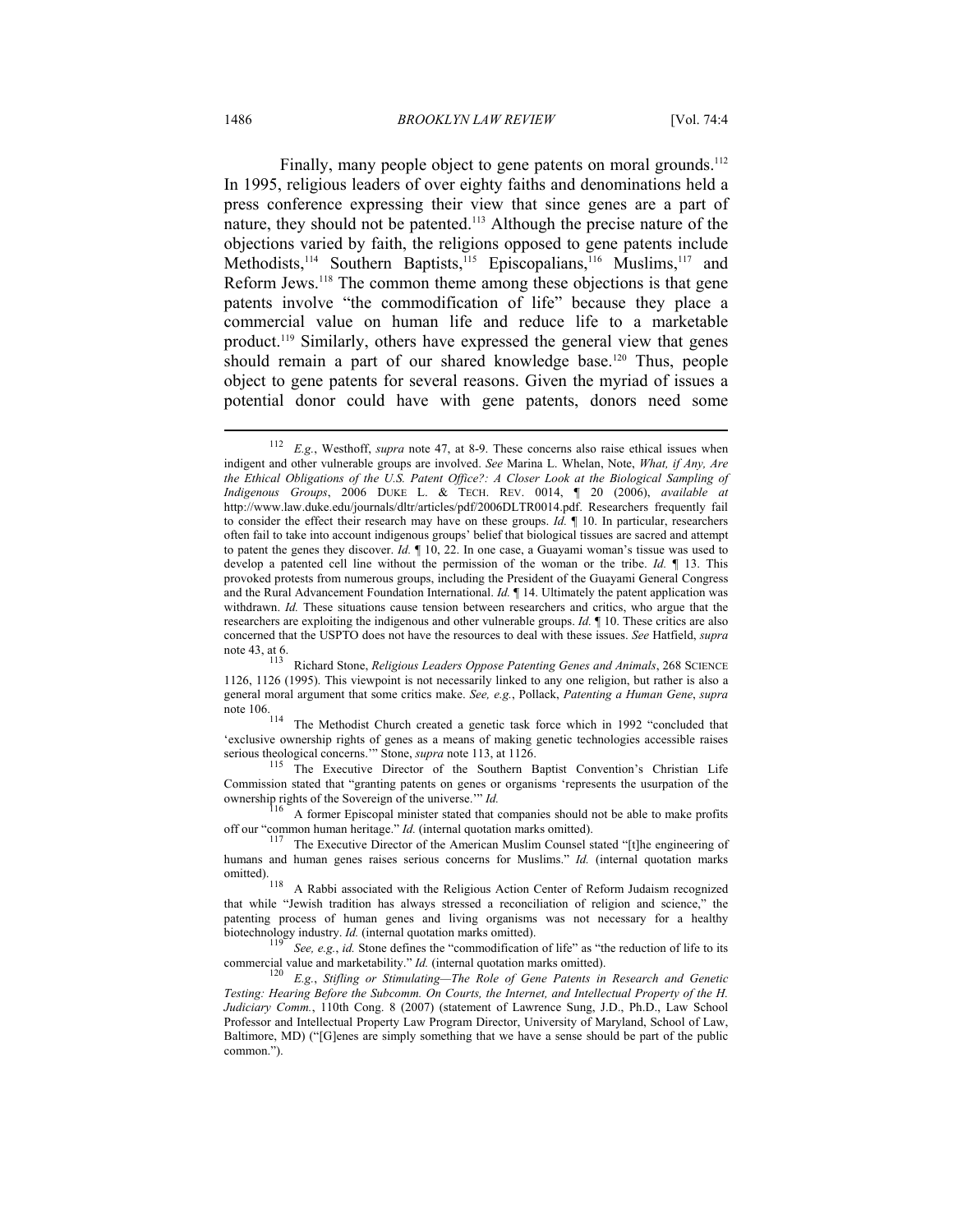mechanism to provide them with a choice whether their tissue will be used for commercial purposes.

### *C.* Greenberg v. Miami Children's Hospital*: An Example of How Donors' and Researchers' Interests May Conflict*

The opposing viewpoints regarding the commercialization of scientific research resulted in a conflict between donors and a researcher in *Greenberg v. Miami Children's Hospital Research Institute, Inc*. 121 In this case, a group of nonprofit organizations and individuals donated money, tissue samples, and other materials to a researcher in the hopes that he would discover the gene responsible for Canavan's disease, $122$  a genetic disease that primarily affects Jewish children.123 The nonprofit organizations and individuals expected that the ongoing research would remain in the public domain, $124$  where it would be freely available to other researchers.125 However, the researcher patented the gene responsible for Canavan's disease and a screening test for the gene shortly after it was discovered.<sup>126</sup> This meant that any other researcher that wanted to research the disease must first obtain a license from the patentee.127 As a result, the patent allowed the researcher to restrict research related to the gene or any of the gene's mutations.<sup>128</sup>

Once the nonprofit organizations and individuals learned about the patent, they brought suit, alleging, inter alia, lack of informed consent, conversion, and unjust enrichment.<sup>129</sup> The court dismissed the lack of informed consent claim, concluding that such a duty would "chill medical research."130 However, the court did not provide much evidence to support its claim that requiring researchers to disclose financial interests would chill research.131 Indeed, the *Greenberg* plaintiffs criticized this in their motion for reconsideration, stating that "[t]he Court's conclusion that extending the duty of informed consent to  $\overline{a}$ 

<sup>121 264</sup> F. Supp. 2d 1064 (S.D. Fla. 2003).<br>
122 *Id.* at 1067.<br>
123 Canavan's disease "is a relatively rare, but always fatal, inherited, degenerative brain disorder that primarily affects children of eastern and central European Jewish . . . descent." Canavan Foundation, *What Is Canavan Disease?*, http://www.canavanfoundation.org/canavan.php

<sup>(</sup>last visited Jan. 31, 2009). 124 *Greenberg*, 264 F. Supp. 2d at 1067. 125 *See* BLACK'S LAW DICTIONARY 1265 (8th ed. 2004) (defining "public domain" as "[t]he universe of inventions and creative works that are not protected by intellectual-property rights

and are therefore available for anyone to use without charge").<br>  $^{126}$  Greenberg, 264 F. Supp. 2d at 1067.<br>  $^{127}$  *Id.*<br>  $^{128}$  *Id.*<br>  $^{128}$  *Id.*<br>  $^{129}$  *Id.* at 1067-68. Plaintiffs also alleged breach of fiduci and misappropriation of trade secrets. *Id.* at 1066. However, these causes of action are not discussed in depth here because the vast majority of the literature has focused on the informed consent,

 $\frac{130}{130}$  *Id.* at 1070-71.<br><sup>131</sup> *Id.* at 1070.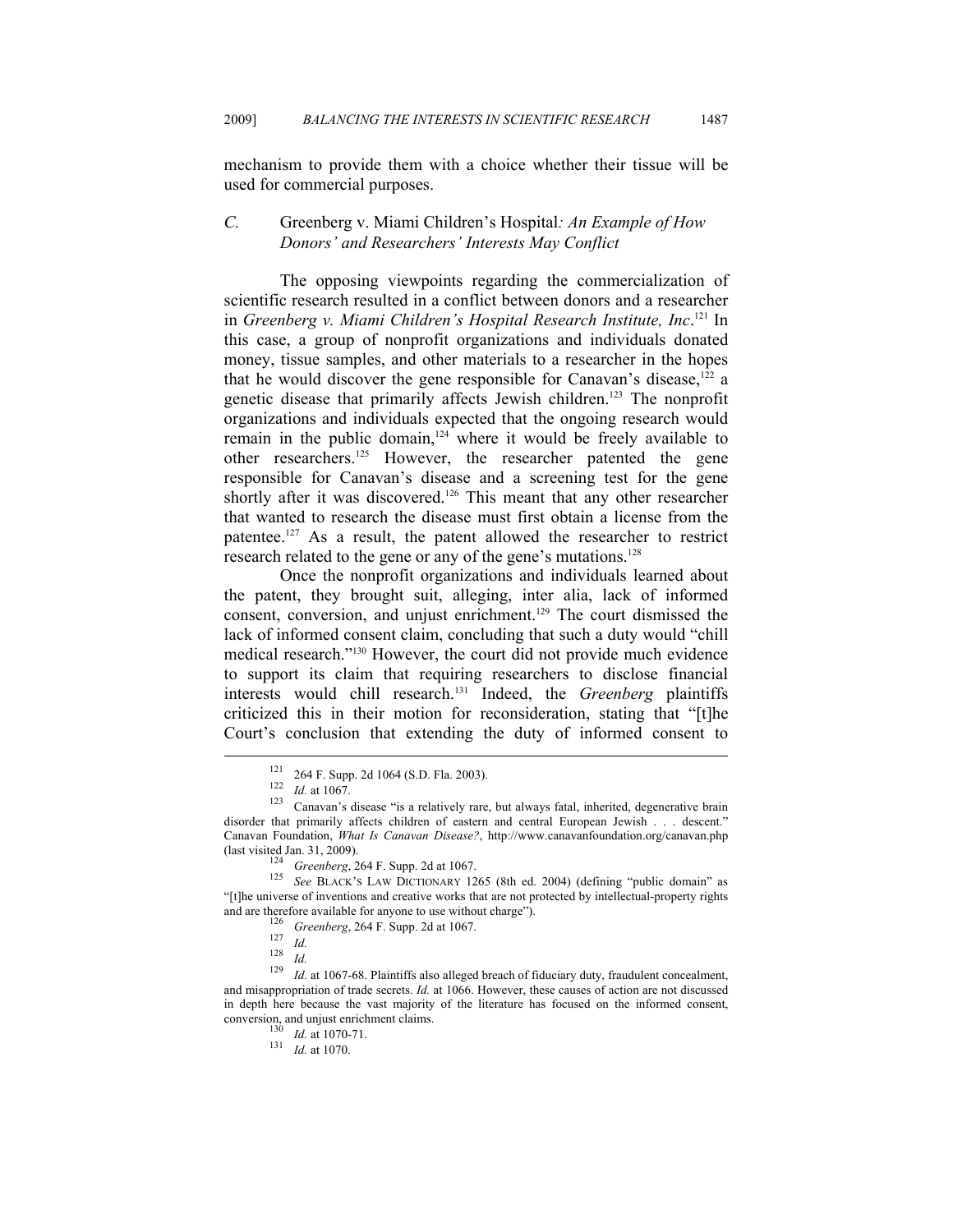include disclosure of financial interests 'would chill medical research' is an issue that demands factual development and expert testimony and which [we] can [establish] as demonstrably untrue."<sup>132</sup>

The court also dismissed the conversion claim, reasoning that the donors had no legally cognizable property interest in the donated tissue.133 The court rejected the donors' argument that they had a property interest in their tissue samples because the biological tissues "were donations to research without any contemporaneous expectations of return of the body tissue and genetic samples."134 Accordingly, the only claim to survive summary judgment was an unjust enrichment claim.<sup>135</sup> This claim was ultimately settled by the parties in a settlement that provided the researcher would continue collecting licensing royalties on genetic testing, but would permit other researchers to do research on the gene without collecting licensing royalties.136

Despite the *Greenberg* court's purported interest in furthering science, many legal analysts and scientists have concluded that the *Greenberg* result is detrimental to the advancement of scientific research.<sup>137</sup> Most notably, the court cited the fear that enabling donors to have a say in what happens to their body parts after the donation occurred would give them too much "dead-hand control,"138 and that such continuing control by donors over the use of their donated tissues would ultimately stifle science.139 However, the *Greenberg* court failed to

<sup>&</sup>lt;sup>132</sup> Plaintiffs' Motion and Memorandum of Law for Reconsideration of Order Dismissing Count I of Plaintiffs' Complaint ¶ 5, Greenberg v. Miami Children's Hosp. Research Inst., Inc., 264 F. Supp. 2d 1064 (S.D. Fla. 2003) (No. 02-22244-CIV-MORENO), 2004 WL 2247051. Additionally, the *Greenberg* opinion has been critiqued as "an internally inconsistent ruling that fails to provide donors or researchers much useful guidance." Russell Korobkin, *"No Compensation" or "Pro Compensation":* Moore v. Regents *and Default Rules for Human Tissue Donations*, 40 J. HEALTH L. 1, 11 (2007) [hereinafter Korobkin, *Default Rules*].

<sup>&</sup>lt;sup>133</sup> Greenberg, 264 F. Supp. 2d at 1074-76.<br>
<sup>134</sup> *Id.* at 1074.<br>
<sup>135</sup> *Id.* at 1072-73, 1077.<br>
<sup>136</sup> Although the settlement was confidential, a press release stated that it "provides for continued royalty-based genetic testing by certain licensed laboratories and royalty-free research by institutions, doctors, and scientists searching for a cure." Canavan Foundation, *Joint Press Release*  (Sept. 29, 2003), http://www.canavanfoundation.org/news/09-03\_miami.php. 137 *See, e.g.*, Baird, *supra* note 10, at 336-37 (suggesting that the case may harm "the

perceived trust between researcher and patient—a relationship of trust and confidence without which research collaborations would fail"); *see also* Hanes, *supra* note 12, at 412 (making a similar criticism of the *Catalona* case, discussed *infra* Part III.B, stating that it may "negatively affect tissue

In property law, the notion of dead-hand control refers generally to the notion that a decedent could continue to control the distribution of his or her wealth in such a manner that it would continue to control the behavior of living beneficiaries, and that certain types of dead-hand control should be restricted. *See* BLACK'S LAW DICTIONARY 426 (8th ed. 2004) (entry for "deadhand control"). Here, the court used the phrase to create an analogy between a decedent continued control over beneficiaries after death and a tissue donor's continued control over the researcher's conduct regarding the tissue sample after the donation has been made. *See Greenberg*, 264 F. Supp. 2d at 1071. 139 *Greenberg*, 264 F. Supp. 2d at 1071 (stating "this extra duty would give rise to a type

of dead-hand control that research subjects could hold because they would be able to dictate how medical research progresses").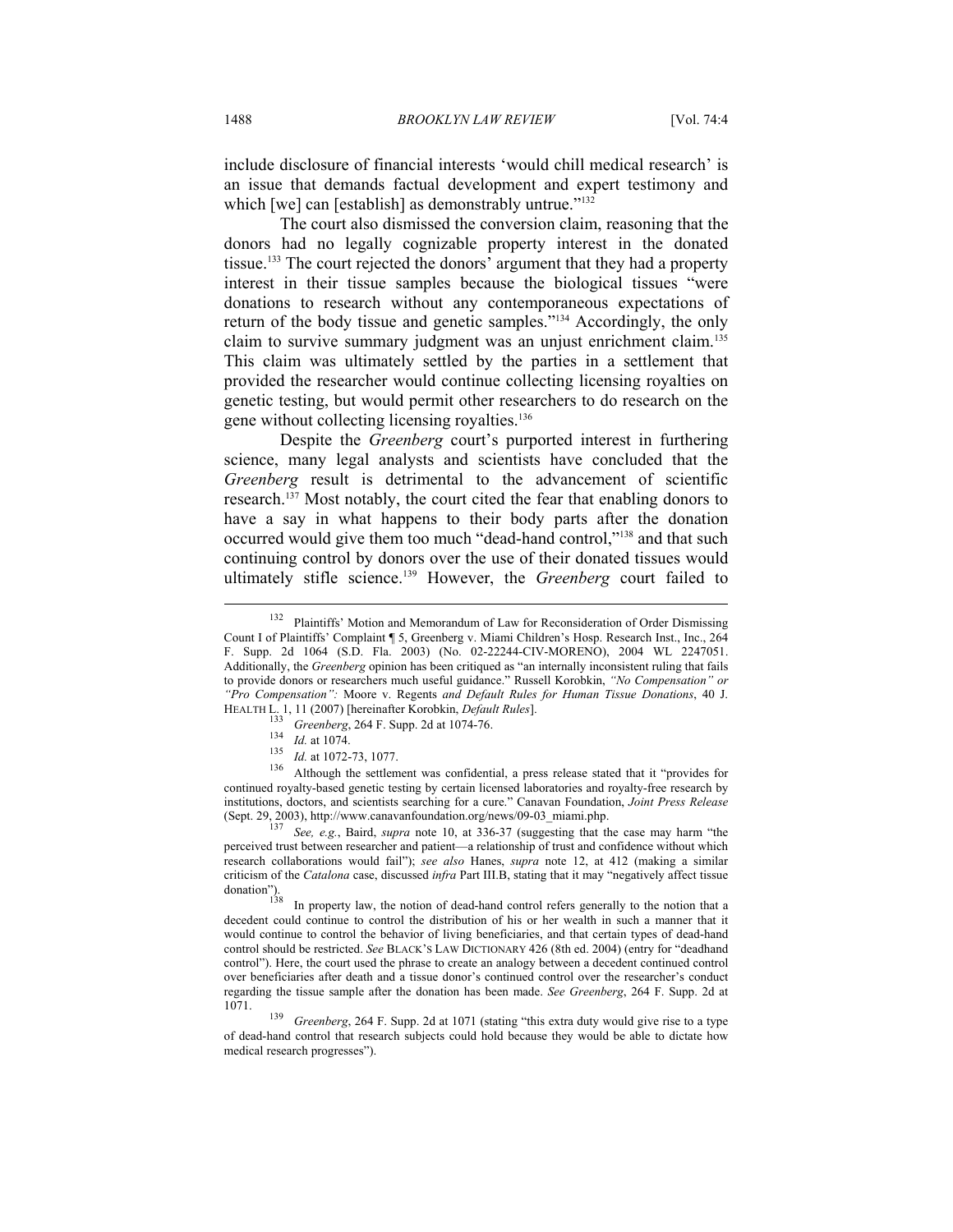realize that the lack of donor control itself may in fact stifle science by reducing the number of people willing to donate their biological tissues to research.140 This makes *Greenberg* a particularly interesting backdrop for examining the possible effects of solutions attempting to balance the interests of both donors and researchers.

### III. AN ANALYSIS OF PROPOSED SOLUTIONS

*Greenberg* demonstrates how the increasing commercialization of science can lead to conflicts between donors and researchers. Indeed, donors' interests must be protected and balanced against both the researchers' and the public's interest in furthering science.141 However, the court's analysis of the *Greenberg* claims—and the subsequent discussion following that decision—raises the question of whether the existing legal framework sufficiently balances these interests. In particular, the majority of scholarship has focused largely on unjust enrichment, enhanced property rights in donated tissues, and informed consent.142 The following presents some of the arguments made by scholars in favor of each of these doctrines and then analyzes the effect each doctrine would likely have on researchers and donors.

#### *A. Unjust Enrichment*

The unjust enrichment cause of action is particularly important since it was the sole cause of action to survive summary judgment in *Greenberg*. 143 The court, applying Florida law, stated that the elements of unjust enrichment were, "(1) the plaintiff conferred a benefit on the defendant, who had knowledge of the benefit; (2) the defendant voluntarily accepted and retained the benefit; and (3) under the circumstances it would be inequitable for the defendant to retain the benefit without paying for it."144 Since unjust enrichment is an equitable doctrine, damages will vary based on the facts of the individual case, but

<sup>140</sup> After all, there are a number of reasons donors may object to the use of their tissues for commercial purposes. *See infra* Part II.A-B. If donors have no control over the use of their tissue, they may choose not to donate at all, thus reducing the number of tissue samples available for research. *See* Eric B. Chen, *Who Owns the Property Rights to* Your *Genetic Material?*, 13 U. BALT. INTELL. PROP. L.J. 1, 9 (2004); Whelan, *supra* note 112, ¶ 4. 141 *See* Michele Goodwin, *Formalism and the Legal Status of Body Parts*, 2006 U. CHI.

LEGAL F. 317, 359-60 (2006) ("That Congress wanted biotechnology to thrive cannot in contemporary terms be interpreted as granting the biotech industry immunity from judicial scrutiny.").

Some scholars also select a combination of several models. *See, e.g.*, Gitter, *supra* note 10, at 338-44 (proposing a combination of a property interest and a liability rule); Baird, *supra* note

<sup>143&</sup>lt;br>144 *Greenberg*, 264 F. Supp. 2d at 1077.<br>144 *Id.* at 1072.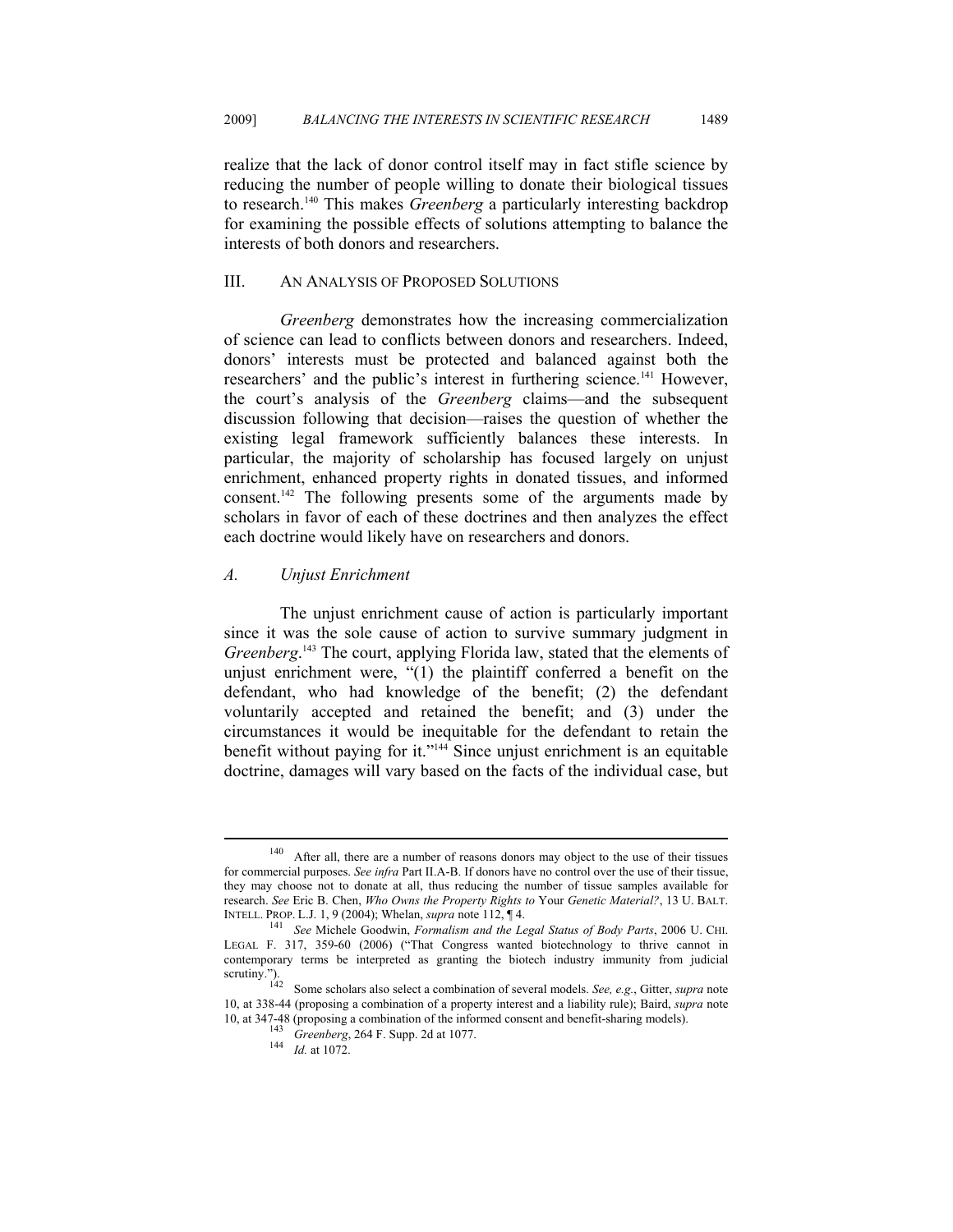in certain circumstances the disgorgement of profits acquired from the patenting of research may be a potential form of relief.<sup>145</sup>

Despite the fact that some scholars find unjust enrichment claims and other liability theories desirable to protect donors whose tissues are used for commercial purposes because they are flexible and can thus cover numerous situations,<sup>146</sup> these theories pose three key problems. First, these claims are exceptionally broad and provide no clear guidance for researchers wishing to avoid liability.<sup>147</sup> Ironically, it is the broadness of unjust enrichment claims that makes the doctrine so desirable to some scholars.<sup>148</sup> These scholars find the broadness appealing because it provides flexibility for achieving an appropriate balance between donors' and researchers' competing interests.<sup>149</sup> Yet this broadness also results in a lack of certainty for both donors and researchers.<sup>150</sup>

While technically researchers have no positive duty under existing law to inform tissue donors of any potential proprietary uses of the resulting research,<sup>151</sup> the result of unjust enrichment actions like the one brought in *Greenberg* is the creation of a *de facto* informed consent requirement.152 In other words, it provides an equitable remedy where there are no complementary legal guidelines or framework. While these actions will likely result in researchers disclosing potential proprietary uses,<sup>153</sup> the use of unjust enrichment claims means that researchers have no clear guidelines regarding what must be disclosed or the procedures

of profits is an appropriate remedy. 146 *See, e.g.*, Greenfield, *supra* note 10, at 237; Larry I. Palmer, *Should Liability Play a* 

<sup>150</sup> This vagueness has led one author to state that unjust enrichment claims are "too ad

<sup>145</sup> Univ. of Colo. Found. v. Am. Cyanamid Co., 153 F. Supp. 2d 1231, 1243-44 (D. Colo. 2001). Researchers at the University of Colorado developed a reformulation technique for prenatal vitamins that they intended to freely release into the public domain. *Id.* at 1242. The researchers intended for Cyanamid to use their work to develop improved prenatal vitamins, but they also intended for other manufacturers of prenatal vitamins to use their work. *Id.* However, Cyanamid patented the technique by falsely claiming that it was a Cyanamid researcher who developed it. *Id.* In a preliminary ruling on the issue of damages, the court stated that in the context of a situation where "an inventor [is] deprived of his prerogative *not* to patent, or to refuse to allow another to patent, his inventions," the disgorgement of profits is an appropriate remedy. *Id.* at 1242-44. It is possible that in a situation where tissue donors intend to keep the results of research on their tissues in the public domain, but the researcher patents those results, a court would similarly find that the disgorgement

<sup>&</sup>lt;sup>147</sup> See Gitter, *supra* note 10, at 337-38.<br><sup>148</sup> See, e.g., Greenfield, *supra* note 10, at 237; Palmer, *supra* note 146, at 72.<br><sup>149</sup> E.g., Greenfield, *supra* note 10, at 237 ("Although not limitless, ... examples o potential claims illustrate the far-reaching possibilities of the unjust enrichment claim to deter the practice of patenting human genetic material."); Palmer, *supra* note 146, at 72 (noting the importance "of liability rules in arriving at the appropriate institutional balance between research goals and promises versus individual and group desires to have some degree of social control over the research enterprise").

hoc ... to be relied upon for future research participants." Gitter, *supra* note 10, at 338.<br>
<sup>151</sup> See Greenfield, *supra* note 10, at 248-49.<br>
<sup>152</sup> See Korobkin, *Default Rules*, *supra* note 132, at 13.<br>
<sup>153</sup> See Pal encourage information disclosure).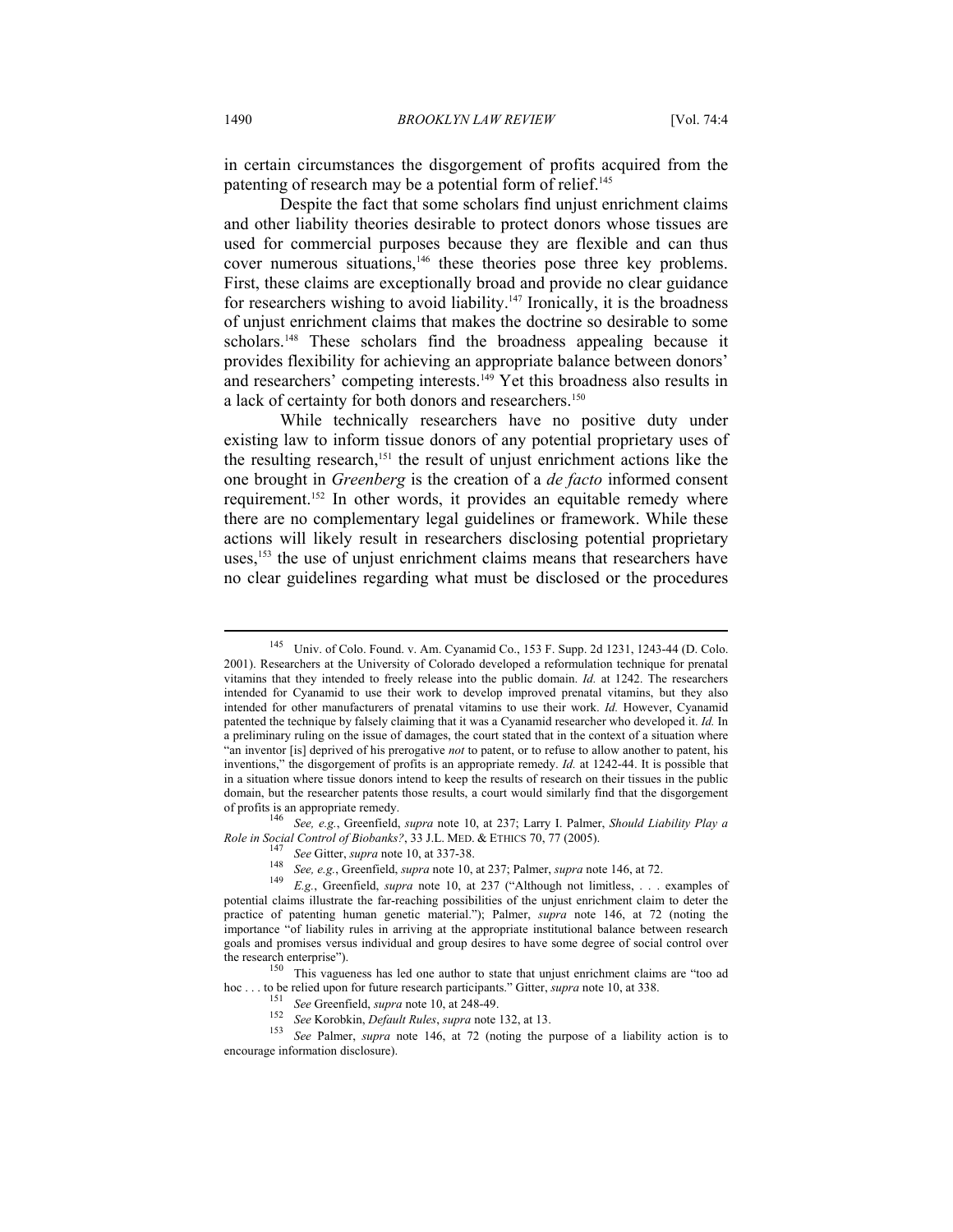necessary to accomplish disclosure.<sup>154</sup> Rather, appropriate disclosure determinations can be made only after-the-fact.<sup>155</sup> Although this flexibility can be attractive, as it allows for disclosure to vary with "changing social mores and attitudes,"156 it comes at the clear expense of researcher certainty. As a result, unjust enrichment claims do not adequately protect researchers' interest in efficiency, as the researchers must determine what disclosures are appropriate.157 Additionally, unjust enrichment claims do not adequately protect donors' interests in receiving the appropriate disclosures since there are no clear guidelines.

Second, unjust enrichment claims require that donors discover that their tissues have been used for a commercial purpose.158 Although this issue poses a challenge to any plaintiff, it is particularly problematic in the case of unjust enrichment precisely because researchers do not have an affirmative or explicit duty to disclose any potential proprietary uses.<sup>159</sup> If the researchers do not disclose this information, or if they disclose too little information, some donors may erroneously assume that the research will remain in the public domain.<sup>160</sup> Thus, these donors will be at an even greater disadvantage than donors who make no assumptions that the research will remain in the public domain because they will not be aware of the possibility that their tissues will be used for profitable purposes.

Finally, despite the flexibility of equitable relief, unjust enrichment claims may still not provide plaintiffs with the relief they desire. Although the disgorgement of profits is one potential form of relief,161 this remedy likely will be rarely granted. Since unjust enrichment is an equitable doctrine, courts may take into account whether it is just for the defendants to keep the profits.<sup>162</sup> In making this determination, courts have suggested that disgorgement of profits is most

 $\overline{a}$ 

genes do not even know they have been donors.").<br><sup>159</sup> *See* Greenfield, *supra* note 10, at 248-49.<br><sup>160</sup> Although there will be donors that are neutral on this issue, there is reason to believe a significant amount of tissue donors, if made aware of the issue, would prefer to donate their tissue samples to research remaining in the public domain. *See supra* note 8 and accompanying text.<br><sup>161</sup> E.g., Univ. of Colo. Found. v. Am. Cyanamid Co., 153 F. Supp. 2d 1231, 1243-44 (D.

<sup>154</sup> This contradictory position of the *Greenberg* court has been noted by scholars. *See, e.g.*, Greenfield, *supra* note 10, at 227 ("The judge declined to extend a 'duty of informed consent to the researcher's economic interests' and yet the lack of disclosure to the plaintiffs of the defendants'

<sup>&</sup>lt;sup>155</sup> Palmer, *supra* note 146, at 77.<br><sup>156</sup> *Id.* 157 Alternatively, the researcher could disclose everything. However, this would be undesirable for the researcher because of the added expense it would create. Similarly, it would be undesirable for the donor because it could result in important information about significant conflicts of interest being buried by a substantial number of relatively small conflicts of interests that have

little to no effect on the donor's decision to donate. 158 *See, e.g.*, Lori Andrews, *The Battle Over the Body*, TRIAL, Oct. 2006, at 22, 26 [hereinafter Andrews, *Battle Over the Body*] ("[M]ost people whose tissue is mined for patentable

Colo. 2001); San Bernardino v. Walsh, 69 Cal. Rptr. 3d 848, 855-57 (Ct. App. 2007). 162 *Walsh*, 69 Cal. Rptr. 3d at 855-56.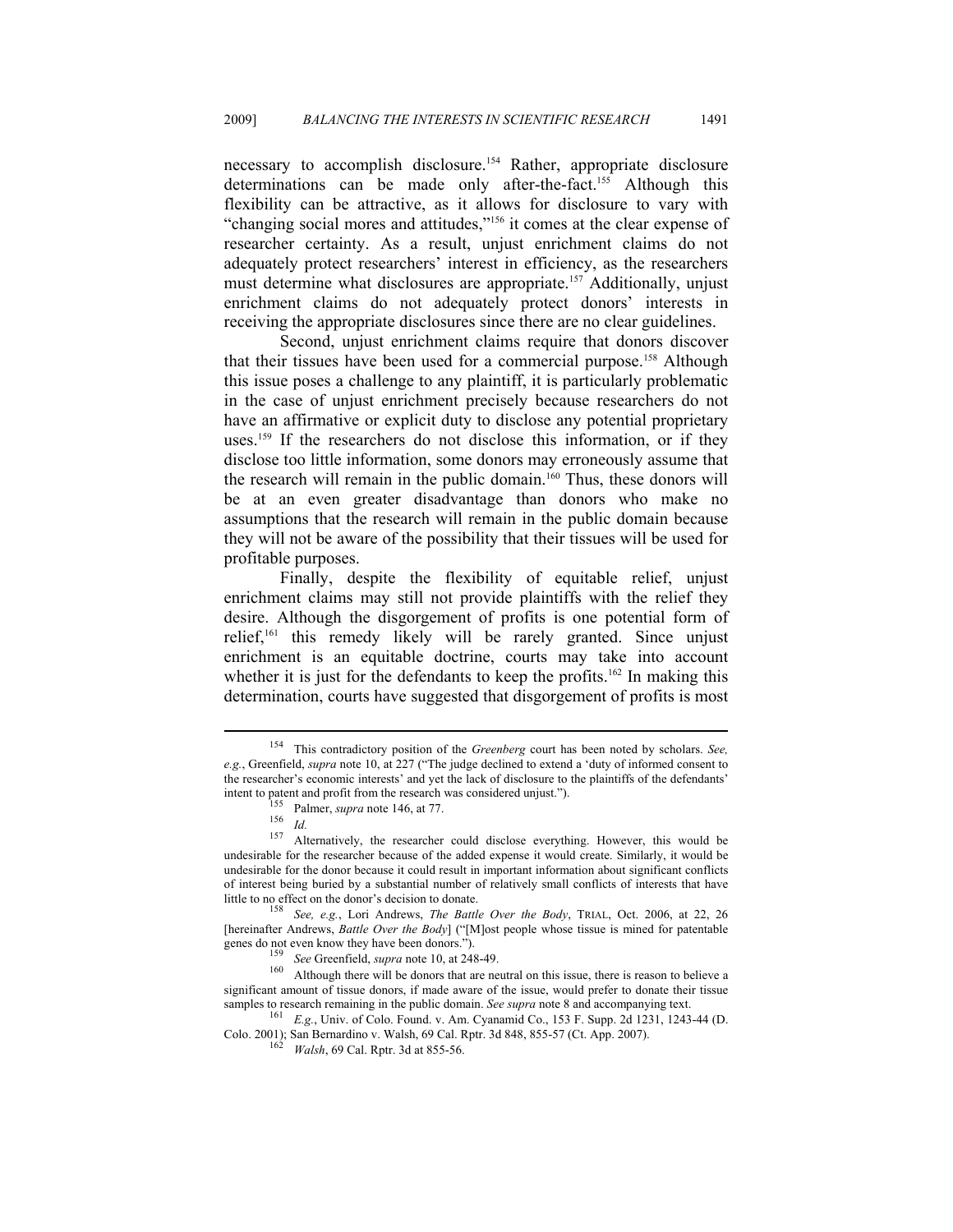appropriate where the defendant acted in a particularly culpable manner, such as when the defendant acts in conscious disregard of others' rights.163 Additionally, monetary damages are inadequate for donors, such as the *Greenberg* plaintiffs, that are seeking to have the research results remain in the public domain.<sup>164</sup>

Thus, unjust enrichment claims are appealing because they are broad and flexible.165 However, they also pose significant problems, as they fail to provide clear guidelines regarding what information must be disclosed.166 Furthermore, unjust enrichment claims will only protect donors that already are aware that their tissues may be used for profitable purposes.<sup>167</sup> Finally, unjust enrichment claims may not provide adequate remedies for plaintiffs.<sup>168</sup>

#### *B. Property Interests and Conversion*

Another proposed way to protect donors' interests is providing tissue donors with a property interest in their tissues.<sup>169</sup> This property interest would grant tissue donors more control over their donations,<sup>170</sup> including enabling tissue donors to bring an action of conversion if their tissues are used for unauthorized uses.171 Proponents of a property interest argue that this is consistent with how people view their bodies, as people intuitively feel they own their bodies.172 These scholars also argue that a property interest is also consistent with the current trend to view genetic materials as property.<sup>173</sup> For example, researchers increasingly

<sup>163</sup> For example, in *American Cyanamid*, the court stressed the "extreme culpability" of the defendants in its decision to grant disgorgement of profits. 153 F. Supp. 2d at 1244. Similarly, in *Walsh*, the court reasoned that "a person acting in conscious disregard of the rights of another should be required to disgorge all profit." 69 Cal. Rptr. 3d at 856.<br>
<sup>164</sup> Baird, *supra* note 10, at 337.<br>
<sup>165</sup> *See supra* notes 143-145 and accompanying text.<br>
<sup>166</sup> *See supra* notes 146-157 and accompanying text.<br>
<sup>167</sup>

*Property: Toward a Deeper Understanding of Genetic Privacy*, 72 GEO. WASH. L. REV. 737, 748

 $171$  Conversion is "[t]he wrongful possession or disposition of another's property as if it were one's own; an act or series of acts of willful interference, without lawful justification, with an item of property in a manner inconsistent with another's right, whereby that other person is deprived of the use and possession of the property." BLACK'S LAW DICTIONARY 356 (8th ed. 2004). In *Greenberg*, the court dismissed the plaintiffs' claim for conversion because the donors lacked a property right in their tissues. Greenberg v. Miami Children's Hosp. Research Inst., Inc., 264 F. Supp. 2d 1064, 1074 (S.D. Fla. 2003). Thus, recognizing a property interest in their tissues may make these claims justiciable. Goodwin, *supra* note 141, at 371.

<sup>&</sup>lt;sup>172</sup> See, e.g., Rebecca Skloot, *Taking the Least of You*, N.Y. TIMES, Apr. 16, 2006, § 6, at 38. At the same time, a similar argument is made by opponents to property rights in biological tissues. *See e.g.*, Goodwin, *supra* note 141, at 318 (arguing property rights are against "the established normative view of the body as a sacred, inalienable object"). 173 Suter, *supra* note 170, at 746.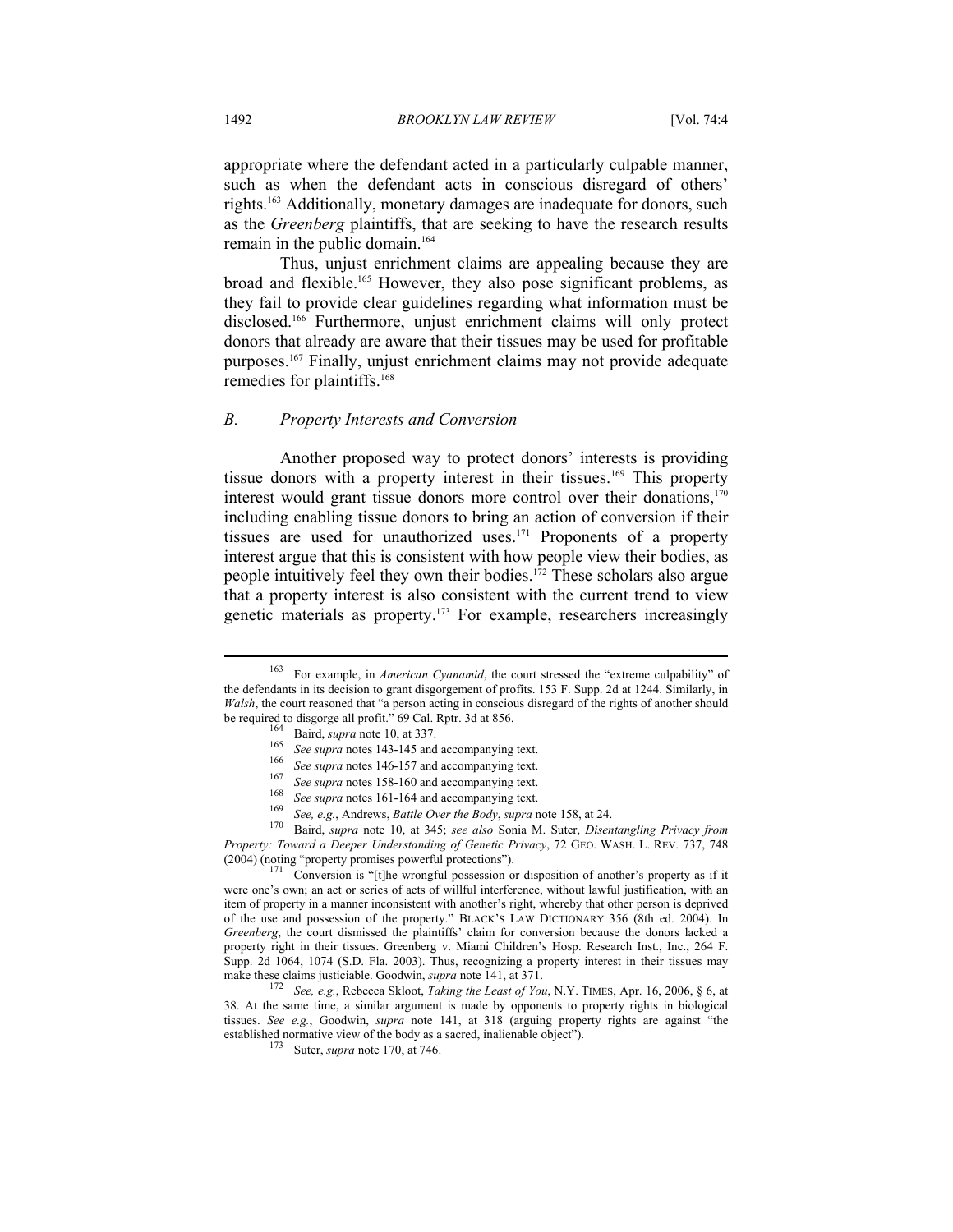view genetic materials and information as property because of potential patent property rights.174

Finally, some scholars argue that recognizing a property interest in tissues is important because it may permit donors to sell their tissues.175 These scholars contend that the sale of tissue donations would ensure the tissues were used for the most efficient use.<sup>176</sup> They also contend that it is only fair that the donor profits from the sale of their tissues because all of the other parties involved profit from the research.177 Thus, the argument that tissue donors should have a property interest and be able to sell their bodily tissues reflects the general movement towards the commercialization of scientific research in past years.178

Although the granting of explicit property rights may appear to be a sufficient method to protect donors' interests, it does not work for donors that generally object to the commercialization of science. For example, recognizing a property interest in a donor's bodily tissues may be an uncomfortable form of protection for donors who object to the increasingly commercial nature of scientific research.<sup>179</sup> In short, the granting of a property interest would increase the total number of market transactions by adding yet another party that may receive compensation.180 Additionally, granting a property interest in the donor's bodily tissues invokes the same moral and religious objections that have been expressed with gene patents.<sup>181</sup> Indeed, one of the primary arguments against granting donors with property rights in their biological tissues is that it commodifies, or commercializes, life.182

Not all scholars who argue that property rights are necessary to protect donors agree that tissue donors should be allowed to sell their tissues.183 Scholars who argue for a property right that does not permit tissue donors to sell their tissues ground their arguments in the idea that

- 
- 
- 

<sup>174</sup> *Id.* at 745-46. 175 Gitter, *supra* note 10, at 262-63; Gary E. Marchant, *Property Rights and Benefit-Sharing for DNA Donors?*, 45 JURIMETRICS J. 153, 165 (2005). Similarly, benefit sharing has been proposed. Chen, *supra* note 140, at 10. This model provides for a licensing scheme where patients give up their personal property claims to their tissues in exchange for a small percentage of the commercial profits generated from the research results. *Id.* This model assumes that tissue donors must and do accept the commercialization of research. *See*, *e.g.*, *id.* 

<sup>&</sup>lt;sup>176</sup> Marchant, *supra* note 175, at 165. These scholars argue that the sale of tissues ensures that the bodily tissue goes to the researcher that values it the most. *Id.* However, this position assumes that the researcher that values the tissue the most will put it to the most efficient use. *Id.*<br>
<sup>177</sup> *Id.*; Suter, *supra* note 170, at 757.<br>
<sup>178</sup> Suter, *supra* note 170, at 745; *see also supra* Part I.<br>
<sup>17</sup>

text. 182 *See, e.g.*, Yael Bregman-Eschet, *Genetic Databases and Biobanks: Who Controls Our Genetic Privacy?*, 23 SANTA CLARA COMPUTER & HIGH TECH. L.J. 1, 25 (2006) (stating property rights in biological tissues "disregard[] personhood values and interest in the self"). 183 *See* Suter, *supra* note 170, at 757.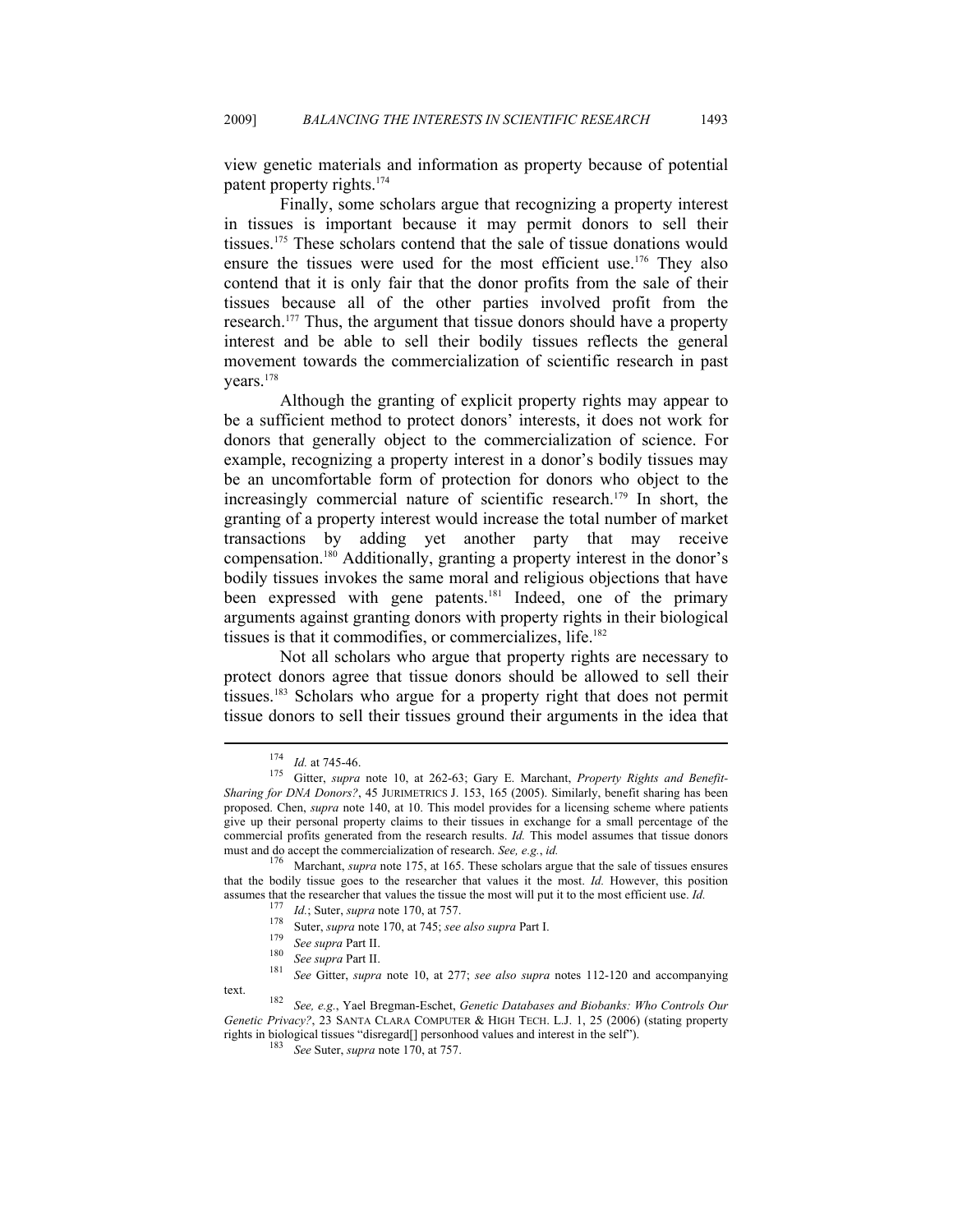the concept of property is flexible.<sup>184</sup> Specifically, the commercialization of human tissue is not a necessary result of recognizing a property interest in bodily tissues.185 In other words, these scholars argue it is possible to provide for a property right that would allow for donors' control over their tissues by providing for a conversion action without permitting donors to exert control over their tissues by selling them.186

On its face, this suggestion appears to resolve any concerns donors may have about a property interest in biological tissues commodifying life and adding to the commercial interests of researchers. However, the ability to freely sell property, and thus commercialization, is the norm of property law, not the exception.<sup>187</sup> Thus, even if donors were provided a property right without the ability to sell their tissues, concerns remain about the inherent market values associated with property rights.188 Since people associate market values with property rights, a property right will still have the effect of making people comfortable with viewing biological tissues as a commercial item.189 In other words, regardless of whether donors are permitted to sell their body tissues, recognizing a property right brings with it an assumption that those items that are property are most appropriately allocated through market mechanisms.<sup>190</sup> Therefore, there is a significant risk that recognizing a property right in donors' tissues, even if that right explicitly prevents donors from selling their tissues, may still commodify life $191$ 

On the other hand, even if courts were to recognize that donors have a property interest in their tissues,<sup>192</sup> it may not provide donors

<sup>&</sup>lt;sup>184</sup> See Korobkin, *Default Rules*, *supra* note 132, at 4; Baird, *supra* note 10, at 345.<br><sup>185</sup> See Baird, *supra* note 10, at 345.<br><sup>186</sup> See, e.g., Suter, *supra* note 170, at 757.<br><sup>187</sup> Id. at 748.<br><sup>188</sup> See id. at 8

might drive us to think of it *solely* as a commodity."); s*ee also* Goodwin, *supra* note 141, at 318 (arguing that recognizing a property right in body tissues "would violate the established normative

view of the body as a sacred, inalienable object").<br><sup>189</sup> *Id.* 190 E. RICHARD GOLD, BODY PARTS: PROPERTY RIGHTS AND THE OWNERSHIP OF HUMAN BIOLOGICAL MATERIALS 9 (1996). E. Richard Gold explains that there are three aspects of this assumption:

The first of these is that different objects are valuable to us, and ought to be distributed, according to different modes of valuation. The second component is that, whatever these different modes of valuation are, they can be translated into or thought of in terms of a market price. Third, the market will allocate the object in accordance with the most significant of these modes of valuation, using market price as a guide.

*Id.* 191 *See* Gitter, *supra* note 10, at 312 ("[W]idespread societal acceptance of the notion that research participants possess a property interest in their tissue will lead individuals to expect

compensation  $\dots$ .").<br><sup>192</sup> In reality, this is rather unlikely, as current biotechnology jurisprudence has rejected the notion of the body as property. *See* Goodwin, *supra* note 141, at 319. It is much more likely that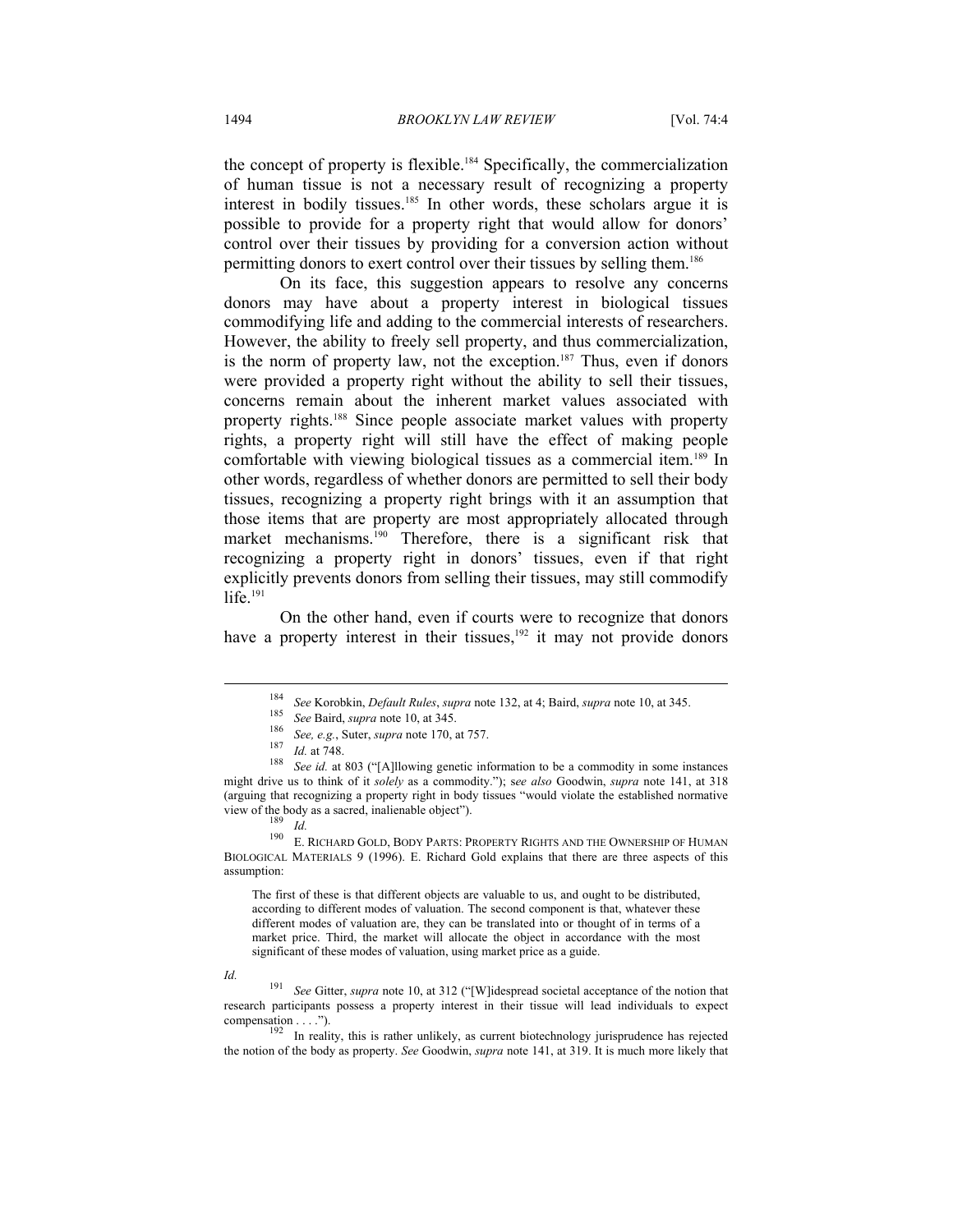much protection. As noted previously, donors may not be aware that their donations may be used for commercial purposes.193 Without being aware of this possible use of their tissues, many donors who might want to negotiate to ensure their tissues are not used for proprietary research will not realize that they need to do so.<sup>194</sup> Thus, recognizing a property interest does not help donors that are unaware that the researcher may benefit financially from the research results,<sup>195</sup> but who would object to this gain if asked.

This is particularly evident in light of the decisions by the district court and the Eighth Circuit in *Washington University v. Catalona*. 196 In *Catalona*, Washington University filed a declaratory action against a former researcher, Dr. Catalona, seeking a declaration of ownership over biological materials in a biorepository, $197$  which contains tissue sample donations from which DNA can be obtained for research.<sup>198</sup> The donors and Dr. Catalona argued that Dr. Catalona should be granted possession of the biological materials.<sup>199</sup> They reasoned the materials were donated with the "intent" that they would be used for Dr. Catalona's research.<sup>200</sup> Additionally, the donors argued they "retained ownership rights in their donated biological materials and [could] withdraw said materials and have them transferred . . . via their discontinuation of participation in any research at [Washington University] and their signing of Dr. Catalona's consent form."201

such an interest would be the result of legislation, which would be able to specify the nature of the interest and thus *may* provide more protection.<br><sup>193</sup> See Andrews, *Battle Over the Body*, *supra* note 158, at 26.<br><sup>194</sup> These donors could choose not to have their tissue donations used for proprietary uses

for a number of reasons. For an overview of objections to the commercialization of science, see *supra* Part II. 195 Most donors will recognize that the researcher will benefit financially from the

research in terms of the researcher's salary from his or her employer. Similarly, many donors will also likely recognize that the researcher may receive indirect financial benefits if the research results are important to the research community. For example, a successful research project may increase the researcher's reputation in the community or result in the researcher gaining tenure at an educational institution, both of which may ultimately result in a salary increase. However, the key concern for the purposes of this Note is that donors will not be aware of direct financial benefits the researcher may receive. These direct financial benefits include, for example, royalty fees received from licensing patents developed as a result of the research. 196 Washington Univ. v. Catalona (*Catalona I*), 437 F. Supp. 2d 985 (E.D. Mo. 2006),

*aff'd*, 490 F.3d 667 (8th Cir. 2007). 197 *Id.* at 987. Dr. Catalona began gathering prostate cancer samples during his employment at Washington University. Skloot, *supra* note 172. Washington University obtained the samples years before the litigation arose. *Id.* However, when Dr. Catalona took a position at Northwestern University, he sent a letter to many of the donors in the biorepository with a release form instructing Washington University to release the samples upon the doctor's request. *Catalona I*,

<sup>&</sup>lt;sup>198</sup> Bregman-Eschet, *supra* note 182, at 8. These biorepositiories are also referred to as "DNA banks or biobanks." *Id.* 

Catalona I, 437 F. Supp. 2d at 994. Interestingly, Dr. Catalona abandoned the argument that he owned the materials. *Id.* at 994 n.11. 200 *Id.* at 994. 201 *Id.*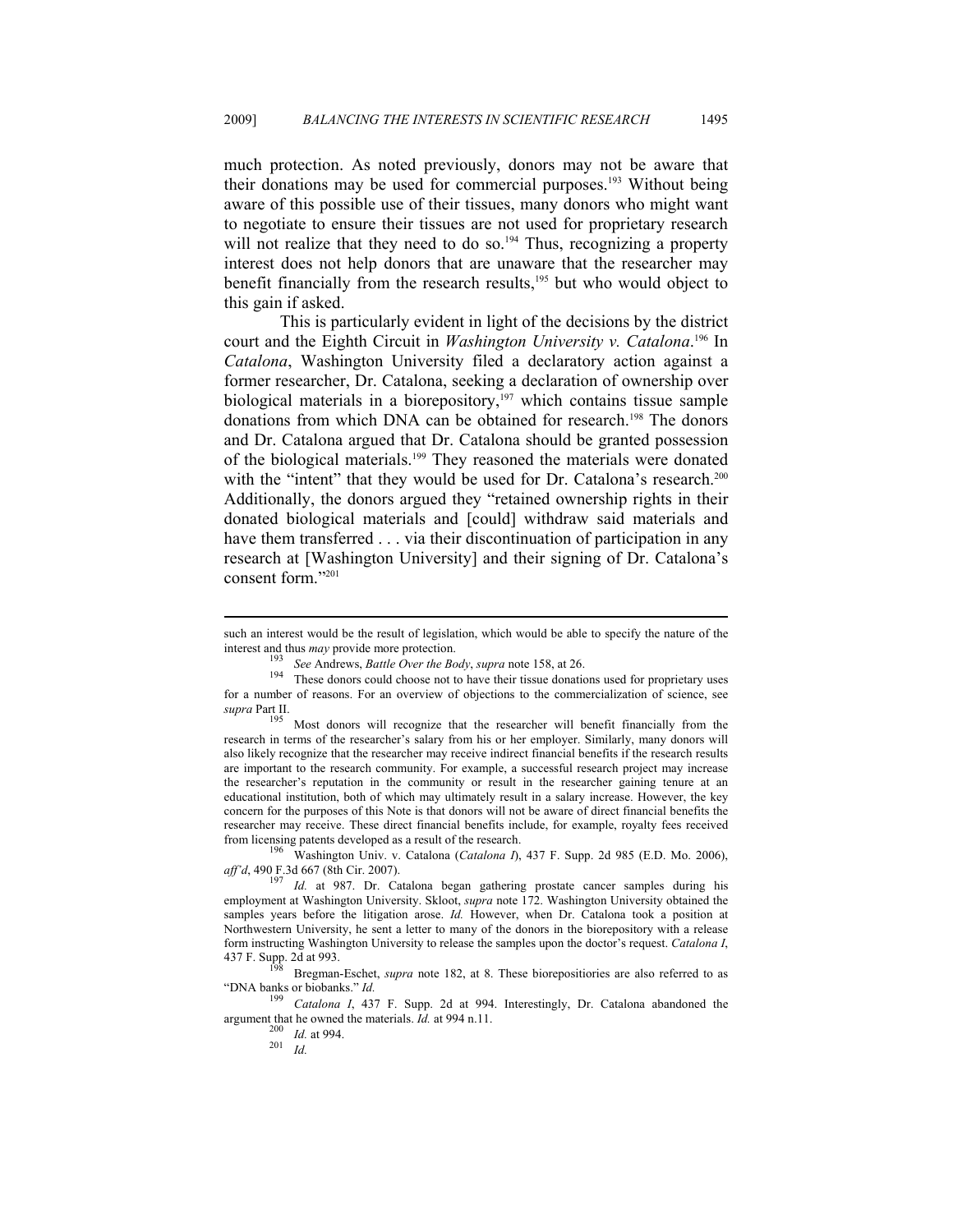Ultimately, both the District Court and the Eighth Circuit determined that Washington University owned the tissues because the donors had made a valid inter vivos gift.202 Under Missouri law, Washington University "bear[ed] the burden to prove by clear and convincing evidence there was (1) present intent of the donor to make a gift, (2) delivery of the property by the donor to the donee, and (3) acceptance of the gift by the donee."203 The courts found that Washington University met its burden in proving these elements, $204$  which are typical elements for an inter vivos gift.205 Importantly, the Eighth Circuit stated that the donors' ability to withdraw from the study did not mean the transfer was not absolute.<sup>206</sup> Rather, it recognized that a valid inter vivos gift may be made subject to the donor's later exercise of an express revocation right.<sup>207</sup>

Thus, *Catalona* demonstrates that in order for a property model to adequately protect donors' interests, the donors must be aware that their tissues may be used for profit-creating purposes. Once aware, the donors could potentially negotiate with the researcher to ensure that their tissues were not used for certain uses.<sup>208</sup> For example, they could

Both the *Greenberg* and the *Moore* cases found the research participant to be a "donor" who had parted with any semblance of ownership rights once their biological materials had been excised for medical research. Both courts reviewed relevant caselaw, addressed policy considerations, and addressed the implications of applicable federal and/or state laws dealing with biological materials. The Court finds their analysis to be persuasive, and in light of its own review of applicable Missouri law, finds that WU has met its burden in establishing ownership of the subject materials and that the RPs have not put forth adequate evidence to challenge WU's ownership claim.

*Id.* However, the Eighth Circuit never addressed this argument. It found that the university owned the tissues as a result of a valid *inter vivos* gift. *Catalona II*, 490 F.3d at 676.<br>
<sup>203</sup> *Catalona II*, 490 F.3d at 674.<br>
<sup>204</sup> *Catalona I*, 437 F. Supp. 2d at 994; *Catalona II*, 490 F.3d at 674-77.<br>
<sup>205</sup> For exam

(a) To make a gift of property, the donor must transfer an ownership interest to the donee without consideration and with donative intent.

(b) Acceptance by the donee is required for a gift to become complete. Acceptance is presumed, subject to the donee's right to refuse or disclaim.

RESTATEMENT (THIRD) OF PROPERTY § 6.1 (2003).<br><sup>206</sup> *Catalona II*, 490 F.3d at 675.<br><sup>207</sup> *Id.* (stating "an inter vivos gift nevertheless may be subject to a condition allowing the<br>donor to exercise a particular revocatio

Although negotiation suggests contract, this condition also could be a permissible condition on the donation. *See, e.g.*, *id.*

<sup>202</sup> *Id.* at 997; Washington Univ. v. Catalona (*Catalona II*), 490 F.3d 667, 676 (8th Cir. 2007). In other words, the donors made a valid gift during their lifetime. BLACK'S LAW DICTIONARY 710 (8th ed. 2004) (entry for "inter vivos gift"). The District Court first applied Missouri property law to reach its conclusion that the university owned the tissues, noting "exclusive possession and control of personal property is *prima facie* evidence of ownership, and anyone else claiming such property bears the burden of proof." *Catalona I*, 437 F. Supp. 2d at 994. Since Washington University met both of these criteria, the donors had the burden of proving their ownership interest. *Id.* Not surprisingly, the court determined that the donors had not met this burden. *Id.* at 997. The court reasoned: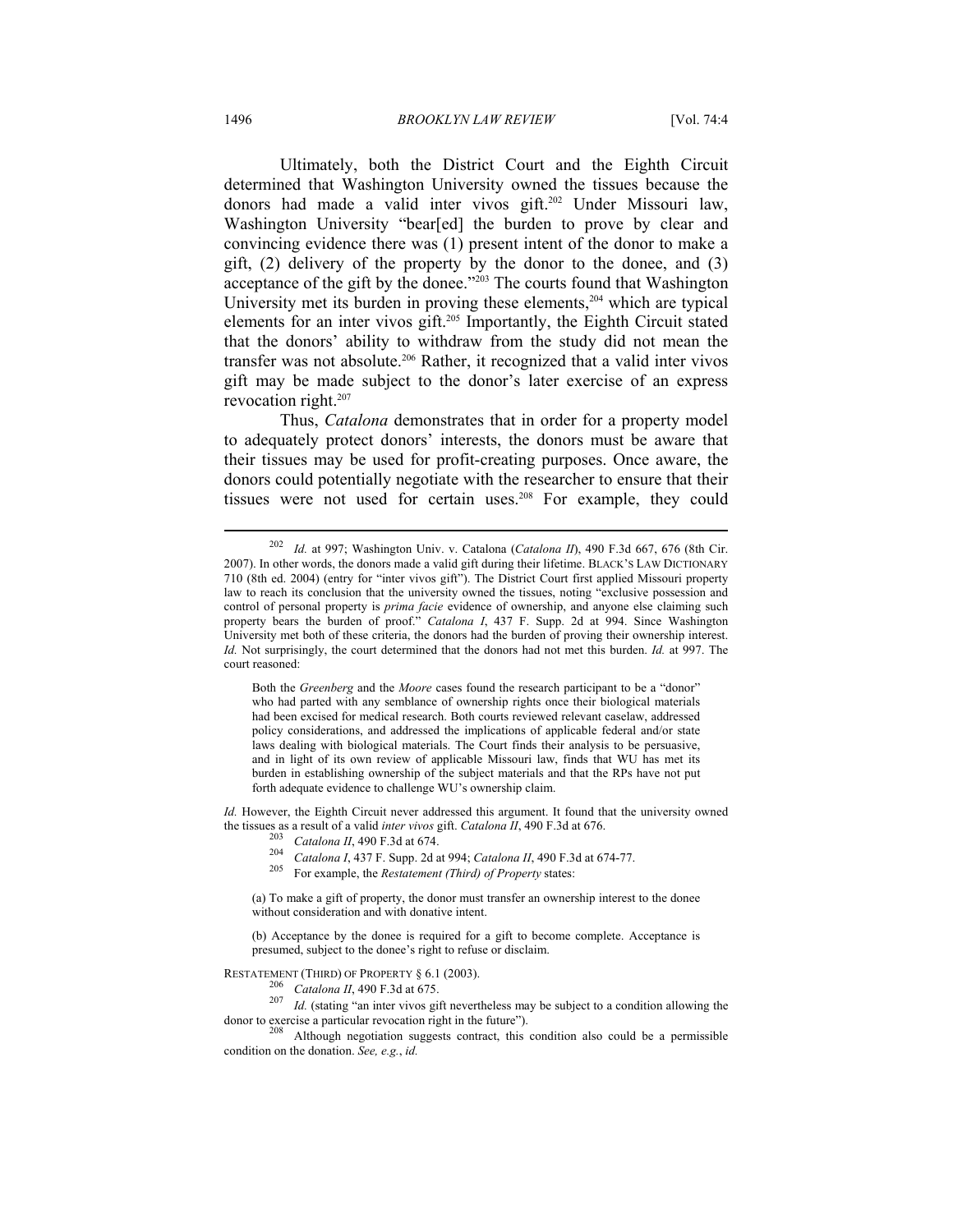negotiate a provision that the tissues could not be used for commercial uses. However, without this negotiation, courts would likely follow the *Catalona* court's lead and find that the donation was a valid and generally unrestricted inter vivos gift.209 This is because the Missouri law regarding inter vivos gifts is sufficiently similar to other inter vivos gift requirements that a court could analogize to the *Catalona* case.<sup>210</sup> Since courts have been reluctant to grant donors control over their tissues, $2^{11}$ subsequent courts would likely make this analogy and hold the donors made an inter vivos gift and thus do not retain control over the use of their donations.

Finally, granting property interests in donated tissues is also harmful to the progress of research because it increases researchers' transaction costs.212 For example, researchers would face the costs of negotiating donor compensation, including the time and effort required and the increased costs of a potential holdout requesting a very high compensation rate.<sup>213</sup> This increase in transaction costs may also trickle down and harm society by slowing the progress of scientific knowledge.214 In particular, the increased costs to researchers may decrease investment in biotechnology research, and as a result slow important medical advancements.<sup>215</sup> Thus, the property solution is inadequate because it poses significant burdens on the researcher and violates potential ethical and moral beliefs of the donor.

#### *C. Informed Consent*

Some scholars also suggest that informed consent might be used to protect donors.216 This doctrine, which was originally developed to protect research participants' autonomy, or individual choice, $217$  requires mandatory disclosure by the researchers to the research participant—in this case, the tissue donor.<sup>218</sup> Currently, both state and federal laws govern the disclosures the researcher must make in order to obtain

<sup>209</sup> *See, e.g.*, *id.* at 676. 210 *See* RESTATEMENT (THIRD) OF PROPERTY § 6.1 (2003). 211 *See, e.g.*, *Catalona II*, 490 F.3d at 673-77; Tilousi v. Ariz. State Univ., No. 04-CV-1290-PCT-FJM, 2005 WL 6199562, at \*4-\*5 (D. Ariz. Mar. 3, 2005); Greenberg v. Miami Children's Hosp. Research Inst., Inc., 264 F. Supp. 2d 1064, 1074-96 (S.D. Fla. 2003); Moore v.

Regents of the Univ. of Cal., 793 P.2d 479, 487-97 (Cal. 1990).<br>
<sup>212</sup> Bregman-Eschet, *supra* note 182, at 25; Gitter, *supra* note 10, at 279.<br>
<sup>213</sup> Gitter, *supra* note 10, at 279-80.<br>
<sup>214</sup> *Id.* at 277.<br>
<sup>216</sup> *See, and the Protection of Tissue Sources' Research Interests*, 93 GEO. L.J. 365, 386 (2004). 217 Russell Korobkin, *Autonomy and Informed Consent in Nontherapeutic Biomedical* 

*Research*, 54 UCLA L. REV. 605, 611 (2007) [hereinafter Korobkin, *Nontherapeutic Biomedical Research*].

<sup>218</sup> *See id.* at 610; Oberdorfer, *supra* note 216, at 368-69.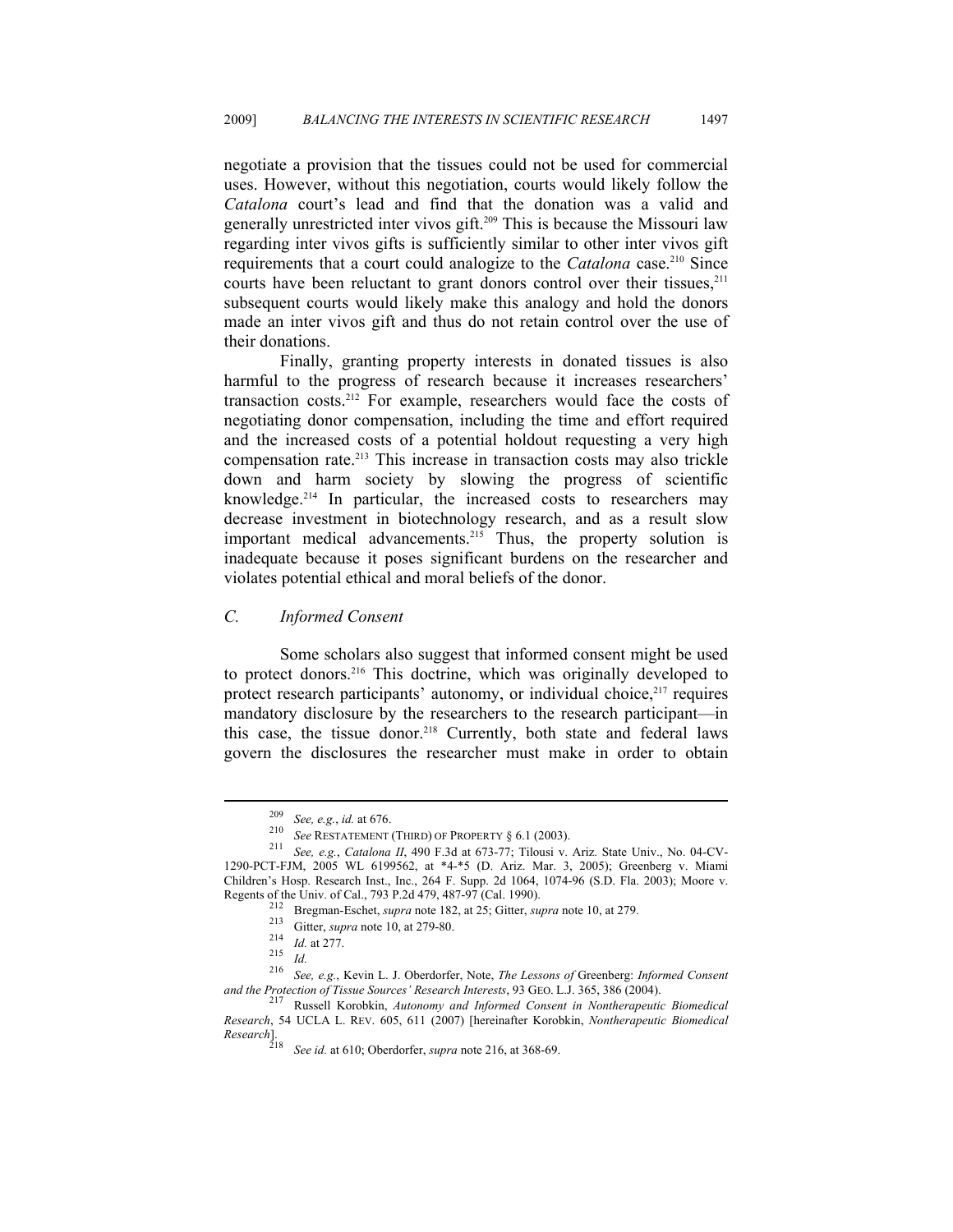informed consent.219 These required disclosures include an explanation of the research procedure, the potential risks, and the potential benefits.<sup>220</sup> Additionally, the federal regulations governing research involving humans,<sup>221</sup> generally referred to as the Common Rule,<sup>222</sup> also permit optional disclosures of information. Optional disclosures may occur when the Institutional Review Board (IRB), the institutional organization in charge of ensuring research is ethically acceptable, $223$  requires the disclosure of information in order to protect research participants' rights.224

Informed consent is an appealing solution for donors. The doctrine's historical recognition of the importance of research participants' autonomy<sup>225</sup> nicely complements the idea that donors should have a choice regarding the proprietary use of their tissues. In addition, informed consent ensures that donors are aware their tissues may be used for profit-making purposes, such as gene patents, since this information would be disclosed.<sup>226</sup> Furthermore, informed consent requirements also typically impose a relatively minor burden on researchers. Despite the *Greenberg* court's conclusion that requiring researchers to disclose the potential commercial uses of science would have a devastating impact on science, few scholars have been able to identify these harmful effects.<sup>227</sup>

[T]he description, purpose, duration, and experimental nature of the study; any reasonably foreseeable risks or discomforts to the subject; any reasonably expected benefits to the subject or to others; appropriate alternative procedures or treatments that might be advantageous to the subject; the extent of privacy and confidentiality of records identifying the subject; the availability of compensation or treatment for possible injuries; contact information in case the subject has questions or concerns; and the right to withdraw from the study at any time without penalty.

Korobkin, *Nontherapeutic Biomedical Research*, *supra* note 217, at 610. One author has suggested that the lack of an explicit requirement reflects the fact that scientific research has changed immensely since the Common Rule was created. *See* Andrews, *Benefits of Biobanks*, *supra* note 71,

In particular, an "IRB may require that [other] information . . . be given to the subjects when . . . the information would meaningfully add to the protection of the rights and welfare of subjects." 45 C.F.R. § 46.109.<br>  $225$  See id. at 611.

<sup>226</sup> Granted, informed consent forms are often criticized for being extremely long and difficult to understand. *See, e.g.*, Boyle, *supra* note 11, at 60-61; Gatter, *supra* note 6, at 614-15. However, disclosure of researchers' financial interests in the informed consent form at least provides the information and increases the chances that the donor is aware of these potential uses.<br><sup>227</sup> One author went so far as to characterize the court's conclusion as "inapt" and

"backward." Korobkin, *Nontherapeutic Biomedical Research*, *supra* note 217, at 618. Even an

<sup>219</sup> Korobkin, *Nontherapeutic Biomedical Research*, *supra* note 217, at 611. This brief overview of informed consent focuses on informed consent in the nontherapeutic research situation. For a summary of informed consent law in both the treatment and research contexts, see generally Grimm, *supra* note 10.<br><sup>220</sup> More specifically, the Common Rule requires that researchers disclose:

at 25. 221 *See* 45 C.F.R. §§ 46.101-.124 (2006). 222 *See* Oberdorfer, *supra* note 216, at 367. 223 Richard S. Saver, *Medical Research and Intangible Harm*, 74 U. CIN. L. REV. 941,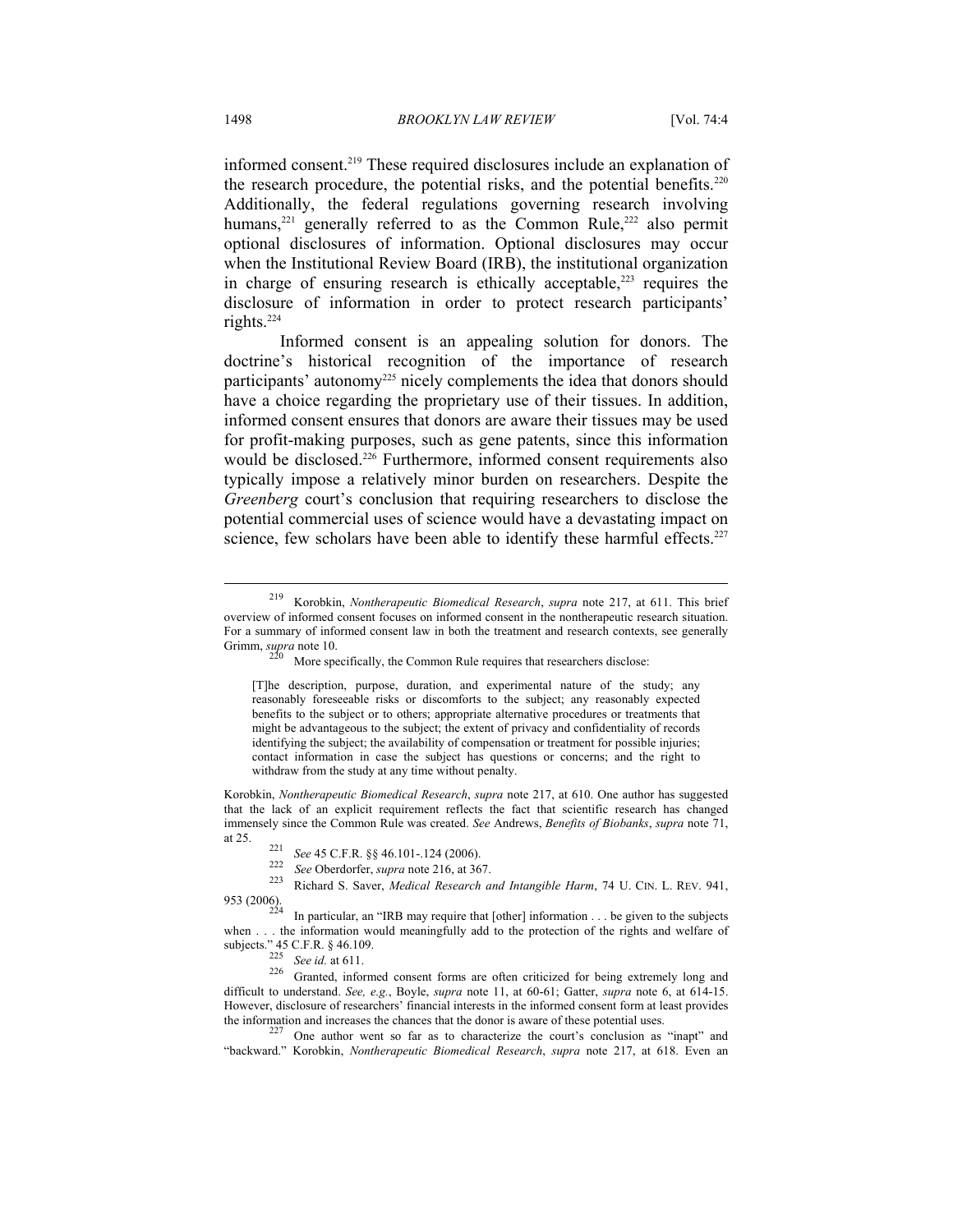In fact, one scholar determined that the only potential harm that could occur from the disclosure of a researcher's financial interests would be a reduction in the number of tissue donations.<sup>228</sup> This could occur if a significant number of donors refused to donate their samples to researchers that would profit from them.<sup>229</sup> However, granting donors with a degree of control over their tissue samples may actually open up a new source of donors for those researchers that do not intend to profit from their research.<sup>230</sup>

Another burden imposed upon researchers by an informed consent requirement is that researchers would be required to develop a system to keep track of the donor's wishes with regards to the sample's use.231 Currently, researchers do not document any information regarding the donors' intentions for the use of tissue samples.<sup>232</sup> However, oftentimes other types of information about the donor, such as the donors' health records, are stored with the tissues because this information is necessary for the planned research.<sup>233</sup> As a result, although researchers may find it inconvenient to devise a system to track donors' wishes, this requirement would pose a rather minimal burden on researchers in light of the fact that they already store other information about the donor with the tissue donations. Thus, informed consent permits donors to determine whether their tissue donations will be used for profit-making purposes without generally imposing a significant burden on researchers.

However, informed consent is not a panacea as there are several problems with the current informed consent laws. Indeed, many scholars in favor of requiring disclosure of financial interests acknowledge

author that agreed with the court's dismissal of the informed consent claim recognized that requiring

disclosure would place little burden on researchers. See Oberdorfer, *supra* note 216, at 377-78.<br><sup>228</sup> See Korobkin, *Nontherapeutic Biomedical Research*, *supra* note 217, at 618-19.<br><sup>229</sup> Id. Indeed, at least one court justification for nondisclosure of information. *Id.* at 619 n.60. That court reasoned that promoting the progress of science by not informing a donor about an aspect of the research, such as the researcher's financial interests, undermines the principle of autonomy that underlies informed consent. *See, e.g.*, Grimes v. Kennedy Krieger Inst., Inc., 782 A.2d 807, 844 (Md. 2001) (rejecting "[t]he fact that if such information was furnished, it might be difficult to obtain human subjects for the research" as a justification for nondisclosure of information); *see also* Korobkin, *Nontherapeutic Biomedical* 

*Research*, *supra* note 217, at 619. 230 *See* Korobkin, *Nontherapeutic Biomedical Research*, *supra* note 217, at 618-19. As researchers continue to profit from research, donors will increasingly become aware that their tissues may be used for profitable research. Extending one study's findings to the general public, about 1/3 of potential donors opposes the use of their tissues for profitable research. *See supra* note 8 and accompanying text. If those donors are unable to control whether their tissue is used for profitable research, they will most likely elect not to donate. *E.g.*, Chen, *supra* note 140, at 9. However, if the donors can control whether their tissue is used for profitable research, they will still be able to donate

their tissues to research that the researcher will not profit from.<br>
<sup>231</sup> See Skloot, *supra* note 172.<br>
<sup>232</sup> Id.<br>
<sup>233</sup> See Henry T. Greely, *Breaking the Stalemate: A Prospective Regulatory Framework for Unforeseen Research Uses of Human Tissue Samples and Health Information*, 34 WAKE FOREST L. REV. 737, 739-41 (1999).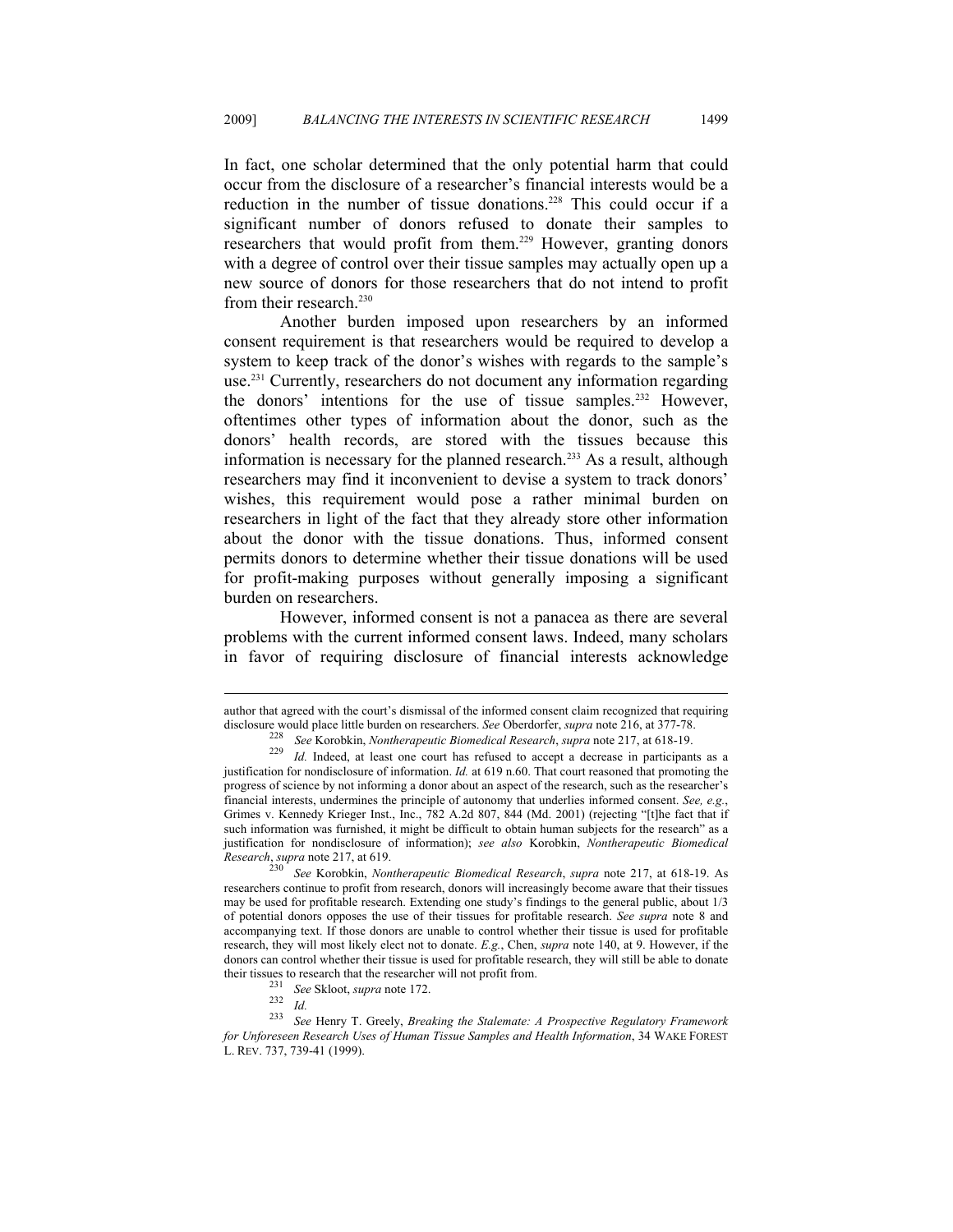modifications to existing law are necessary since current laws do not require that donors consent to profitable uses of research.<sup>234</sup> In fact, neither the current federal nor state informed consent laws require that researchers disclose any potential profit-making uses of the research results to donors.235 The federal Common Rule contains no explicit requirement that researchers disclose their financial interests.<sup>236</sup> As a result, any financial disclosures would be optional under the provisions *permitting* the IRB to require additional disclosures.<sup>237</sup> In addition, state common law actions for lack of informed consent do not clearly require financial disclosure.238 These actions typically only require disclosure of the material risks of physical harm to the research participant as a result of the participant's involvement in the research.239 Common law actions for lack of informed consent do not typically cover the emotional or economic harms that would result from the non-disclosure of a researcher's financial interests.240

Thus, since neither set of regulations explicitly requires that researchers disclose their financial interests, current federal or state  $\overline{\phantom{a}}$ 

No informed consent, whether oral or written, may include any exculpatory language through which the subject or the representative is made to waive or appear to waive any of the subject's legal rights, or releases or appears to release the investigator, the sponsor, the institution or its agents from liability for negligence.

45 C.F.R. § 46.116 (2006). The Office for Human Research Protections (OHRP), the body responsible for offering guidance to research institutions regarding interpretation of the federal regulations, *see* OHRP Fact Sheet, Nov. 8, 2008, http://www.hhs.gov/ohrp/about/ohrpfactsheet.htm, has interpreted the no waiver provision to mean that it would be improper for researchers to insert a clause in their informed consent forms that is too general. Office for Protection from Research Risks (OPRR), Cooperative Oncology Group Chairpersons Meeting, "Exculpatory Language" in Informed Consent (Nov. 15, 1996), http://www.hhs.gov/ohrp/humansubjects/guidance/exculp.htm [hereinafter Exculpatory Language]; *see also* Korobkin, *Default Rules*, *supra* note 132, at 13. However, these guidelines go on to say that specific language, such as, "Tissue obtained from you in this research may be used to establish a cell line that could be patented and licensed. There are no plans to provide financial compensation to you should this occur," is permissible. Exculpatory Language, *supra*. However, permissible provisions, as opposed to required provisions, do not adequately protect

donors' interests.<br><sup>237</sup> *See* notes 222-224 and accompanying text.<br><sup>238</sup> In fact, the state common law doctrine of informed consent most likely does not require disclosure of financial interests. Oberdorfer, *supra* note 216, at 366; *see also* Greenberg v. Miami Children's Hosp. Research Inst., Inc., 264 F. Supp. 2d 1064, 1070-71 (S.D. Fla. 2003) ("declin[ing] to extend the duty of informed consent to cover a researcher's economic interests"). 239 Oberdorfer, *supra* note 216, at 379; *see also* Grimes v. Kennedy Krieger Inst., Inc.,

782 A.2d 807, 851 (Md. 2001) (stressing the importance of protecting research participants from physical harm). This focus is likely due to the fact that informed consent originally developed as a cause of action in a therapeutic context, where the research participant directly benefits, and the general requirements reflect this. Grimm, *supra* note 10, at 57-58; Korobkin, *Nontherapeutic* 

<sup>240</sup> Oberdorfer, *supra* note 216, at 379.

<sup>&</sup>lt;sup>234</sup> *E.g.*, Jackson, *supra* note 47,  $\P$  38-45; Oberdorfer, *supra* note 216, at 386-89.<br><sup>235</sup> *See* Oberdorfer, *supra* note 216, at 366.<br><sup>236</sup> Korobkin, *Nontherapeutic Biomedical Research*, *supra* note 217, at 610. scholars argue that although the current case law virtually requires researchers to put such terms into their informed consent forms, there is a risk in doing so absent an explicit legal duty because they may violate the "no waiver" provision found in the Common Rule. Korobkin, *Default Rules*, *supra* note 132, at 13. This provision states that: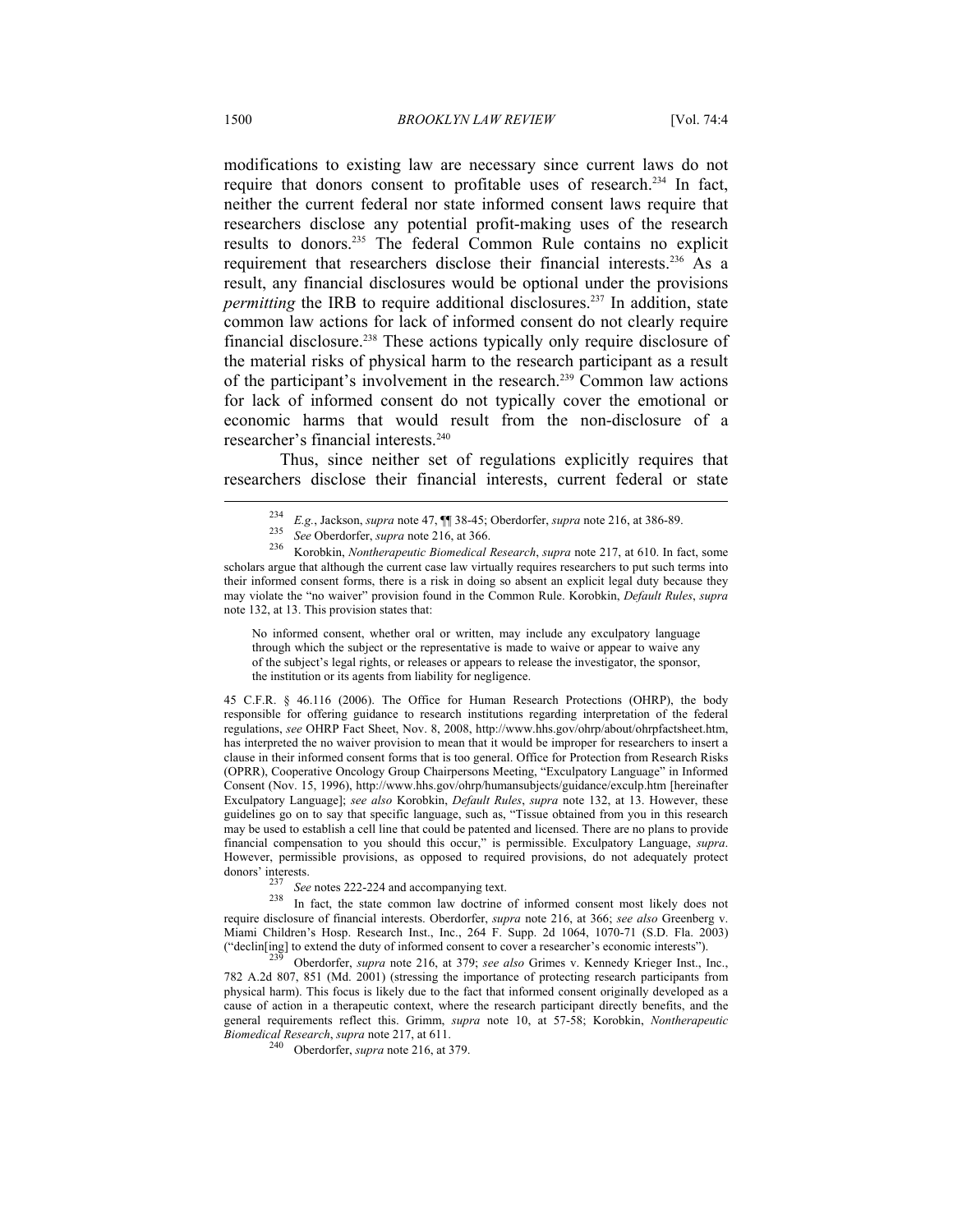regulations cannot be relied upon to ensure donors are aware of the potential profitable uses of the research. $241$  Without explicit disclosure requirements, researchers have demonstrated that they are reluctant to provide this information, and when they do it is often vaguely phrased.<sup>242</sup> For example, one informed consent form simply states, "You will receive no reimbursement for donating tissue,"243 without going on to explain the financial rewards that the researchers may receive.

Moreover, even if the Common Rule did mandate disclosure of researchers' financial interests as scholars have proposed,<sup>244</sup> informed consent would still not adequately protect donors. This is because the federal Common Rule does not apply to all research.<sup>245</sup> Specifically, Common Rule provisions govern research on humans only when the research is federally funded, or when the research institution has assured the federal government that the Common Rule requirements will be followed.246 The scope of the federal regulations is expanded by the U.S.

Am. Med. Ass'n, Code of Ethics E-2.08 Commercial Use of Human Tissue, *available at*  http://www.ama-assn.org/ad-com/polfind/Hlth-Ethics.pdf (last visited Mar. 24, 2009) [hereinafter AMA Code of Ethics]. This suggests a general recognition that donors should be made aware of these uses. However, there are only guidelines, and as such, do not generally provide for a justiciable cause of action. *See* Skloot, *supra* note 172.<br><sup>242</sup> See Skloot, *supra* note 172. Rebecca Skloot gives several examples of current

informed consent provisions:

The norm is still a sentence or two saying leftover blood and tissue can be used for education and research. When it comes to profits, some consent forms come right out and say, "We may give or sell the specimen and certain medical information about you." Others skip disclosure or say, "You will receive no reimbursement for donating tissue." Still others admit confusion: "Your sample will be owned by [the university]. . . . It is unknown whether you will be able to gain (participate in) any financial compensation (payment) from any benefits gained from this research."

 $\overline{a}$ 

*Id.* 243 *Id.* <sup>244</sup> *See, e.g.*, Oberdorfer, *supra* note 216, at 386. 245 Skloot, *supra* note 172 (observing that "[i]n the end, much of tissue research is not governed by the Common Rule"); *see also* Gatter, *supra* note 6, at 587. For an overview of the Common Rule's requirements, see *supra* note 220. 246 Korobkin, *Nontherapeutic Biomedical Research*, *supra* note 217, at 612. Notably,

there are a few states that have incorporated the Common Rule into state law. *See* Lisa C. Edwards,

<sup>241</sup> *See* Skloot, *supra* note 172. This is particularly interesting considering many professional organizations have passed guidelines requiring disclosure of the potential commercial uses of research. Andrews, *Benefits of Biobanks*, *supra* note 71, at 25. For example, the American Medical Association's Code of Ethics provides:

Physicians contemplating the commercial use of human tissue should abide by the following guidelines: (1) Informed consent must be obtained from patients for the use of organs or tissues in clinical research. (2) Potential commercial applications must be disclosed to the patient before a profit is realized on products developed from biological materials. (3) Human tissue and its products may not be used for commercial purposes without the informed consent of the patient who provided the original cellular material. (4) Profits from the commercial use of human tissue and its products may be shared with patients, in accordance with lawful contractual agreements. (5) The diagnostic and therapeutic alternatives offered to patients by their physicians should conform to standards of good medical practice and should not be influenced in any way by the commercial potential of the patient's tissue.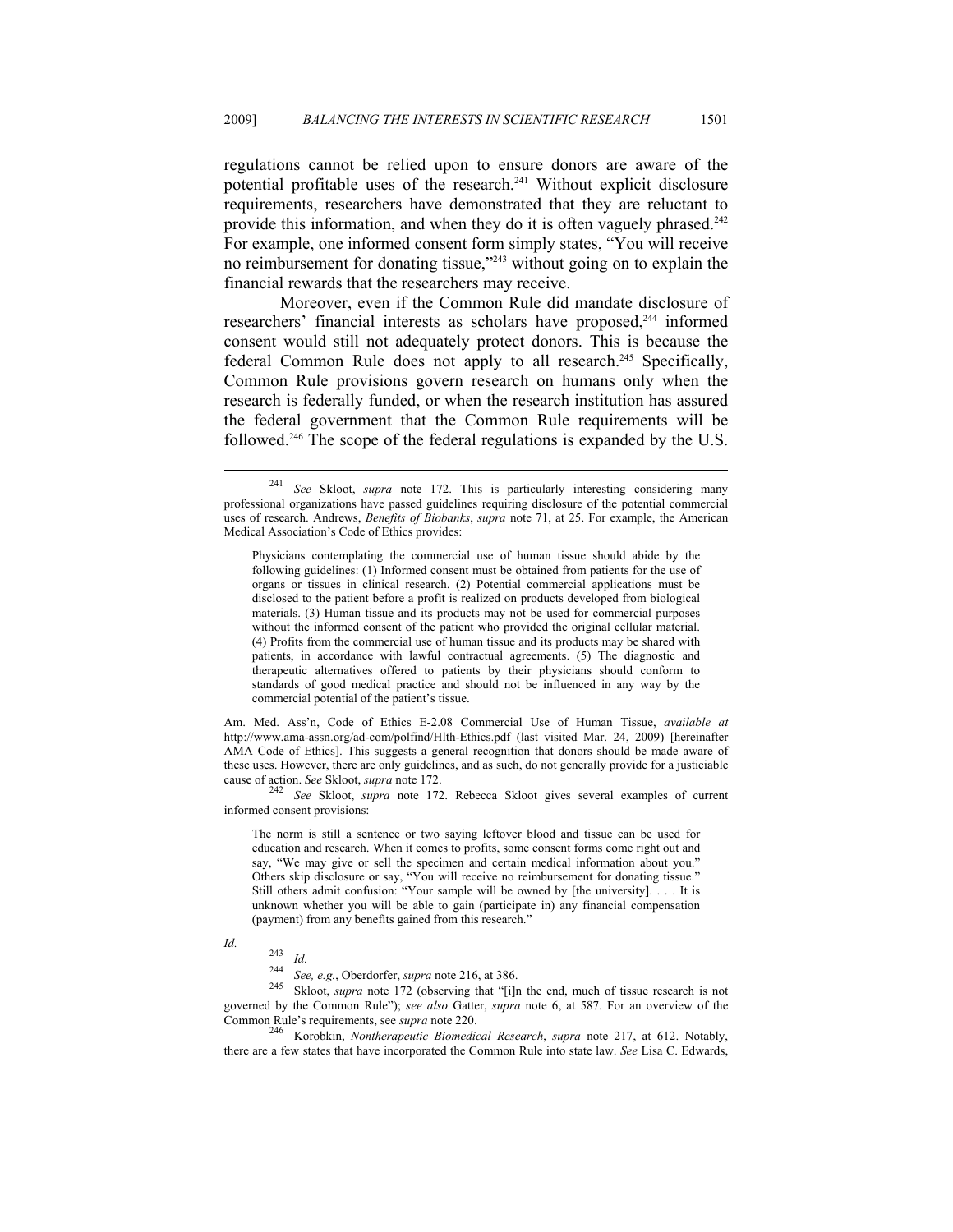Food and Drug Administration regulations, which cover research that involves pharmaceutical drugs and medical devices.<sup>247</sup> These Food and Drug Administration regulations impose disclosure requirements that are similar to those imposed by the Common Rule,<sup>248</sup> and thus would expand the scope of a federal mandate to disclose financial interests to include research involving pharmaceutical drugs and medical devices not covered by the Common Rule.<sup>249</sup> As a result, the Common Rule and its accompanying federal regulations apply to much research involving human participants, but it does not cover all research.<sup>250</sup> Thus, if the scope of informed consent was expanded by modifying the federal regulations to mandate disclosure of researchers' financial interests, there may still be donors who do not receive adequate informed consent.

Finally, modifying current informed consent requirements to mandate disclosure of researchers' financial interests is problematic because "true informed consent"<sup>251</sup> will impose significant burdens on researchers in some situations. Specifically, true informed consent will be burdensome in situations where researchers are unable to adequately disclose their financial interests at the time of the donation, when informed consent is initially obtained.<sup>252</sup> Researchers will be unable to give adequate disclosure when they are unaware of their specific financial interests.253 For example, the researcher may not anticipate that the research results would lead to a commercial use, such as a patent, until the research results are clear. This issue could also arise in the context of stored tissues, where a new commercial use may be discovered years later.<sup>254</sup> True informed consent requires specific information, which blanket provisions, such as, "This research may be used for commercial purposes," do not provide.<sup>255</sup> Thus, in order to obtain true informed consent, these researchers would be required to re-

U.S. Food and Drug Administration, such as research on the genetic causes of a particular disease, at an institution that has not assured the federal government that the Common Rule requirements will

be followed. *See supra* notes 245-249 and accompanying text. 251 *See* Daniel S. Strouse, *Informed Consent to Genetic Research on Banked Human* 

*Tissue*, 45 JURIMETRICS J. 135, 142 (2005). 252 *See* Greely, *supra* note 233, at 738-41 (describing how this issue generally applies to

Note, *Tissue Tug-of-War: A Comparison of International and U.S. Perspectives on the Regulation of Human Tissue Banks*, 41 VAND. J. TRANSNAT'L L. 639, 647 (2008).

<sup>&</sup>lt;sup>247</sup> 21 C.F.R. § 50.1(a) (2007).<br><sup>248</sup> *See* 21 C.F.R. §§ 50.1-.27.<br><sup>249</sup> Research involving pharmaceutical drugs or medical devices automatically is covered by the U.S. Food and Drug regulations. *See* 21 C.F.R. § 50.1(a). However, it may not be covered by the Common Rule in cases where the research is entirely privately funded and occurs at an institution that has not assured the federal government that all research will comply with the Common Rule requirements. *See supra* notes 245-246 and accompanying text.<br><sup>250</sup> For example, it would not cover privately-funded research that is not regulated by the

stored tissue samples).<br><sup>253</sup> See id. at 740-41.<br><sup>254</sup> When tissue samples are taken, they may be used for unforeseeable research. Strouse, *supra* note 251, at 136. Thus, these studies could result in unexpected commercial uses. 255 *See id.* at 142-43.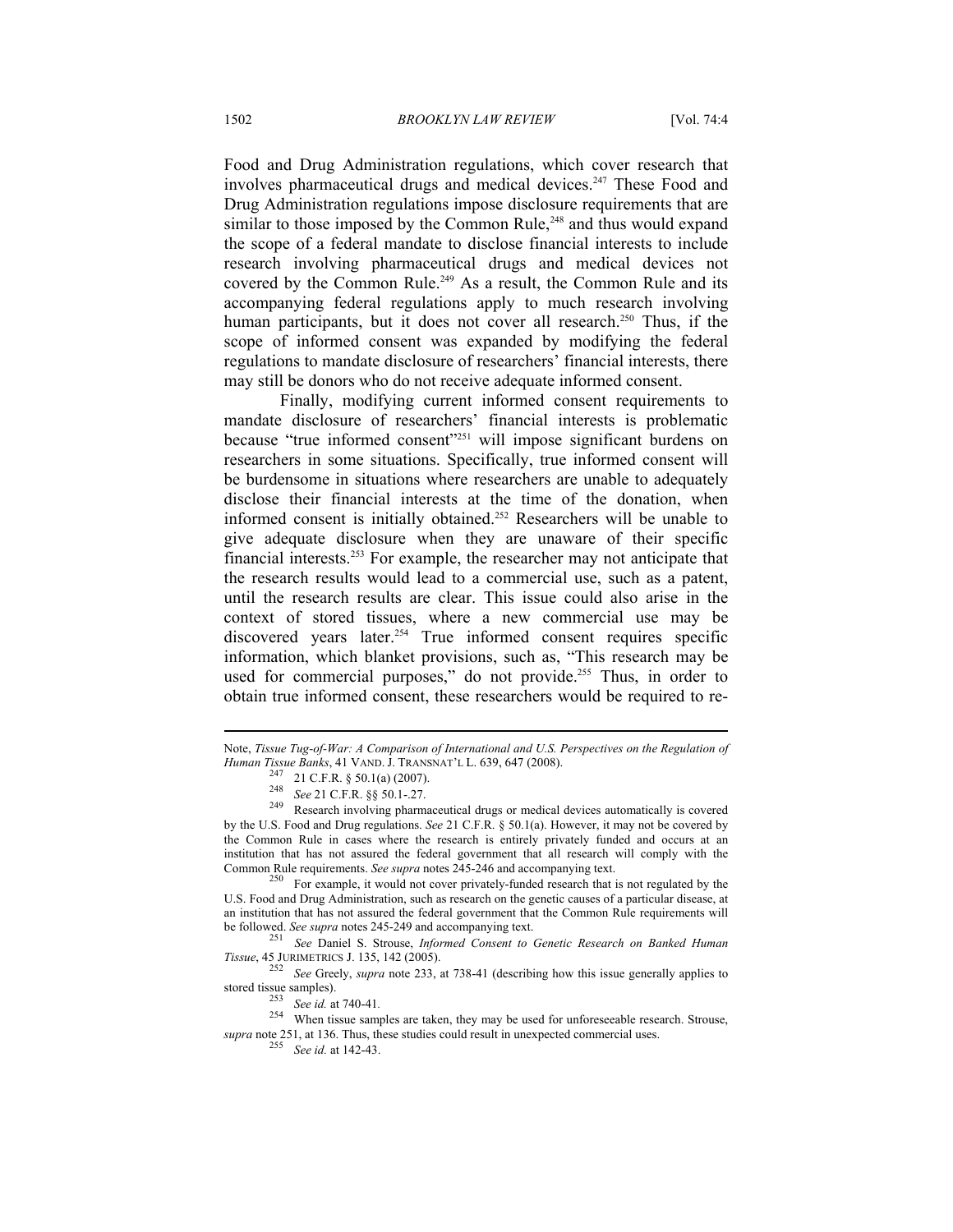contact the donors once these uses became clear.<sup>256</sup> However, such a requirement would be extremely costly for the researchers, especially since the researcher may not be able to contact some donors in order to obtain their consent.257 In short, requiring researchers to obtain true informed consent would conflict with the current federal policy to encourage researchers to engage in profitable uses of their research,<sup>258</sup> as well as impose significant burdens on these researchers.

Therefore, informed consent is an appealing solution for donors because it provides them with the information necessary to make a choice about the commercial use of their tissues.<sup>259</sup> However, this disclosure is not currently required by state or federal informed consent laws,<sup>260</sup> and modifying the federal Common Law to mandate disclosure of financial interests would be insufficient because the federal Common Law does not apply to all research.<sup>261</sup> Additionally, although informed consent generally does not impose a significant burden on researchers,  $262$ it can impose a significant burden when researchers are unaware of their specific potential financial interests at the time of the donation.<sup>263</sup>

### IV. A PROPOSED UNIFORM DISCLOSURE OF FINANCIAL INTERESTS ACT

It is clear that an increasingly commercial scientific research regime requires that donors have some degree of control over the use of their tissues for profitable purposes.264 As a result, scholars have analyzed several potential causes of action to protect donors.<sup>265</sup> Of these, unjust enrichment seems to be the main cause of action that courts permit donors to use to prevent the use of their tissues for commercial purposes.266 However, unjust enrichment is ultimately unsatisfactory to both donors and researchers because it does not impose a clear, explicit duty of disclosure on researchers.<sup>267</sup> In order for donors to actually make

<sup>256</sup> *See id.* <sup>257</sup> *Id.* at 143. For a general discussion of informed consent issues posed by stored tissues

and a proposed solution, see Greely, *supra* note 233.<br>
<sup>258</sup> *See supra* Part I.<br>
<sup>259</sup> *See supra* notes 225-226 and accompanying text.<br>
<sup>260</sup> *See supra* notes 234-243 and accompanying text.<br>
<sup>261</sup> *See supra* notes 24 pushing for federal regulations that would change the status quo by granting people rights to control their tissues.").

<sup>&</sup>lt;sup>265</sup> See supra notes 10-11.<br><sup>266</sup> See Greenberg v. Miami Children's Hosp. Research Inst., Inc., 264 F. Supp. 2d 1064,<br>1077-78 (S.D. Fla. 2003) (dismissing all of plaintiffs' claims except for unjust enrichment claim).

<sup>1077-78 (</sup>S.D. Fla. 2003) (dismissing all of plaintiffs' claims except for unjust enrichment claim). 267 *See supra* Part III.A; *see also* Greenfield, *supra* note 10, at 249; Korobkin, *Default Rules*, *supra* note 132, at 13.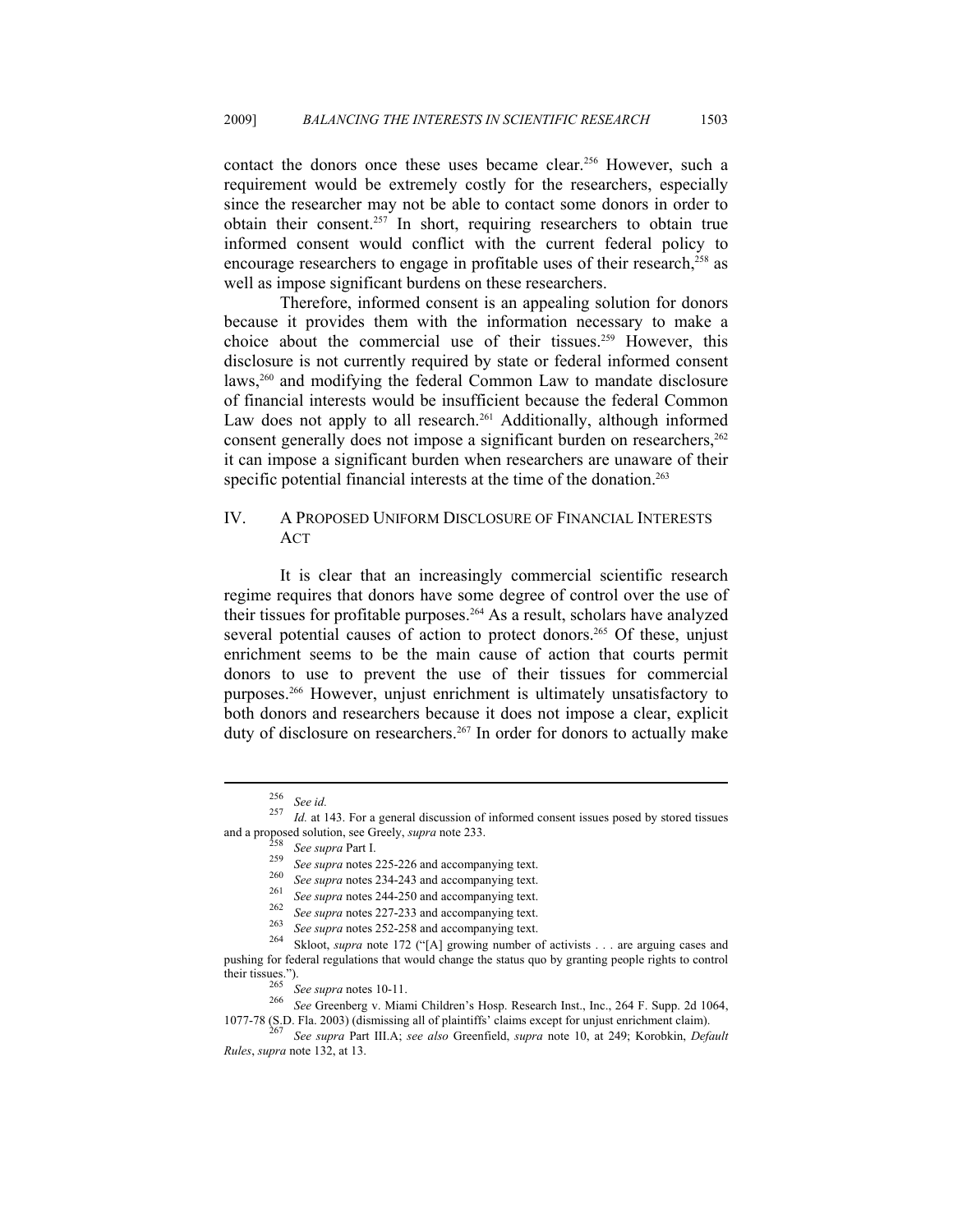a choice about whether to permit the use of their tissues for commercial purposes, disclosure is necessary.

A modified version of property rights is also unsatisfactory for these donors because it also does not demand disclosure.<sup>268</sup> Furthermore, recognizing property rights in donors' bodily tissues risks commodifying body tissues.<sup>269</sup> Finally, property rights may have detrimental effects on the scientific research process.270 Given these issues, and the lack of certainty of the full ramifications of recognizing a property interest in donors' tissues,<sup>271</sup> such an extreme step should not be taken unless no other alternatives provide an adequate solution.

Informed consent initially appears to be a plausible solution because it poses a relatively small burden on the researcher<sup>272</sup> and provides donors with disclosure.273 However, true informed consent would be difficult to achieve since some researchers are unaware of their financial interests at the time informed consent is typically obtained.274 These researchers would only be able to provide a statement describing the potential for the research results to be used for commercial purposes, which many scholars contend does not constitute truly informed consent.275 Furthermore, the current informed consent requirements are inadequate because they do not mandate disclosure of potential commercial uses of research such as patents.276

As a result, this Part argues that a legislative solution is necessary to sufficiently balance the interests of both researchers and donors.277 This solution would consist of two parts: a disclosure requirement and an enforcement mechanism for donors whose tissue has been used for commercial purposes without the donors' permission. Finally, this legislative scheme must be implemented in a manner such that it applies to all research.

<sup>&</sup>lt;sup>268</sup> See supra notes 192-211 and accompanying text.<br>
<sup>269</sup> See supra notes 175-191 and accompanying text.<br>
<sup>270</sup> See supra notes 212-215 and accompanying text.<br>
<sup>271</sup> See Goodwin, *supra* note 141, at 370-71.<br>
<sup>272</sup> See refer to it as a disclosure mechanism in recognition of the argument that true informed consent would require disclosure of the specific financial interests. *See e.g.*, Strouse, *supra* note 251, at 142-43.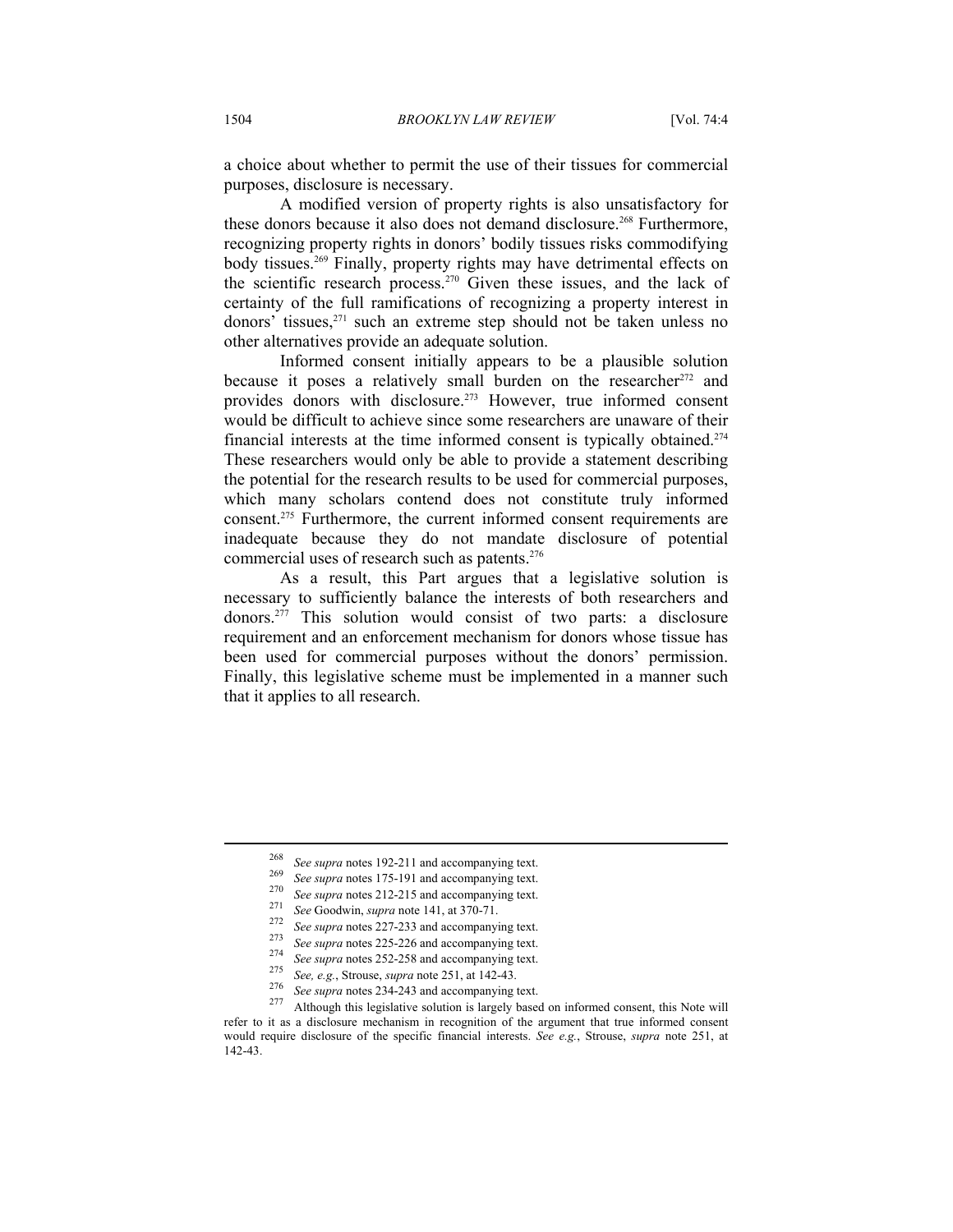#### *A. The Proposed Legislative Scheme*

#### 1. Mandatory Disclosure Requirements

The proposed legislative solution would require researchers to disclose potential commercial applications of the research, such as the potential for patents,<sup>278</sup> within the existing informed consent form. The extent of the required disclosure would vary based on the foreseeability of the future commercial applications.279 If the researcher could reasonably expect that the research would result in specific commercial applications, the researcher would be required to disclose those specific financial interests. For example, if research intended to determine a particular gene responsible for a disease, and the researcher intends to obtain a gene patent if the gene is discovered, then the researcher would be required to include a disclosure statement stating, "The results of this research may result in a gene patent."280

Since researchers are not always aware of the commercial uses that may result from a study, $281$  researchers that want to leave open the possibility of using the results for unspecific commercial purposes may meet the disclosure requirements by explaining to the donor that the tissue may be used for future proprietary uses and describing what this may entail. Thus, a statement such as, "This study may result in the development of commercial uses, in which the researcher may have a financial stake," would be insufficient because it does not sufficiently inform the donor how the research may result in commercial uses.<sup>282</sup> Instead, a more specific statement is required, such as, "This study may result in the development of commercial uses from which the researcher may profit. Although no current commercial uses are anticipated, unexpected uses may arise. For example, the researcher may profit by licensing a patent, or developing a medical product, that results from the research."

Requiring researchers to specifically disclose all reasonably foreseeable commercial uses in addition to permitting sufficiently specific blanket disclosure statements of the potential commercial uses attempts to balance the interests of both researchers and donors. On the one hand, these statements adequately protect donors because they alert the donor to the possibility that the tissues may be used for commercial

<sup>278</sup> For a further explanation of these potential commercial uses, see *supra* Part I. 279 Professor Greely has proposed similar disclosure requirements in addressing the

problems that have arisen regarding informed consent for stored tissues. *See* Greely, *supra* note 233, at 755-56.

This scenario is adapted from the facts of *Greenberg v. Miami Children's Hosp.* 

Research Inst., Inc., 264 F. Supp. 2d 1064, 1066-68 (S.D. Fla. 2003).<br><sup>281</sup> See supra notes 252-258 and accompanying text.<br><sup>282</sup> Thus, the vast majority of current financial disclosure provisions would be insufficient. *See supra* note 242.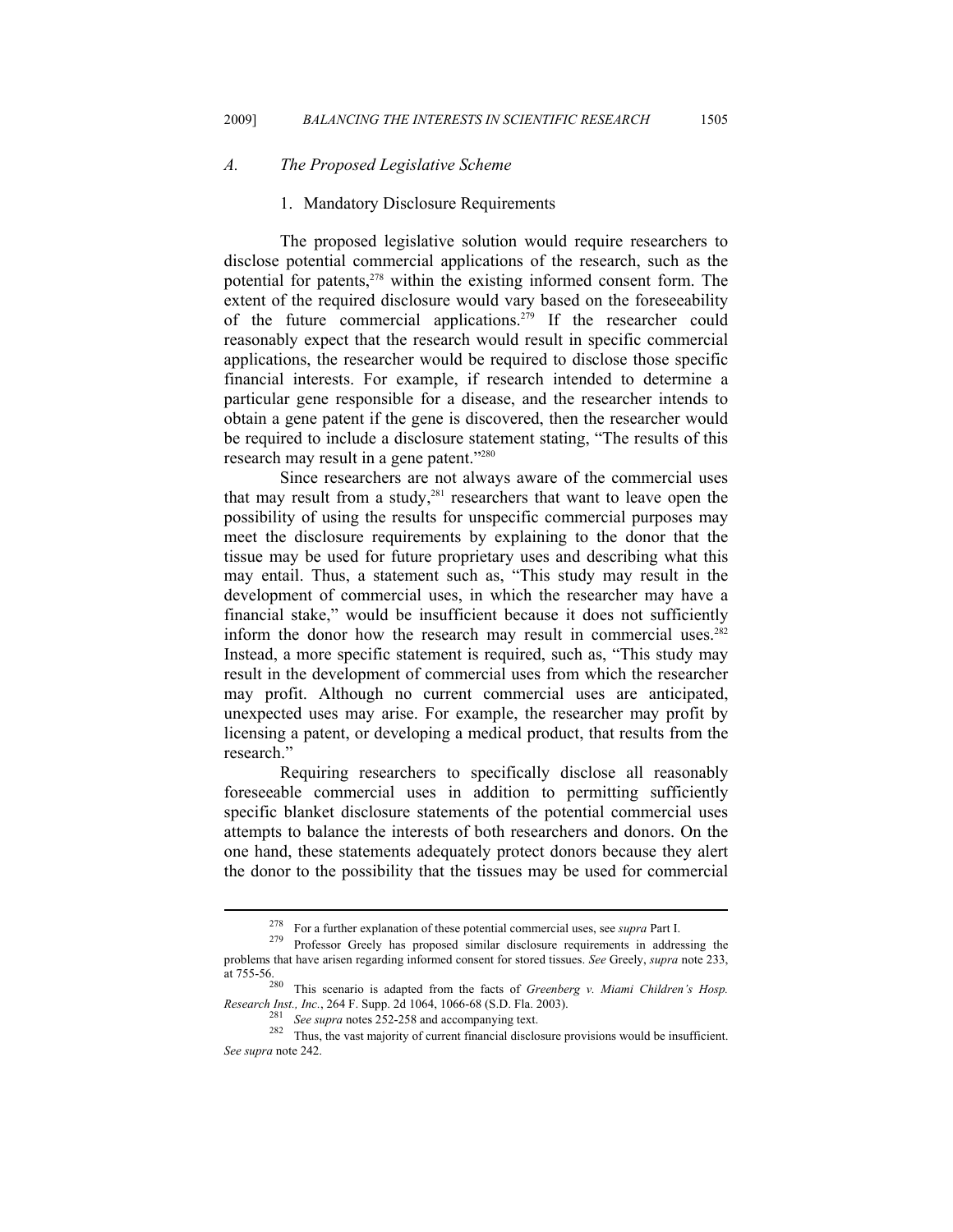purposes, and when feasible, those purposes are identified, thus permitting the donor to express any objections.283 This would permit donors with objections to enter into negotiations with the researchers, or, if the researchers are uninterested in negotiating with the donor, the donors could seek out other researchers with similar views.<sup>284</sup> At the same time, researchers are not required to do the impossible and anticipate every possible commercial use of the research results.285 Additionally, researchers are not required to re-contact donors every time a potential new profitable use of the research arises.<sup>286</sup>

Furthermore, these disclosure requirements are largely consistent with the current federal policy regarding permissible financial disclosures, which allows financial disclosures so long as they are sufficiently specific.<sup>287</sup> These disclosure requirements simply go a step further by mandating the disclosure of direct financial interests in the research. Additionally, mandatory disclosure is consistent with many medical and research organizations' policy positions, which urge the disclosure of financial interests.<sup>288</sup> However, this solution provides consistent disclosure requirements across all research areas.289 Furthermore, mandatory disclosure of direct financial interests in research is reconcilable with the federal government's policy of

<sup>283</sup> For a description of these potential objections, see *supra* Part II. 284 For example, these donors may prefer to donate their tissues to "open-source" research projects, such as those associated with the Biological Innovation for Open Society initiative, that intend to keep their results in the public domain. See Pollack, Open-Source Practices, supra note 94.<br><sup>285</sup> See supra notes 256-257 and accompanying text.<br><sup>286</sup> See id.<br><sup>287</sup> See supra note 236. State policies are not addr

expressed a clear policy. Rather, courts have had to deal with these issues when they arise. *See, e.g.*, Wash. Univ. v. Catalona (*Catalona II*), 490 F.3d 667, 672-73 (8th Cir. 2007) (donors seeking to retain control over possession of their tissues); Moore v. Regents of the Univ. of Cal., 793 P.2d 479, 480 (Cal. 1990) (use of tissues for commercial purposes in the therapeutic research context); Greenberg v. Miami Children's Hosp. Research Inst., Inc., 264 F. Supp. 2d 1064, 1066-68 (S.D. Fla. 2003) (use of tissues for commercial purposes in the non-therapeutic research context). 288 *See, e.g.*, TASK FORCE ON FIN. CONFLICTS OF INTEREST IN CLINICAL RESEARCH,

ASS'N OF AM. MED. COLLEGES, PROTECTING SUBJECTS, PRESERVING TRUST, PROMOTING PROGRESS II 11 (2002), *available at* http://www.aamc.org/research/coi/2002coireport.pdf (requiring all financial conflicts of interests be disclosed to the IRB, which then should determine which are disclosed to research participants); TASK FORCE ON RESEARCH ACCOUNTABILITY, ASS'N OF AM. UNIVS., REPORT ON INDIVIDUAL AND INSTITUTIONAL FINANCIAL CONFLICT OF INTEREST ii (2001), *available at* http://www.aau.edu/research/COI.01.pdf (providing the following guidelines for dealing with financial conflicts of interest: "1) *disclose* always; 2) *manage* the conflict in most cases; 3) *prohibit* the activity when necessary to protect the public interest or the interest of the university"); AMA Code of Ethics, *supra* note 241, E-2.08 ("Physicians contemplating the commercial use of human tissue should abide by the following guidelines: . . . . (2) Potential commercial applications must be disclosed to the patient before a profit is realized on products developed from biological materials. (3) Human tissue and its products may not be used for commercial purposes without the informed consent of the patient who provided the original cellular material."); *see also* Andrews, *Benefits of Biobanks*, *supra* note 71, at 25. 289 Different organizations codes apply in different contexts. For example, the Association

of American Medical Colleges' position would apply to research performed by its member medical schools, whereas the Association of American Universities' position would apply to research performed by its member medical schools. *See supra* note 288.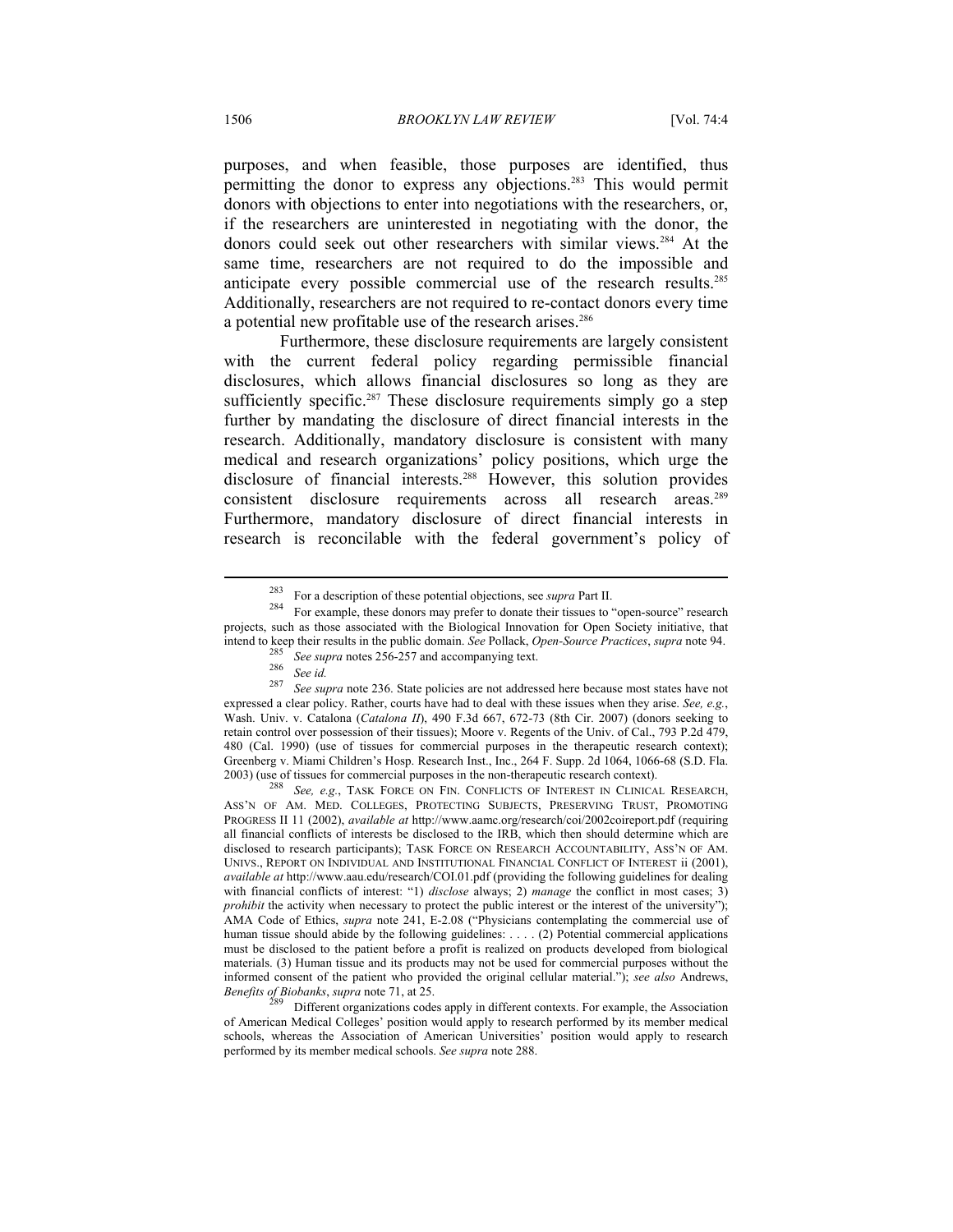encouraging the commercial use of scientific research,<sup>290</sup> since it does not prevent commercial uses, but rather permits donors with objections to such uses to express them.

#### 2. Enforcement Mechanisms

In order for the mandatory disclosure requirements to be effective, donors must be able to enforce the requirements when donors' tissues are used for commercial purposes without their express permission. This Note argues that a donor that wishes to bring an action for failure to obtain permission must prove three elements: (1) the donor's tissues were used in research by the defendant, (2) the research in which the tissues were used resulted in a commercial use, and (3) the donor did not consent to the use of the biological tissues for commercial research, either because the researcher did not adequately disclose these uses or because the tissues were used in disregard of the donor's refusal to consent to commercial uses. These requirements are loosely based off the traditional elements of informed consent actions.291 However, they are modified because the traditional informed consent action is designed to remedy a physical harm.292 In contrast, the donor harmed by a commercial use of research has suffered a harm that is better classified as a "dignitary harm[]."293 Thus, these requirements are intended to ensure the donor did in fact suffer a cognizable harm as a result of the defendant's conduct. In order to be harmed under this mandated disclosure regime, there must be a commercial use of the research.

If the donor succeeds in proving these requirements, there are a number of remedies that may be available to the donor. The donor may be able to prove general damages if he or she has suffered physical or economic harm. For example, the donor may experience economic harm if the donor participated in research on a particular genetic disorder and now is unable to receive the screening test for that genetic disorder without paying an exorbitant fee. However, since the donor will often be

<sup>290</sup> *See supra* Part I. Indeed, the Department of Health and Human Services has issued guidelines for when researchers may want to disclose financial interests. *See* 69 Fed. Reg. 26,393,

 $291$  In particular, the traditional common law action for informed consent requires:

<sup>(1) [</sup>A researcher's] duty to disclose material risks; (2) the failure to disclose or inadequate disclosure of those risks; (3) as a direct and proximate result of the failure to disclose, [the research participant] consented to [research] to which she otherwise would not have consented; and (4) [the research participant] was injured by the proposed [research].

Oberdorfer, *supra* note 216, at 371. 292 *See supra* notes 238-240 and accompanying text. 293 *See* Dina Mishra, Comment, *'Tis Better to Receive: The Case for an Organ Donee's Cause of Action*, 25 YALE L. & POL'Y REV. 403, 408 (2007). For example, a research subject may think, "It's my blood, damn it. How can they use it without my permission?" Greely, *supra* note 233, at 758.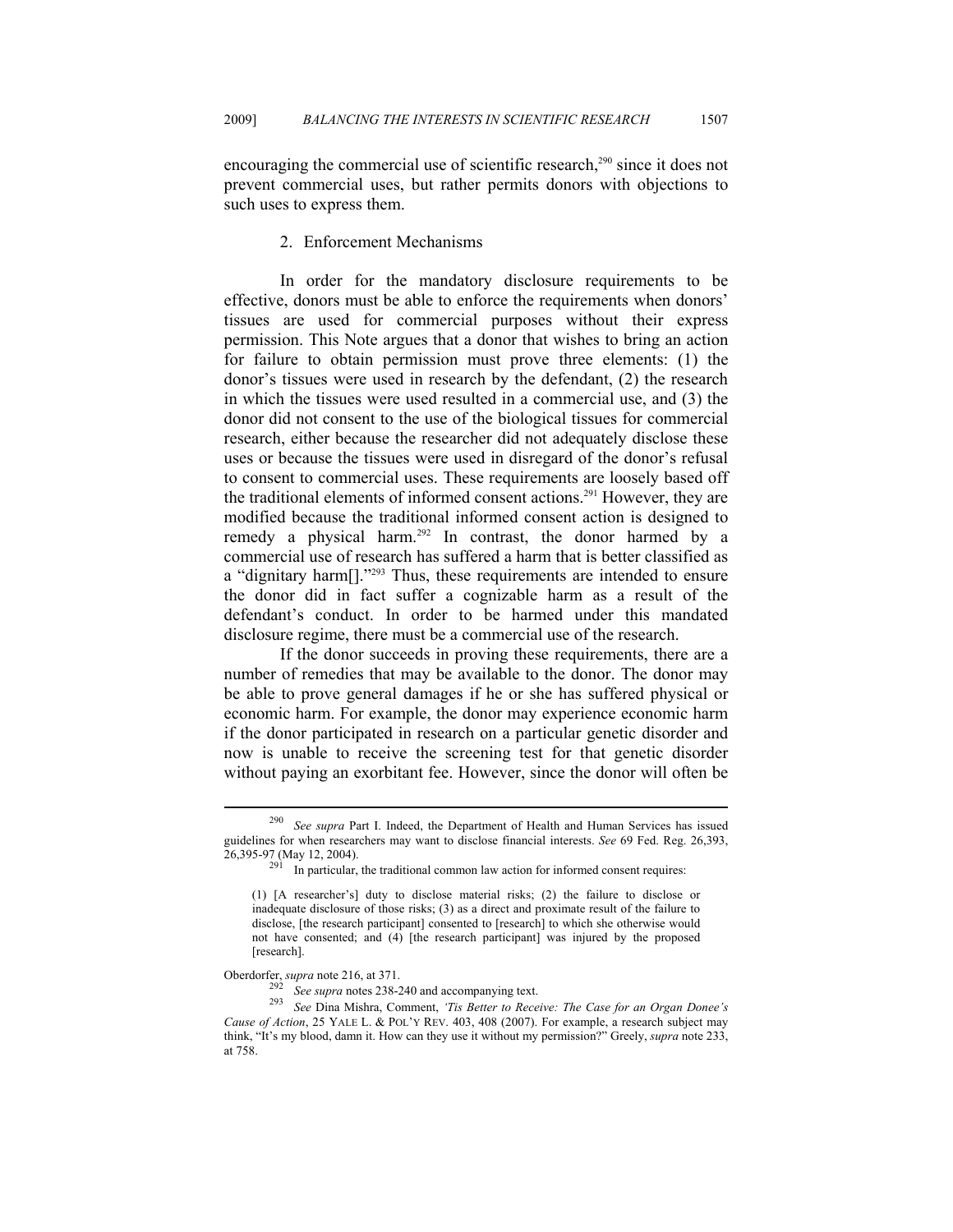unable to prove physical or economic harm where the sole injury is the emotional harm of having the donated tissues used for unauthorized commercial uses,294 statutory damages should also be provided, which the donor could elect as an alternative to proving general damages. The statutory damages would be calculated by dividing the total profits received by the researcher by the total number of donors used for the research.295 In situations where the failure to disclose was intentional, the donor would be entitled to treble damages.<sup>296</sup> Regardless of the relief received, a donor that is successful on the merits would be entitled to attorney's fees.<sup>297</sup>

Additionally, donors may also be able to obtain equitable remedies, such as an injunction or disgorgement of profits, when the court determines that justice so requires.<sup>298</sup> These remedies should be limited in use to circumstances where the researcher's conduct is particularly culpable.<sup>299</sup> For example, if a researcher knows that the research may result in a patent or other commercial use but intentionally fails to disclose this information to donors, an injunction or disgorgement of profits may be appropriate. In these circumstances, these severe remedies are necessary to deter particularly culpable abuses by researchers. Thus, the application of these remedies would not significantly differ from their traditional applications by courts.<sup>300</sup>

#### *B. Implementation of the Legislative Proposal*

In order for donors' interests to be fully protected, disclosure must be required by all researchers.<sup>301</sup> Ideally, this would occur by the federal government passing the legislative proposal. However, this would

<sup>294</sup> For example, in *Greenberg*, the plaintiff's harm was that they "were . . . denied the benefits of their prolonged efforts in contributing time, information, monies and blood, tissue, urine and autopsy samples toward research that they thought was designed for non-commercial purposes for the good of the public at large." Complaint ¶ 39, Greenberg v. Miami Children's Hosp. Research Inst., Inc., 264 F. Supp. 2d 1064 (S.D. Fla. 2003) (No. 02-22244-CIV-MORENO).<br>Admittedly, this amount may be low in situations where the researcher has not

received much money in profits or in situations where there have been many donors. However, this formula is selected because it would require that the researcher disgorge all profits if every donor brought an action. 296 In other words, the donor would receive three times the damages determined by the

initial statutory calculation. *See* BLACK's LAW DICTIONARY 419 (8th ed. 2004) (entry for "damages").

These attorney's fees will hopefully encourage donors to bring actions against researchers even where their ultimate recovery may be relatively low.<br><sup>298</sup> Thus, plaintiffs are not foreclosed from the flexible equitable remedies provided by an

unjust enrichment action. *See supra* Part III.A. However, since clear disclosure requirements are defined, *see supra* Part IV.A., researchers are not subject to the uncertainty of unjust enrichment actions. *See supra* notes 146-157 and accompanying text.

<sup>&</sup>lt;sup>299</sup> In other words, when the researcher's conduct is particularly blameworthy. *See* BLACK'S LAW DICTIONARY 407 (8th ed. 2004) (entry for "culpable").

 $^{0}$  For a discussion of courts' application of the disgorgement of profits remedy, see *supra* notes 161-164 and accompanying text. 301 *See supra* notes 241-250 and accompanying text.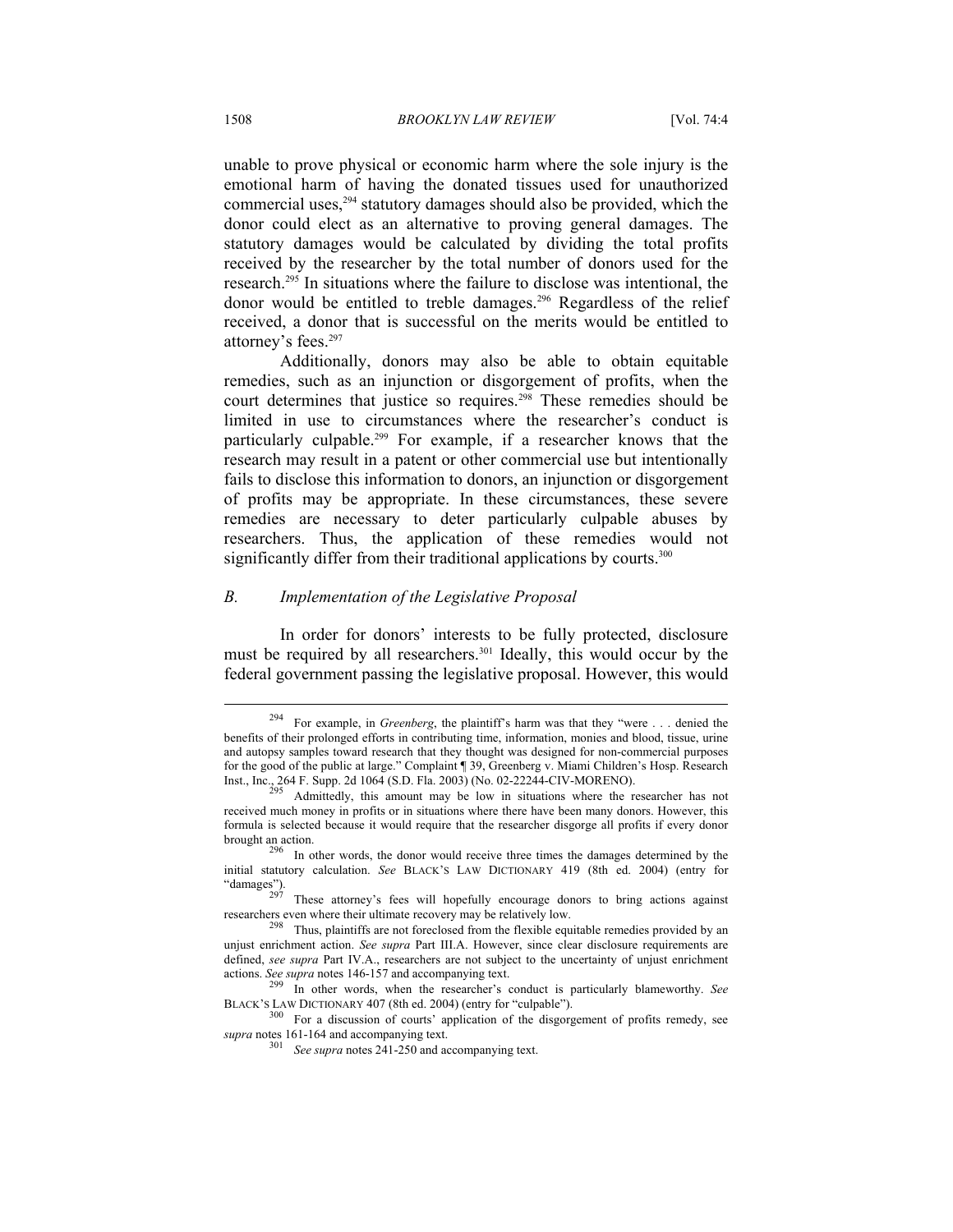be inconsistent with the federal government's current policy of only regulating federally-funded and FDA regulated research.302 Since the federal government is presumably unlikely to change this policy, a more plausible solution is to initially seek to amend the Common Rule to conform to the proposed disclosure requirements.<sup>303</sup> This would result in the protection of most donors.<sup>304</sup>

Ideally, in order to ensure protection of all donors, the states should then be encouraged to also enact the proposed legislative solution. Although this raises the possibility that state and federal laws may conflict,<sup>305</sup> this outcome is unlikely. Much research is already governed by both state and federal laws.<sup>306</sup> Currently, there has not been a problem with these sets of laws conflicting. $307$  Furthermore, a research organization should be able to comply with both sets of rules unless they conflict. In order for the rules to conflict, the state would have to prohibit the researcher from disclosing certain financial conflicts. Given the vast consensus that these conflicts should be disclosed,<sup>308</sup> this outcome is unlikely.

<sup>302</sup> *See supra* notes 244-250 and accompanying text. Additionally, the federal government may not have the power to pass such a policy. The Interstate Commerce Clause, U.S. CONST. art. I, § 8, cl. 3, may not grant Congress the power because most research occurs within a single state using

participants from that state. Only the research results are then entered into interstate commerce.<br><sup>303</sup> Like the other provisions of the Common Rule, Congress has the power to do this because it has the power to restrict the use of federal funds. U.S. CONST. art. I, § 8, cl. 1; *see also*  South Dakota v. Dole, 483 U.S. 203, 206-07 (1987) (explaining that the power of Congress to attach

strings to federal funds is very broad). 304 Admittedly, it would only protect most donors, not all donors. *See supra* notes 244- 250 and accompanying text. Nonetheless, it would be better than the current system. Indeed, Congress should expand the scope of coverage by additionally providing that the disclosure provision applies to all tissue samples. Currently, tissue samples that are completely anonymous may not be subject to the Common Rule. *See* Michael D. Volk, Jr., Christine Meis McAuliffe & May Mowzoon, *Genebank Management: A Review of Salient Ethical, Legal, and Social Issues*, 45 JURIMETRICS J. 205, 218 (2005). However, making samples anonymous does not prevent the harm that donors experience when their tissues are impermissibly used for commercial purposes. Thus, anonymous samples should also be subject to mandatory disclosure requirements.

 $305$  State and federal laws may conflict if the state legislature does not enact the proposed act but rather drafts its own legislation on the issue. 306 The research is always governed by the state informed consent law. *See, e.g.*, *supra*

notes 238-240 and accompanying text. In addition, many of those research projects are also governed by the federal Common Rule. *See supra* notes 245-250 and accompanying text.<br><sup>307</sup> Indeed, when state and federal laws differ, it is often because the state laws are more

stringent than the federal regulations. *Compare* Grimes v. Kennedy Krieger Inst., Inc., 782 A.2d 807, 858 (Md. 2001) (holding that "in Maryland a parent, appropriate relative, or other applicable surrogate, cannot consent to the participation of a child or other person under legal disability in nontherapeutic research or studies in which there is *any* risk of injury or damage to the health of the subject" (emphasis added)), *with* 45 C.F.R. § 46.404 (2007) (permitting research on children that poses only "*minimal* risk" so long as the child's assent and the parent's or guardian's permission is

See supra notes 287-290 and accompanying text.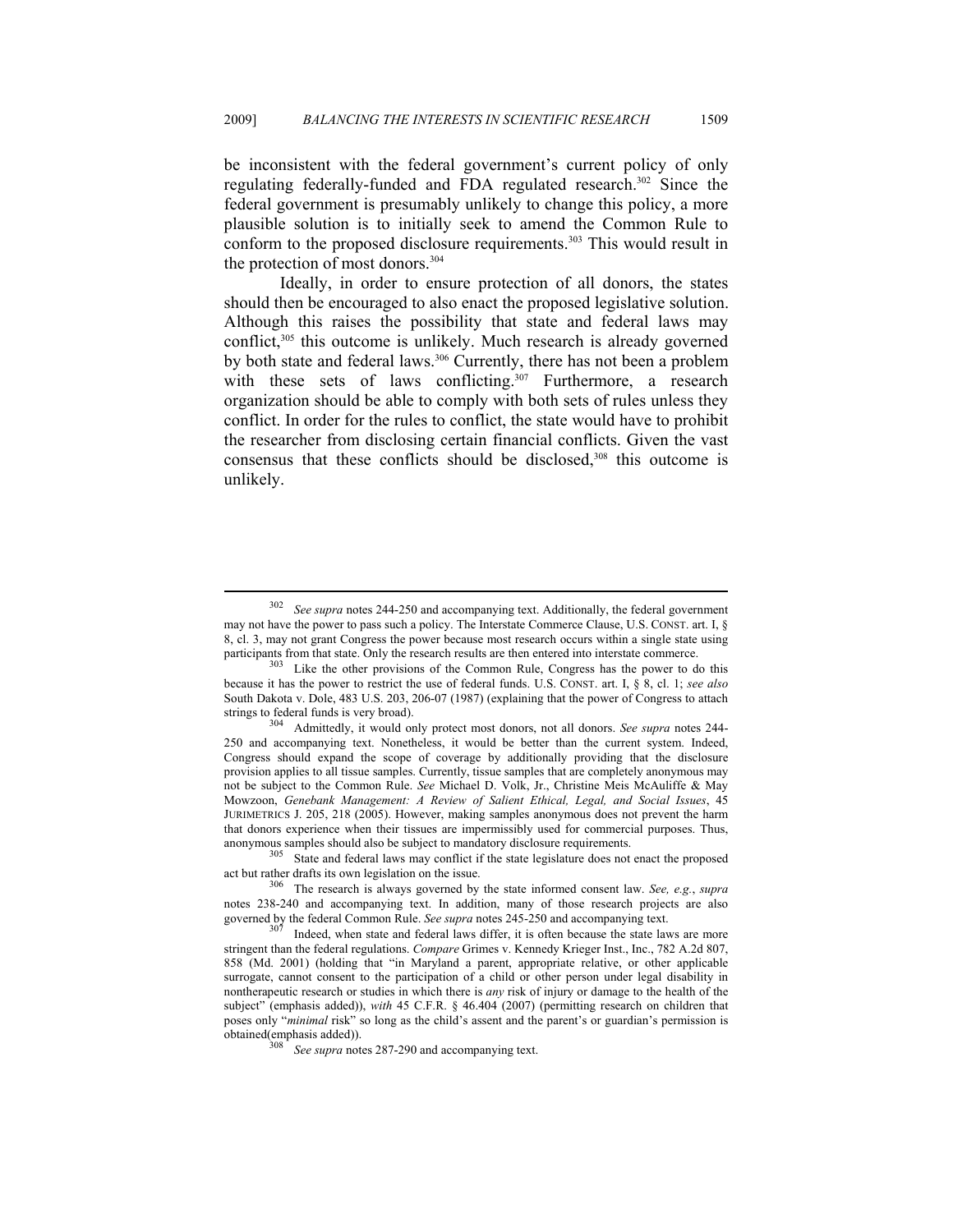#### *C. Additional Protection Using Contracts*

A possible criticism is that these disclosures will not provide donors with sufficient protection because donors will not have sufficient bargaining power to negotiate with the researcher. Indeed, in the case of individuals, the researcher may present this disclosure as a "take-it-orleave-it" provision. Unless the donors' tissues are particularly valuable,  $309$ the donors may lack bargaining power since the researchers are able to acquire the same materials from another donor. However, donors are still adequately protected. Even if they are unable to negotiate with one researcher, they may still seek out a researcher that would use their tissues in the manner they desire. Furthermore, groups of donors, such as patient advocacy organizations, may have sufficient bargaining power to negotiate with the researchers.<sup>310</sup> Disclosure will facilitate these negotiations by ensuring that the groups are aware of the potential uses of their tissues.311 Thus, they will be able to initiate negotiations if they desire to change the terms of the use.

#### V. CONCLUSION

 $\overline{a}$ 

Scientific research is increasingly being used for profitable purposes.<sup>312</sup> At the same time, there are many reasons why donors may object to the use of their donations for these uses.<sup>313</sup> As a result, donors' interests must be protected. However, these protections must also take into account researchers' interests. Currently, most of the proposed solutions do not adequately balance the researchers' and donors' interests. As a result, this Note proposes a mandatory disclosure regime.314 This regime would inform donors of potential commercial uses.<sup>315</sup> At the same time, the regime would impose a relatively slight burden on researchers.<sup>316</sup> Finally, the regime provides a cause of action through which donors can enforce the mandatory disclosure

<sup>&</sup>lt;sup>309</sup> For example, the donors' tissues may have a unique characteristic that makes those particular tissues valuable to the researcher. *See, e.g.*, Moore v. Regents of the Univ. of Cal., 793 P.2d 479, 481-83 (Cal. 1990) (researchers were initially aware that Moore's cells were valuable).

Por  $\frac{90}{20}$  For example, PXE International, a patient advocacy group for pseudoxanthoma elasticum (PXE), was able to successfully negotiate with researchers. *See* Baird, *supra* note 10, at 335. PXE International was able to negotiate a portion of the patent rights in return for access to its tissue bank and database of family information. *Id.* Its purpose in entering into these negotiations was to ensure affordable access to any advancements resulting from the research, such as a test for

the disease. *Id.* 311 For example, the *Greenberg* plaintiffs would have likely negotiated with the researcher before the research began if they had been aware that the researcher contemplated commercial uses. *See* Greenberg v. Miami Children's Hosp. Research Inst., Inc., 264 F. Supp. 2d 1064, 1072 (S.D. Fla. 2003).<br>
<sup>312</sup> *See supra* Part I.<br>
<sup>313</sup> *See supra* Part IV.<br>
<sup>315</sup> *See supra* Part IV.A.1.<br>
<sup>316</sup> *See supra* notes 227-233 and accompanying text.